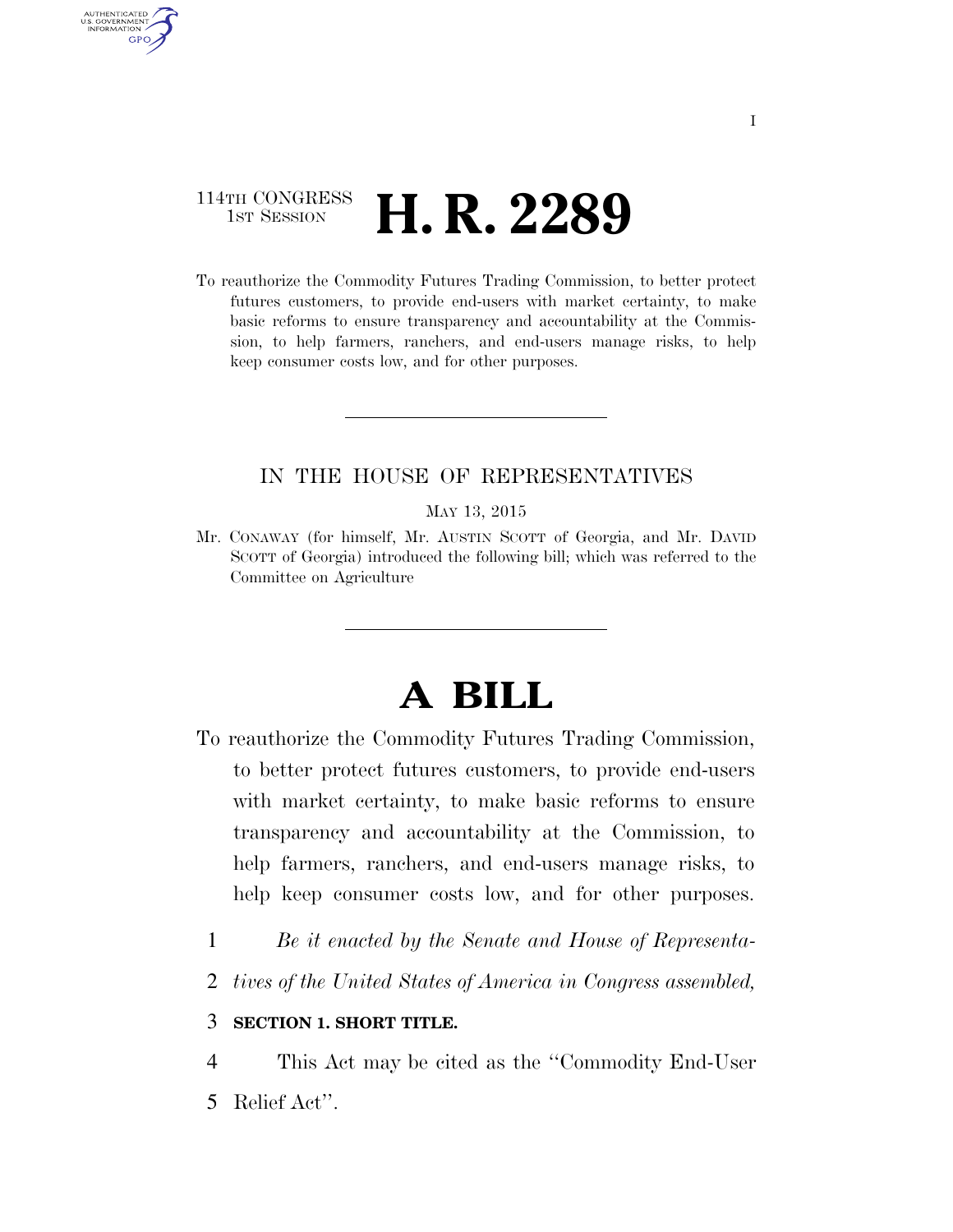#### 1 **SEC. 2. TABLE OF CONTENTS.**

#### 2 The table of contents of this Act is as follows:

Sec. 1. Short title.

Sec. 2. Table of contents.

#### TITLE I—CUSTOMER PROTECTIONS

- Sec. 101. Enhanced protections for futures customers.
- Sec. 102. Electronic confirmation of customer funds.
- Sec. 103. Notice and certifications providing additional customer protections.
- Sec. 104. Futures commission merchant compliance.
- Sec. 105. Certainty for futures customers and market participants.

#### TITLE II—COMMODITY FUTURES TRADING COMMISSION REFORMS

- Sec. 201. Extension of operations.
- Sec. 202. Consideration by the Commodity Futures Trading Commission of the costs and benefits of its regulations and orders.
- Sec. 203. Division directors.
- Sec. 204. Office of the Chief Economist.
- Sec. 205. Procedures governing actions taken by Commission staff.
- Sec. 206. Strategic technology plan.
- Sec. 207. Internal risk controls.
- Sec. 208. Subpoena duration and renewal.
- Sec. 209. Applicability of notice and comment requirements of the Administrative Procedure Act to guidance voted on by the Commission.
- Sec. 210. Judicial review of Commission rules.
- Sec. 211. GAO study on use of Commission resources.

#### TITLE III—END-USER RELIEF

- Sec. 301. Relief for hedgers utilizing centralized risk management practices.
- Sec. 302. Indemnification requirements.
- Sec. 303. Transactions with utility special entities.
- Sec. 304. Utility special entity defined.
- Sec. 305. Utility operations-related swap.
- Sec. 306. End-users not treated as financial entities.
- Sec. 307. Reporting of illiquid swaps so as to not disadvantage certain non-financial end-users.
- Sec. 308. Relief for grain elevator operators, farmers, agricultural counterparties, and commercial market participants.
- Sec. 309. Relief for end-users who use physical contracts with volumetric optionality.
- Sec. 310. Commission vote required before automatic change of swap dealer de minimis level.
- Sec. 311. Capital requirements for non-bank swap dealers.
- Sec. 312. Harmonization with the Jumpstart Our Business Startups Act.
- Sec. 313. Bona fide hedge defined to protect end-user risk management needs.
- Sec. 314. Cross-border regulation of derivatives transactions.

#### TITLE IV—TECHNICAL CORRECTIONS

- Sec. 401. Correction of references.
- Sec. 402. Elimination of obsolete references to dealer options.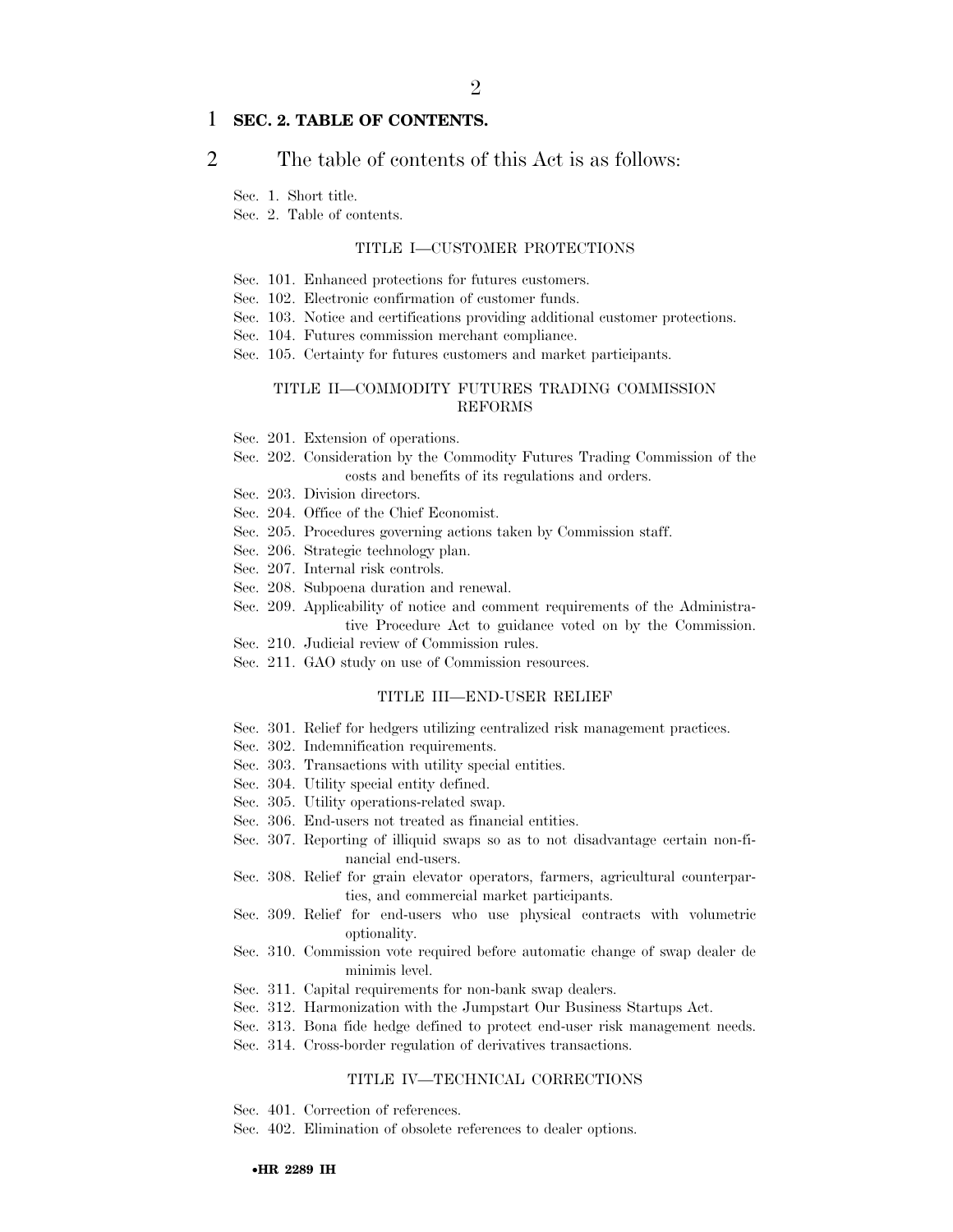Sec. 403. Updated trade data publication requirement.

- Sec. 404. Flexibility for registered entities.
- Sec. 405. Elimination of obsolete references to electronic trading facilities.
- Sec. 406. Elimination of obsolete reference to alternative swap execution facilities.
- Sec. 407. Elimination of redundant references to types of registered entities.
- Sec. 408. Clarification of Commission authority over swaps trading.
- Sec. 409. Elimination of obsolete reference to the Commodity Exchange Commission.
- Sec. 410. Elimination of obsolete references to derivative transaction execution facilities.
- Sec. 411. Elimination of obsolete references to exempt boards of trade.
- Sec. 412. Elimination of report due in 1986.
- Sec. 413. Compliance report flexibility.
- Sec. 414. Miscellaneous corrections.

## 1 **TITLE I—CUSTOMER**  2 **PROTECTIONS**

3 **SEC. 101. ENHANCED PROTECTIONS FOR FUTURES CUS-**

#### 4 **TOMERS.**

5 Section 17 of the Commodity Exchange Act (7 U.S.C.

6 21) is amended by adding at the end the following:

- 7 ''(s) A registered futures association shall—
- 8 "(1) require each member of the association 9 that is a futures commission merchant to maintain 10 written policies and procedures regarding the main-11 tenance of—
- 12 ''(A) the residual interest of the member, 13 as described in section 1.23 of title 17, Code of 14 Federal Regulations, in any customer seg-15 regated funds account of the member, as identi-16 fied in section 1.20 of such title, and in any for-17 eign futures and foreign options customer se-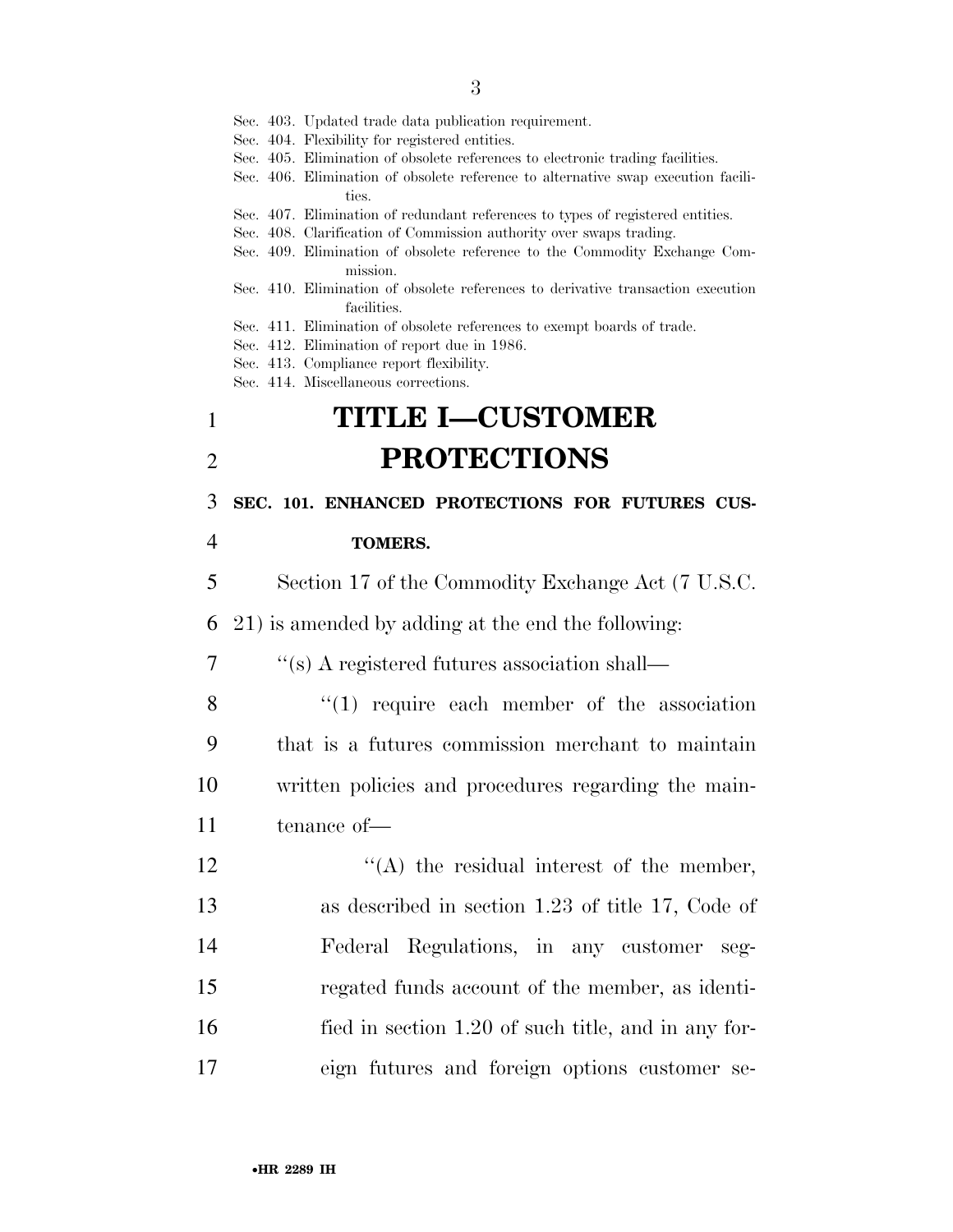| $\mathbf{1}$   | cured amount funds account of the member, as                |
|----------------|-------------------------------------------------------------|
| $\overline{2}$ | identified in section 30.7 of such title; and               |
| 3              | $\lq\lq$ the residual interest of the member,               |
| $\overline{4}$ | as described in section $22.2(e)(4)$ of such title,         |
| 5              | in any cleared swaps customer collateral ac-                |
| 6              | count of the member, as identified in section               |
| 7              | 22.2 of such title; and                                     |
| 8              | $\lq(2)$ establish rules to govern the withdrawal,          |
| 9              | transfer or disbursement by any member of the asso-         |
| 10             | ciation, that is a futures commission merchant, of          |
| 11             | the member's residual interest in customer seg-             |
| 12             | regated funds as provided in such section 1.20, in          |
| 13             | foreign futures and foreign options customer secured        |
| 14             | amount funds, identified as provided in such section        |
| 15             | 30.7, and from a cleared swaps customer collateral,         |
| 16             | identified as provided in such section 22.2.".              |
| 17             | SEC. 102. ELECTRONIC CONFIRMATION OF CUSTOMER               |
| 18             | FUNDS.                                                      |
| 19             | Section 17 of the Commodity Exchange Act (7 U.S.C.          |
| 20             | 21), as amended by section 101 of this Act, is amended      |
| 21             | by adding at the end the following:                         |
| 22             | $``$ (t) A registered futures association shall require any |
| 23             | member of the association that is a futures commission      |
| 24             | merchant to-                                                |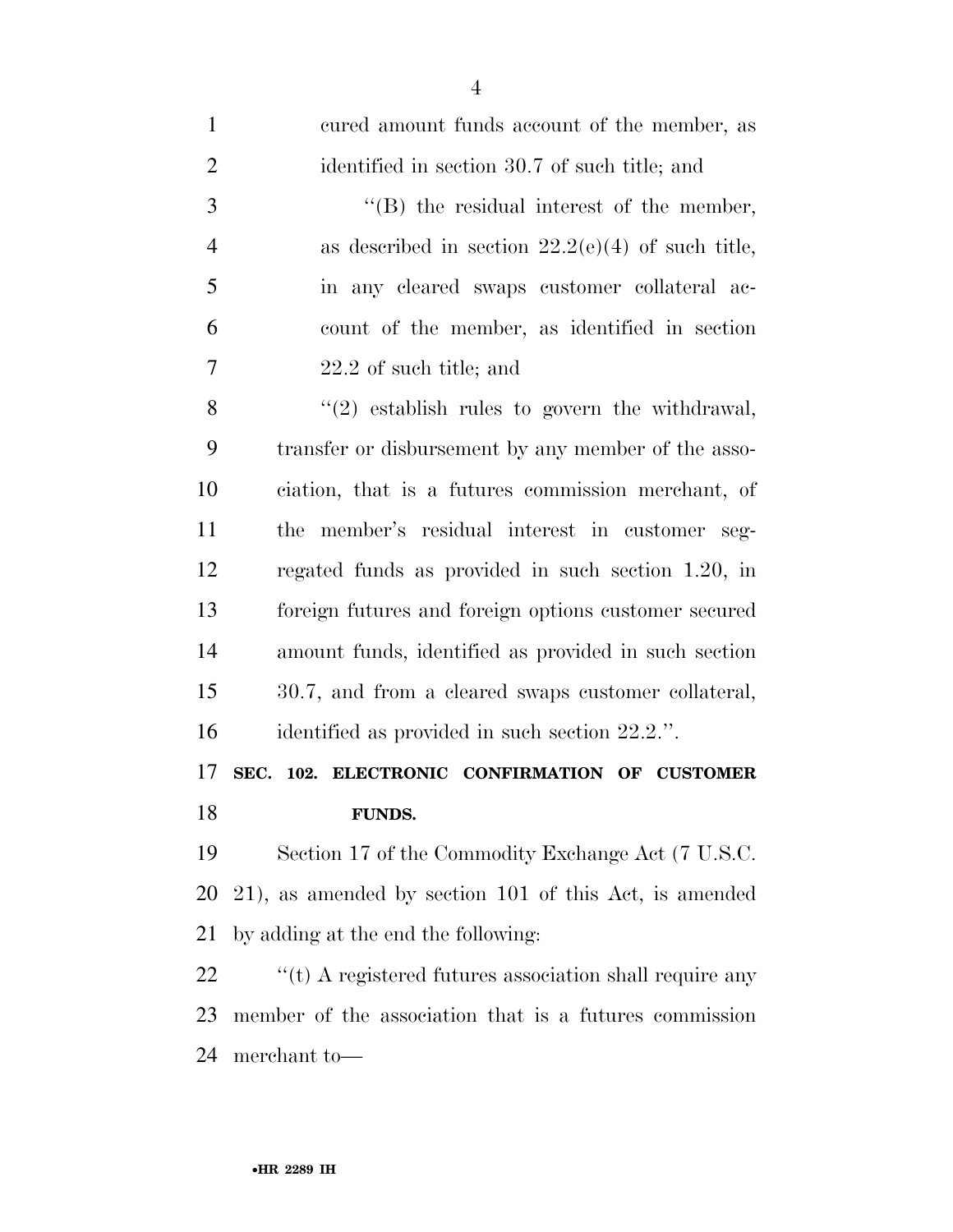$\frac{1}{1}$  is an electronic system or systems to re- port financial and operational information to the as- sociation or another party designated by the reg- istered futures association, including information re- lated to customer segregated funds, foreign futures and foreign options customer secured amount funds accounts, and cleared swaps customer collateral, in accordance with such terms, conditions, documenta- tion standards, and regular time intervals as are es-tablished by the registered futures association;

11 ''(2) instruct each depository, including any bank, trust company, derivatives clearing organiza- tion, or futures commission merchant, holding cus- tomer segregated funds under section 1.20 of title 17, Code of Federal Regulations, foreign futures and foreign options customer secured amount funds under section 30.7 of such title, or cleared swap cus- tomer funds under section 22.2 of such title, to re- port balances in the futures commission merchant's section 1.20 customer segregated funds, section 30.7 foreign futures and foreign options customer secured amount funds, and section 22.2 cleared swap cus- tomer funds, to the registered futures association or another party designated by the registered futures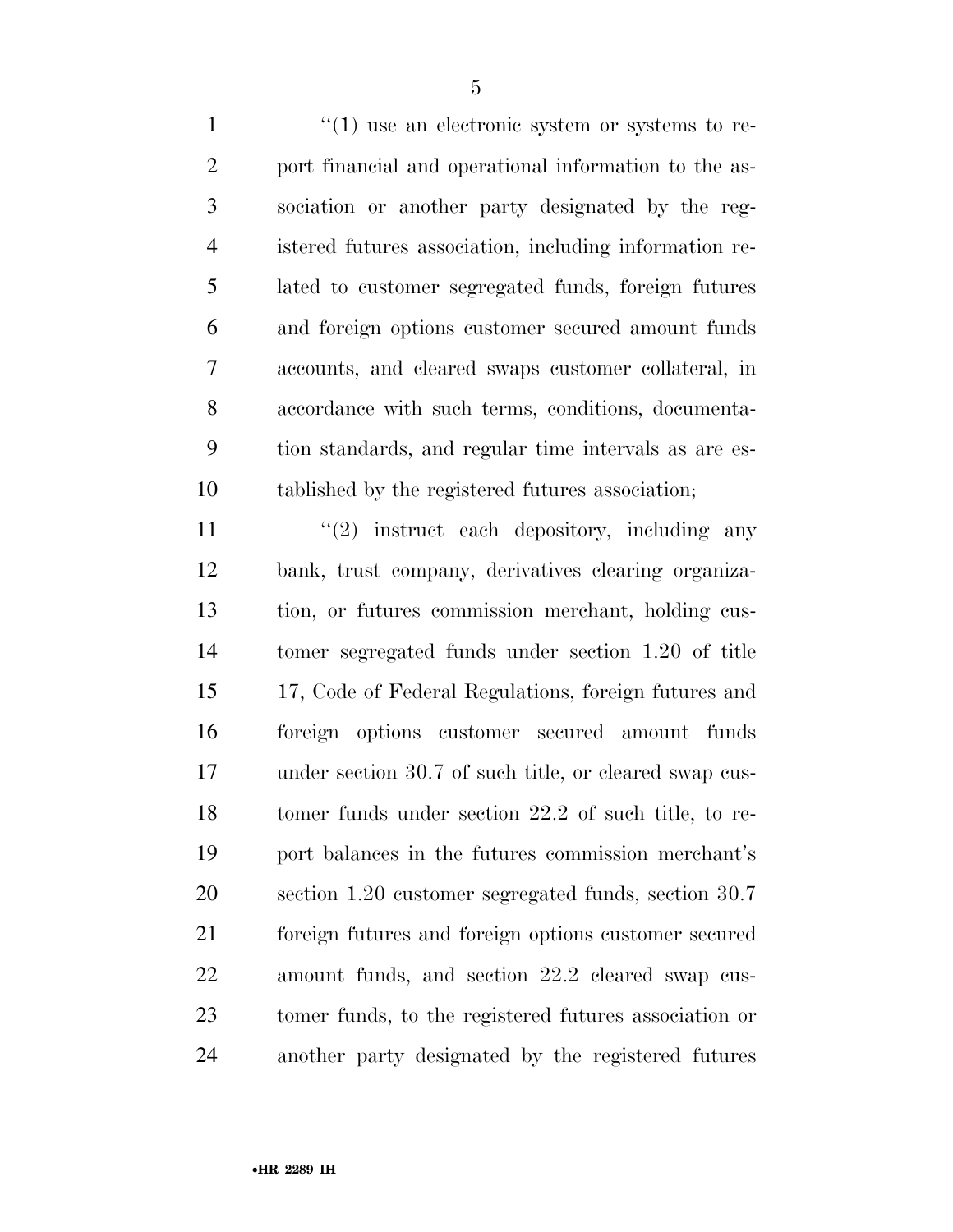| $\mathbf{1}$   | association, in the form, manner, and interval pre-         |
|----------------|-------------------------------------------------------------|
| $\overline{2}$ | scribed by the registered futures association; and          |
| 3              | $(3)$ hold section 1.20 customer segregated                 |
| $\overline{4}$ | funds, section 30.7 foreign futures and foreign op-         |
| 5              | tions customer secured amount funds and section             |
| 6              | 22.2 cleared swaps customer funds in a depository           |
| 7              | that reports the balances in these accounts of the fu-      |
| 8              | tures commission merchant held at the depository to         |
| 9              | the registered futures association or another party         |
| 10             | designated by the registered futures association in         |
| 11             | the form, manner, and interval prescribed by the            |
| 12             | registered futures association.".                           |
|                |                                                             |
|                | SEC. 103. NOTICE AND CERTIFICATIONS PROVIDING ADDI-         |
|                | TIONAL CUSTOMER PROTECTIONS.                                |
| 13<br>14<br>15 | Section 17 of the Commodity Exchange Act (7 U.S.C.          |
| 16             | $(21)$ , as amended by sections 101 and 102 of this Act, is |
| 17             | amended by adding at the end the following:                 |
| 18             | "(u) A futures commission merchant that has ad-             |
| 19             | justed net capital in an amount less than the amount re-    |
| 20             | quired by regulations established by the Commission or      |
| 21             | a self-regulatory organization of which the futures com-    |
| 22             | mission merchant is a member shall immediately notify       |
| 23             | the Commission and the self-regulatory organization of      |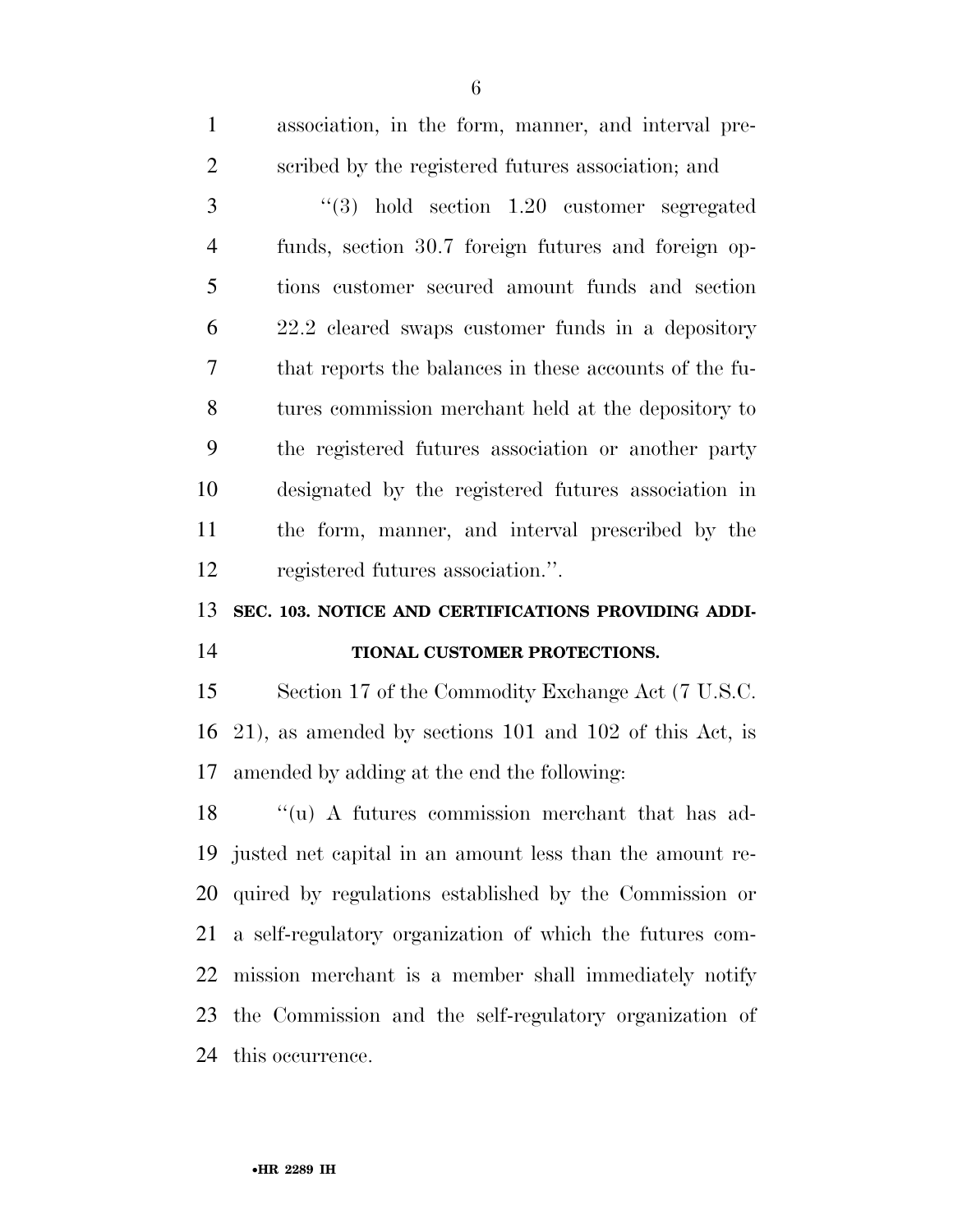''(v) A futures commission merchant that does not hold a sufficient amount of funds in segregated accounts for futures customers under section 1.20 of title 17, Code of Federal Regulations, in foreign futures and foreign op- tions secured amount accounts for foreign futures and for- eign options secured amount customers under section 30.7 of such title, or in segregated accounts for cleared swap customers under section 22.2 of such title, as required by regulations established by the Commission or a self-regu- latory organization of which the futures commission mer- chant is a member, shall immediately notify the Commis- sion and the self-regulatory organization of this occur-rence.

 ''(w) Within such time period established by the Com- mission after the end of each fiscal year, a futures com- mission merchant shall file with the Commission a report from the chief compliance officer of the futures commis- sion merchant containing an assessment of the internal compliance programs of the futures commission mer-chant.''.

#### **SEC. 104. FUTURES COMMISSION MERCHANT COMPLIANCE.**

 (a) IN GENERAL.—Section 4d(a) of the Commodity Exchange Act (7 U.S.C. 6d(a)) is amended—

 (1) by redesignating paragraphs (1) and (2) as 25 subparagraphs  $(A)$  and  $(B)$ ;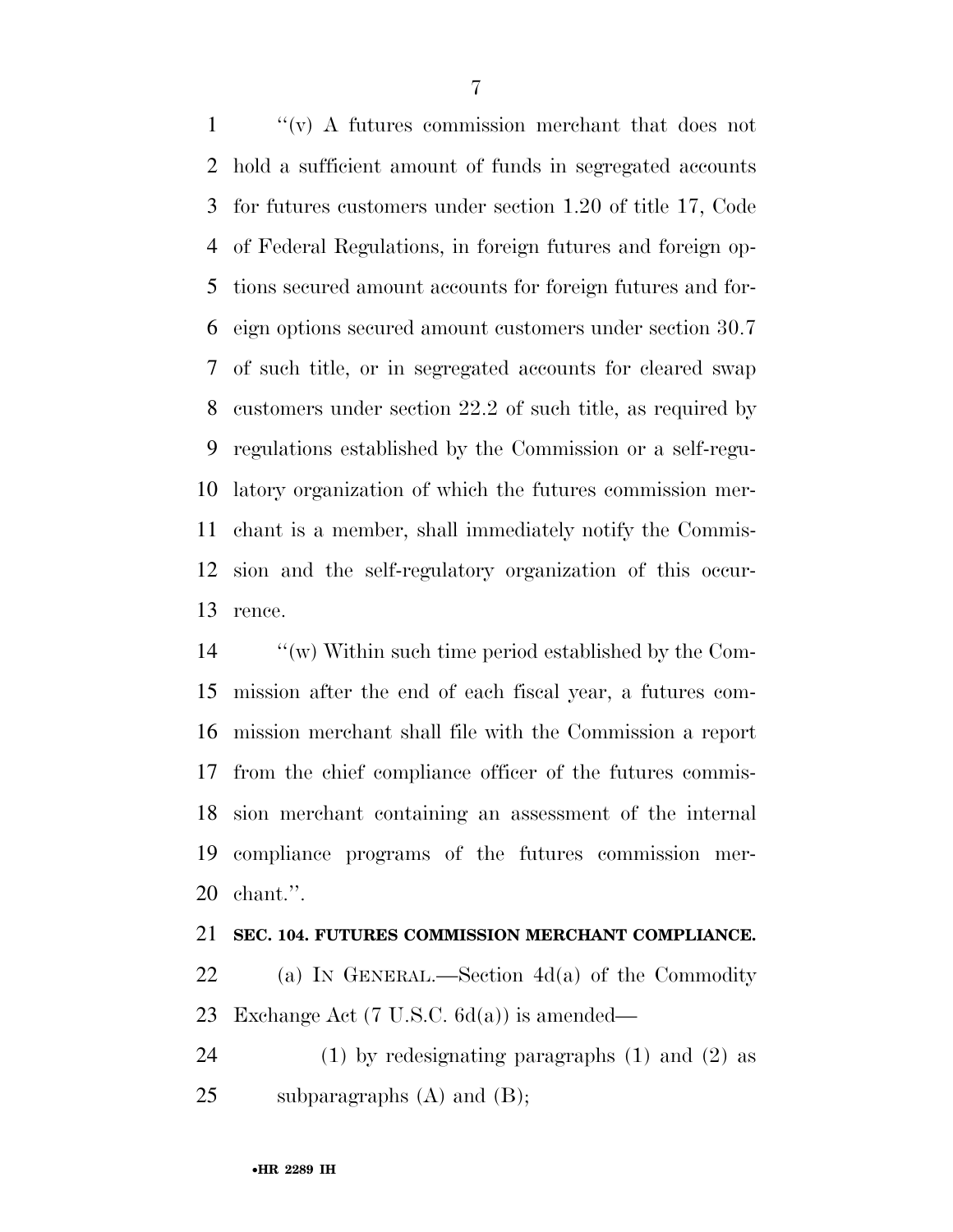1 (2) by inserting " $(1)$ " before "It shall be unlaw-ful''; and

 (3) by adding at the end the following new paragraph:

 ''(2) Any rules or regulations requiring a fu- tures commission merchant to maintain a residual interest in accounts held for the benefit of customers in amounts at least sufficient to exceed the sum of all uncollected margin deficits of such customers shall provide that a futures commission merchant shall meet its residual interest requirement as of the end of each business day calculated as of the close of business on the previous business day.''.

 (b) CONFORMING AMENDMENT.—Section 4d(h) of such Act (7 U.S.C. 6d(h)) is amended by striking ''Not-16 withstanding subsection  $(a)(2)$ " and inserting "Notwith-17 standing subsection  $(a)(1)(B)$ ".

**SEC. 105. CERTAINTY FOR FUTURES CUSTOMERS AND MAR-**

#### **KET PARTICIPANTS.**

 Section 20(a) of the Commodity Exchange Act (7 21 U.S.C. 24(a)) is amended—

 (1) by striking ''and'' at the end of paragraph 23 (4);

 (2) by striking the period at the end of para-25 graph (5) and inserting "; and"; and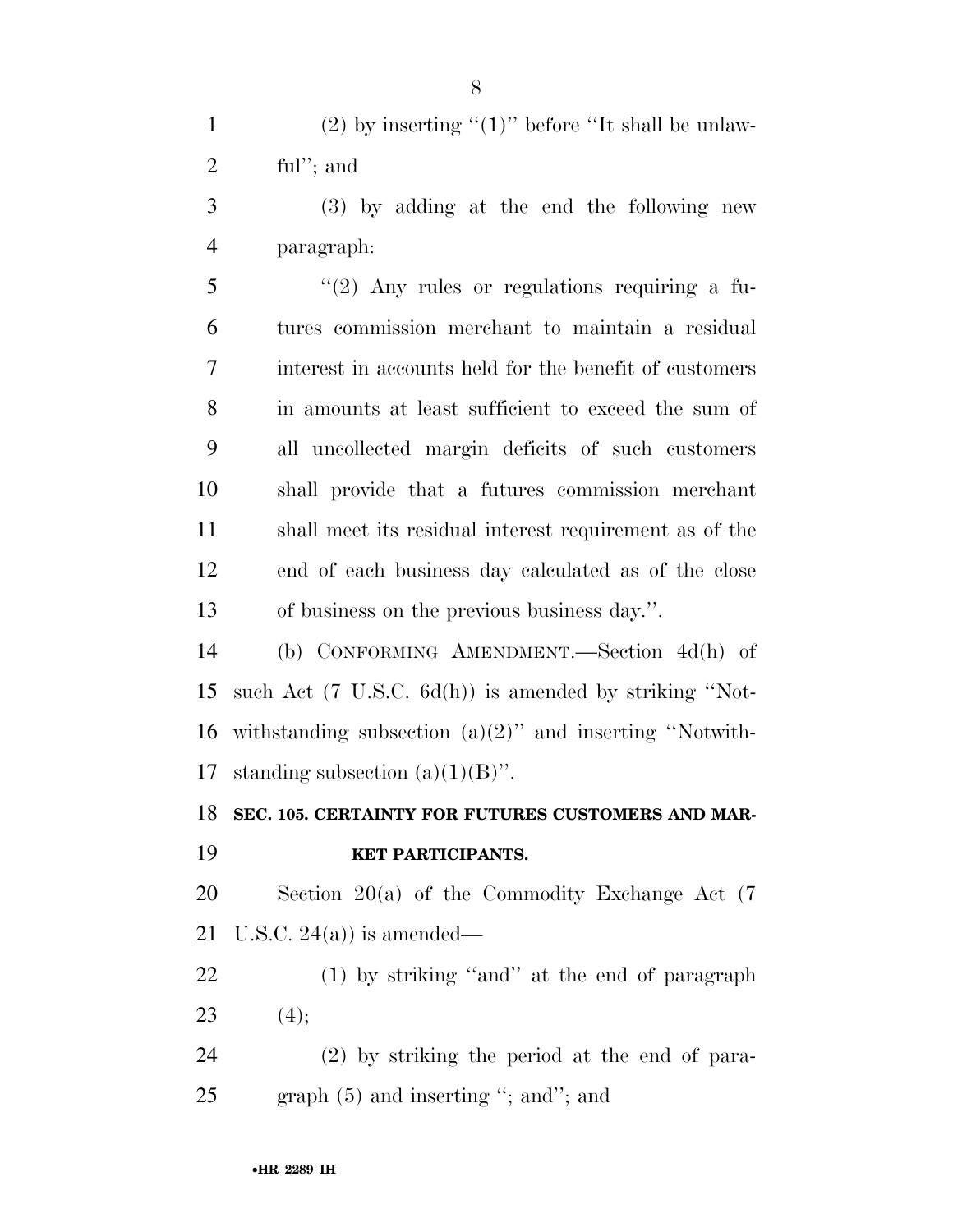(3) by adding at the end the following:

 ''(6) that cash, securities, or other property of the estate of a commodity broker, including the trading or operating accounts of the commodity broker and commodities held in inventory by the commodity broker, shall be included in customer property, subject to any otherwise unavoidable secu- rity interest, or otherwise unavoidable contractual offset or netting rights of creditors (including rights set forth in a rule or bylaw of a derivatives clearing organization or a clearing agency) in respect of such property, but only to the extent that the property that is otherwise customer property is insufficient to satisfy the net equity claims of public customers (as such term may be defined by the Commission by 16 rule or regulation) of the commodity broker.".

## **TITLE II—COMMODITY FUTURES TRADING COMMISSION RE-FORMS**

#### **SEC. 201. EXTENSION OF OPERATIONS.**

 Section 12(d) of the Commodity Exchange Act (7 U.S.C. 16(d)) is amended by striking ''2013'' and insert-ing ''2019''.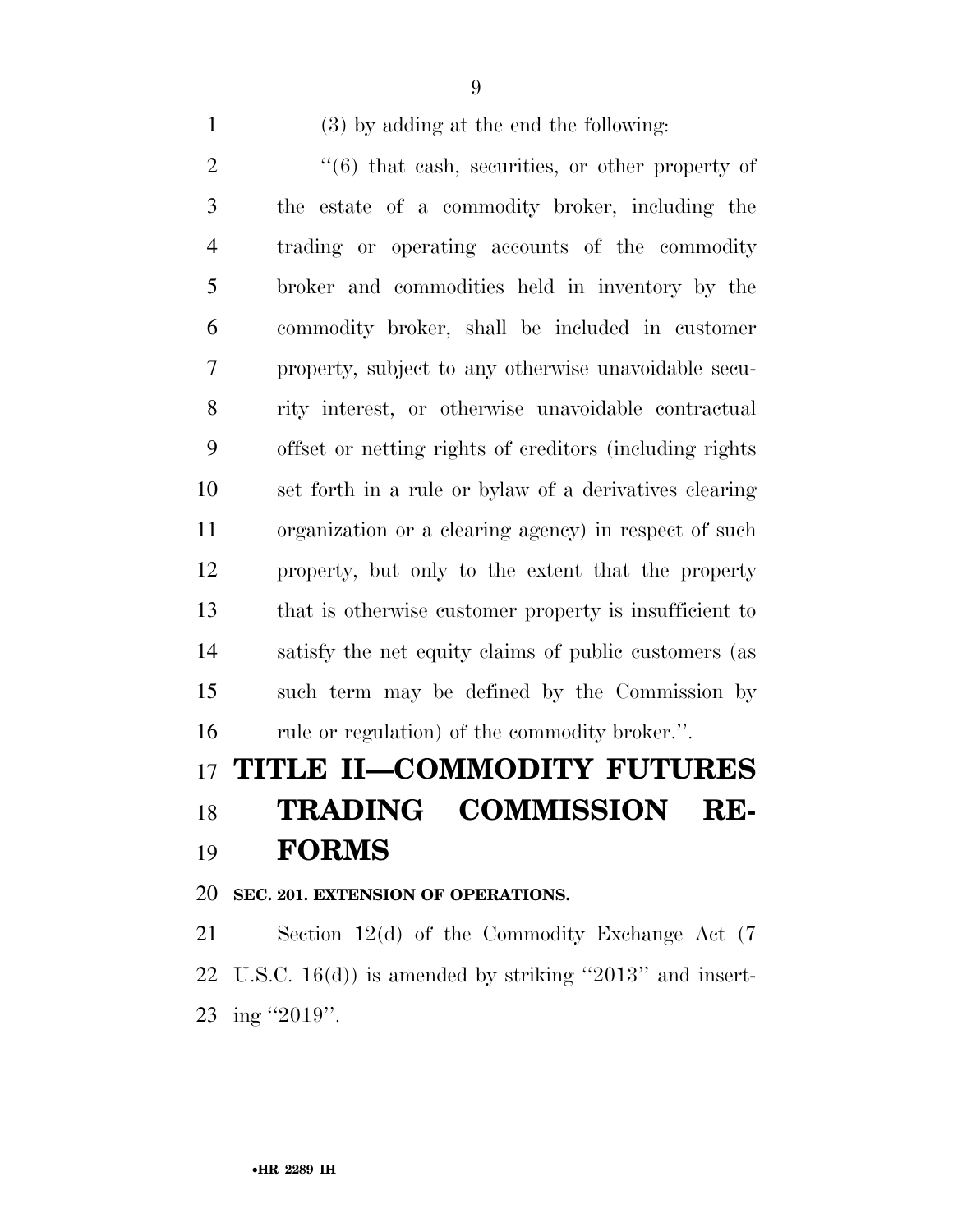| 1              | SEC. 202. CONSIDERATION BY THE COMMODITY FUTURES           |
|----------------|------------------------------------------------------------|
| $\overline{2}$ | TRADING COMMISSION OF THE COSTS AND                        |
| 3              | BENEFITS OF ITS REGULATIONS AND OR-                        |
| $\overline{4}$ | DERS.                                                      |
| 5              | Section $15(a)$ of the Commodity Exchange Act $(7)$        |
| 6              | U.S.C. $19(a)$ ) is amended by striking paragraphs (1) and |
| 7              | $(2)$ and inserting the following:                         |
| 8              | "(1) IN GENERAL.—Before promulgating a reg-                |
| 9              | ulation under this Act or issuing an order (except as      |
| 10             | provided in paragraph $(3)$ , the Commission,              |
| 11             | through the Office of the Chief Economist, shall as-       |
| 12             | sess and publish in the regulation or order the costs      |
| 13             | and benefits, both qualitative and quantitative, of        |
| 14             | the proposed regulation or order, and the proposed         |
| 15             | regulation or order shall state its statutory justifica-   |
| 16             | tion.                                                      |
| 17             | "(2) CONSIDERATIONS.—In making a reasoned                  |
| 18             | determination of the costs and the benefits, the           |
| 19             | Commission shall evaluate—                                 |
| 20             | $\lq\lq$ considerations of protection of market            |
| 21             | participants and the public;                               |
| $\sim$ $\sim$  |                                                            |

22  $\text{``(B)}$  considerations of the efficiency, com- petitiveness, and financial integrity of futures and swaps markets;

25  $\lq\lq$  (C) considerations of the impact on mar-26 ket liquidity in the futures and swaps markets;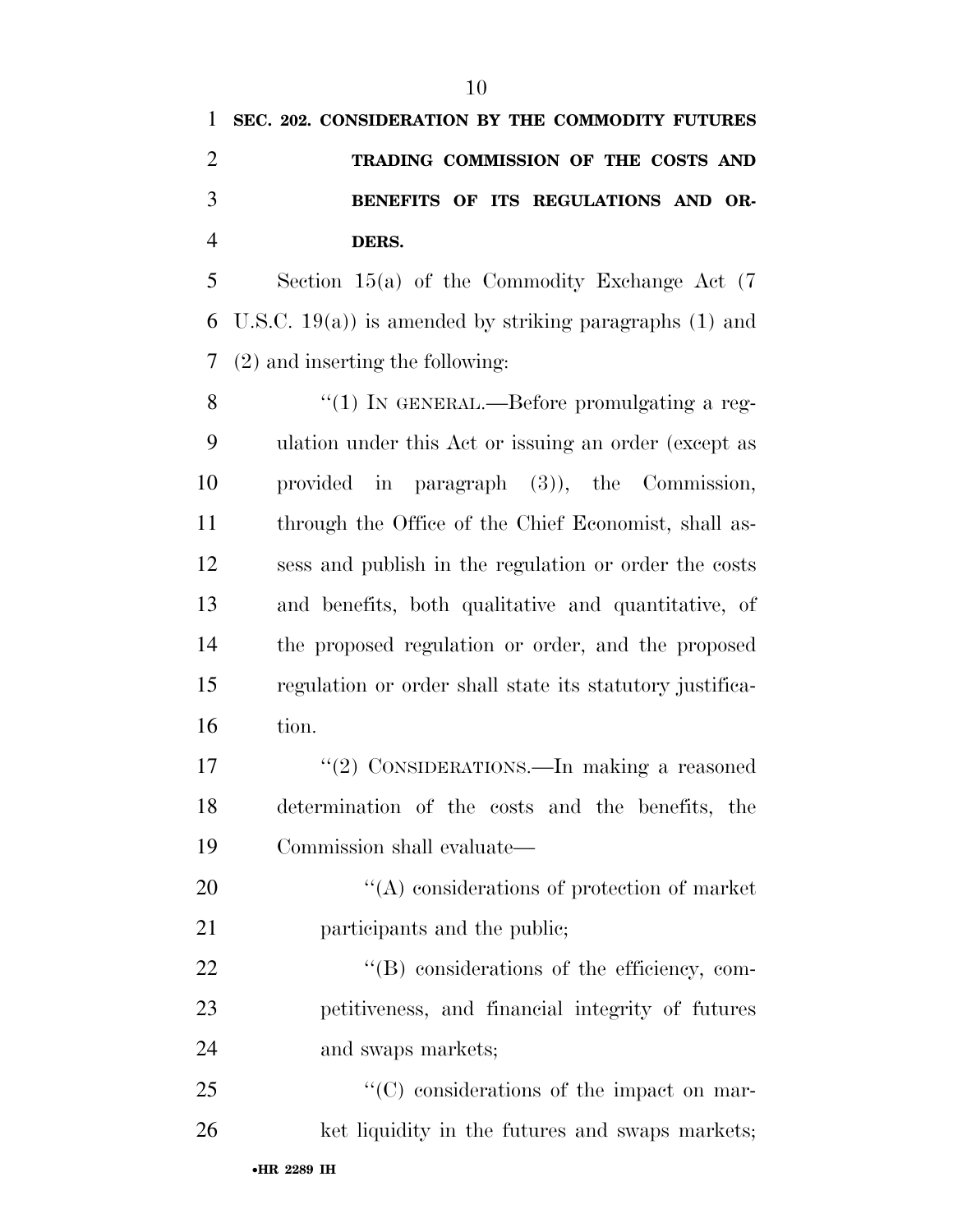| $\mathbf{1}$   | $\lq\lq$ (D) considerations of price discovery;      |
|----------------|------------------------------------------------------|
| $\overline{2}$ | "(E) considerations of sound risk manage-            |
| 3              | ment practices;                                      |
| $\overline{4}$ | $\lq\lq(F)$ available alternatives to direct regula- |
| 5              | tion;                                                |
| 6              | $\lq\lq(G)$ the degree and nature of the risks       |
| 7              | posed by various activities within the scope of      |
| 8              | its jurisdiction;                                    |
| 9              | "(H) the costs of complying with the pro-            |
| 10             | posed regulation or order by all regulated enti-     |
| 11             | ties, including a methodology for quantifying        |
| 12             | the costs (recognizing that some costs are dif-      |
| 13             | ficult to quantify);                                 |
| 14             | "(I) whether the proposed regulation or              |
| 15             | order is inconsistent, incompatible, or duplica-     |
| 16             | tive of other Federal regulations or orders;         |
| 17             | $\lq\lq (J)$ the cost to the Commission of imple-    |
| 18             | menting the proposed regulation or order by the      |
| 19             | Commission staff, including a methodology for        |
| 20             | quantifying the costs;                               |
| 21             | $\lq\lq$ (K) whether, in choosing among alter-       |
| 22             | native regulatory approaches, those approaches       |
| 23             | maximize net benefits (including potential eco-      |
| 24             | nomic and other benefits, distributive impacts,      |
| 25             | and equity); and                                     |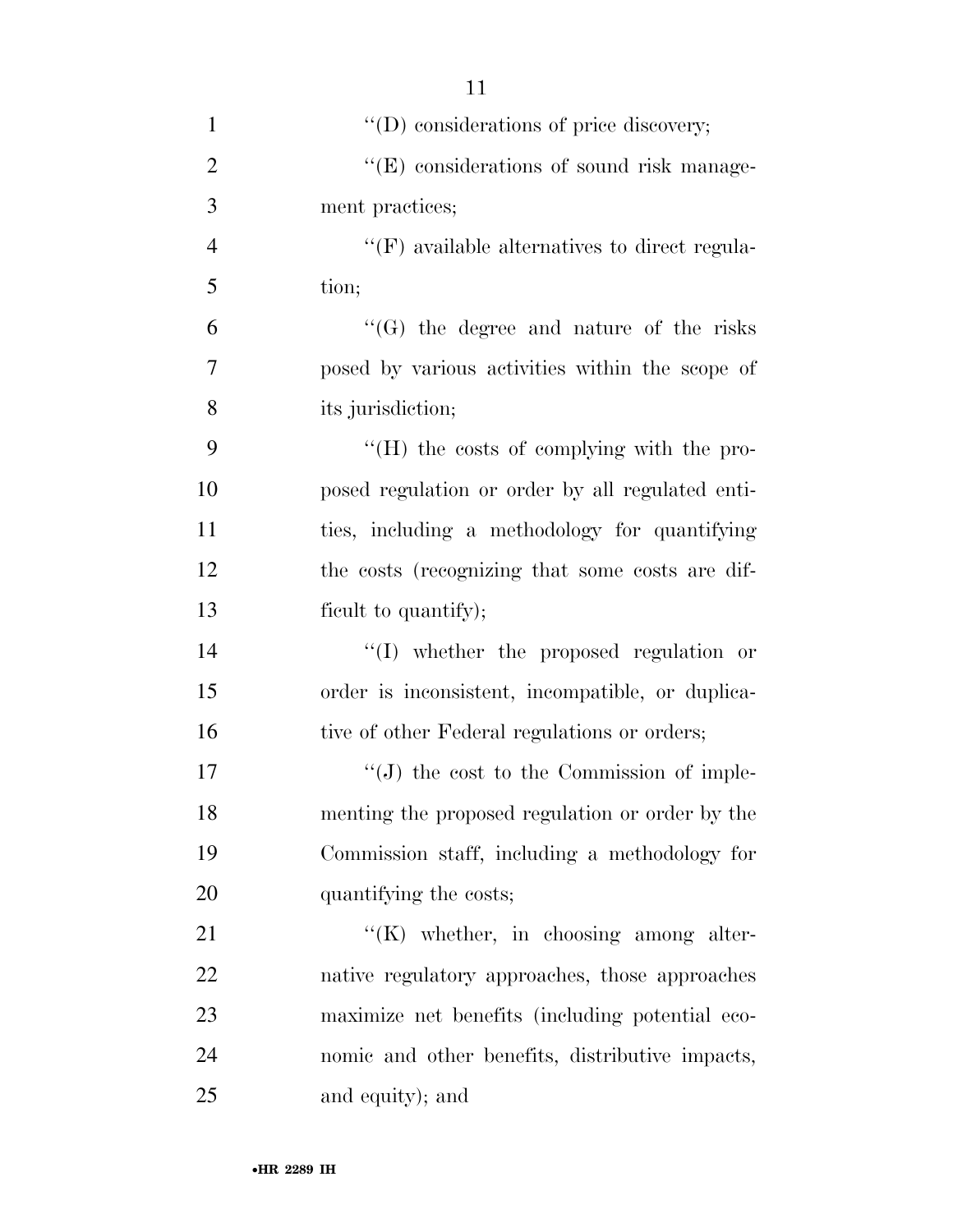$\langle (L) \rangle$  other public interest considerations.". **SEC. 203. DIVISION DIRECTORS.**  Section 2(a)(6)(C) of the Commodity Exchange Act 4 (7 U.S.C.  $2(a)(6)(C)$ ) is amended by inserting ", and the heads of the units shall serve at the pleasure of the Com- mission'' before the period. **SEC. 204. OFFICE OF THE CHIEF ECONOMIST.**  (a) IN GENERAL.—Section 2(a) of the Commodity Exchange Act (7 U.S.C. 2(a)) is amended by adding at the end the following: 11 "(17) OFFICE OF THE CHIEF ECONOMIST.— 12 "(A) ESTABLISHMENT.—There is estab- lished in the Commission the Office of the Chief Economist. 15 "'(B) HEAD.—The Office of the Chief Economist shall be headed by the Chief Econo- mist, who shall be appointed by the Commission and serve at the pleasure of the Commission. ''(C) FUNCTIONS.—The Chief Economist shall report directly to the Commission and per- form such functions and duties as the Commis- sion may prescribe. 23 "'(D) PROFESSIONAL STAFF.—The Com- mission shall appoint such other economists as may be necessary to assist the Chief Economist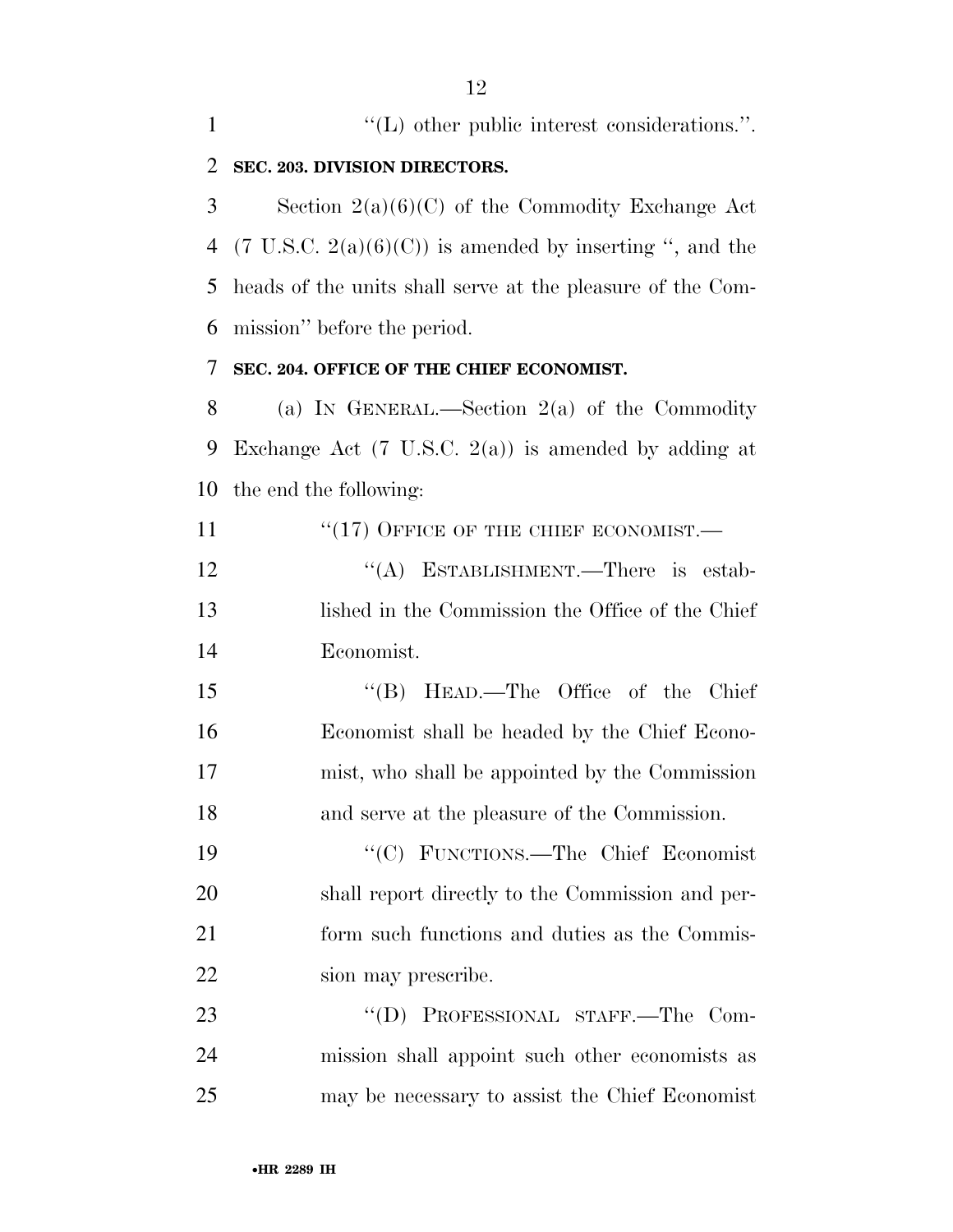| $\mathbf{1}$   | in performing such economic analysis, regu-                         |
|----------------|---------------------------------------------------------------------|
| $\overline{2}$ | latory cost-benefit analysis, or research any                       |
| 3              | member of the Commission may request.".                             |
| $\overline{4}$ | (b) CONFORMING AMENDMENT.—Section $2(a)(6)(A)$                      |
| 5              | of such Act $(7 \text{ U.S.C. } 2(a)(6)(A))$ is amended by striking |
| 6              | "(4) and (5) of this subsection" and inserting "(4), (5),           |
| 7              | and $(17)$ ".                                                       |
| 8              | SEC. 205. PROCEDURES GOVERNING ACTIONS TAKEN BY                     |
| 9              | <b>COMMISSION STAFF.</b>                                            |
| 10             | Section $2(a)(12)$ of the Commodity Exchange Act (7)                |
| 11             | U.S.C. $2(a)(12)$ is amended—                                       |
| 12             | (1) by striking " $(12)$ The" and inserting the                     |
| 13             | following:                                                          |
| 14             | $"(12)$ RULES AND REGULATIONS.—                                     |
| 15             | "(A) IN GENERAL.—Subject to the other                               |
| 16             | provisions of this paragraph, the"; and                             |
| 17             | (2) by adding after and below the end the fol-                      |
| 18             | lowing new subparagraph:                                            |
| 19             | "(B) NOTICE TO COMMISSIONERS.—The                                   |
| 20             | Commission shall develop and publish internal                       |
| 21             | procedures governing the issuance by any divi-                      |
| 22             | sion or office of the Commission of any re-                         |
| 23             | sponse to a formal, written request or petition                     |
| 24             | from any member of the public for an exemp-                         |
| 25             | tive, a no-action, or an interpretive letter and                    |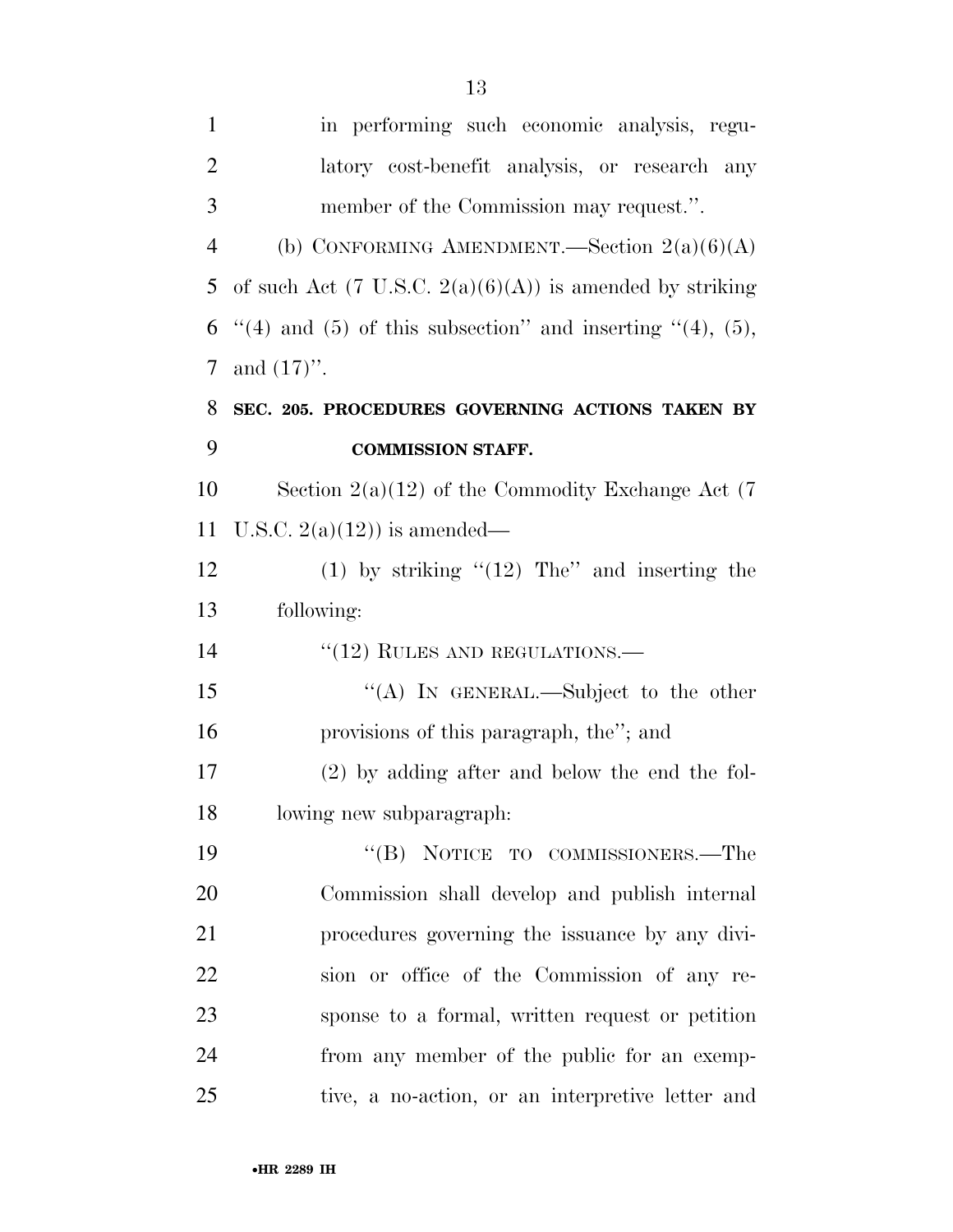| $\mathbf{1}$   | such procedures shall provide that the commis-          |
|----------------|---------------------------------------------------------|
| $\overline{2}$ | sioners be provided with the final version of the       |
| 3              | matter to be issued with sufficient notice to re-       |
| $\overline{4}$ | view the matter prior to its issuance.".                |
| 5              | SEC. 206. STRATEGIC TECHNOLOGY PLAN.                    |
| 6              | Section $2(a)$ of the Commodity Exchange Act $(7)$      |
| 7              | U.S.C. 2(a)), as amended by section 204(a) of this Act, |
| 8              | is amended by adding at the end the following:          |
| 9              | "(18) STRATEGIC TECHNOLOGY PLAN.—                       |
| 10             | "(A) IN GENERAL.—Every 5 years, the                     |
| 11             | Commission shall develop and submit to the              |
| 12             | Committee on Agriculture of the House of Rep-           |
| 13             | resentatives and the Committee on Agriculture,          |
| 14             | Nutrition, and Forestry of the Senate a detailed        |
| 15             | plan focused on the acquisition and use of tech-        |
| 16             | nology by the Commission.                               |
| 17             | "(B) CONTENTS.—The plan shall—                          |
| 18             | "(i) include for each related division                  |
| 19             | or office a detailed technology strategy fo-            |
| 20             | cused on market surveillance and risk de-               |
| 21             | tection, market data collection, aggrega-               |
| 22             | tion, interpretation, standardization, har-             |
| 23             | monization, normalization, validation,                  |
| 24             | streamlining or other data analytic proc-               |
| 25             | esses, and internal management and pro-                 |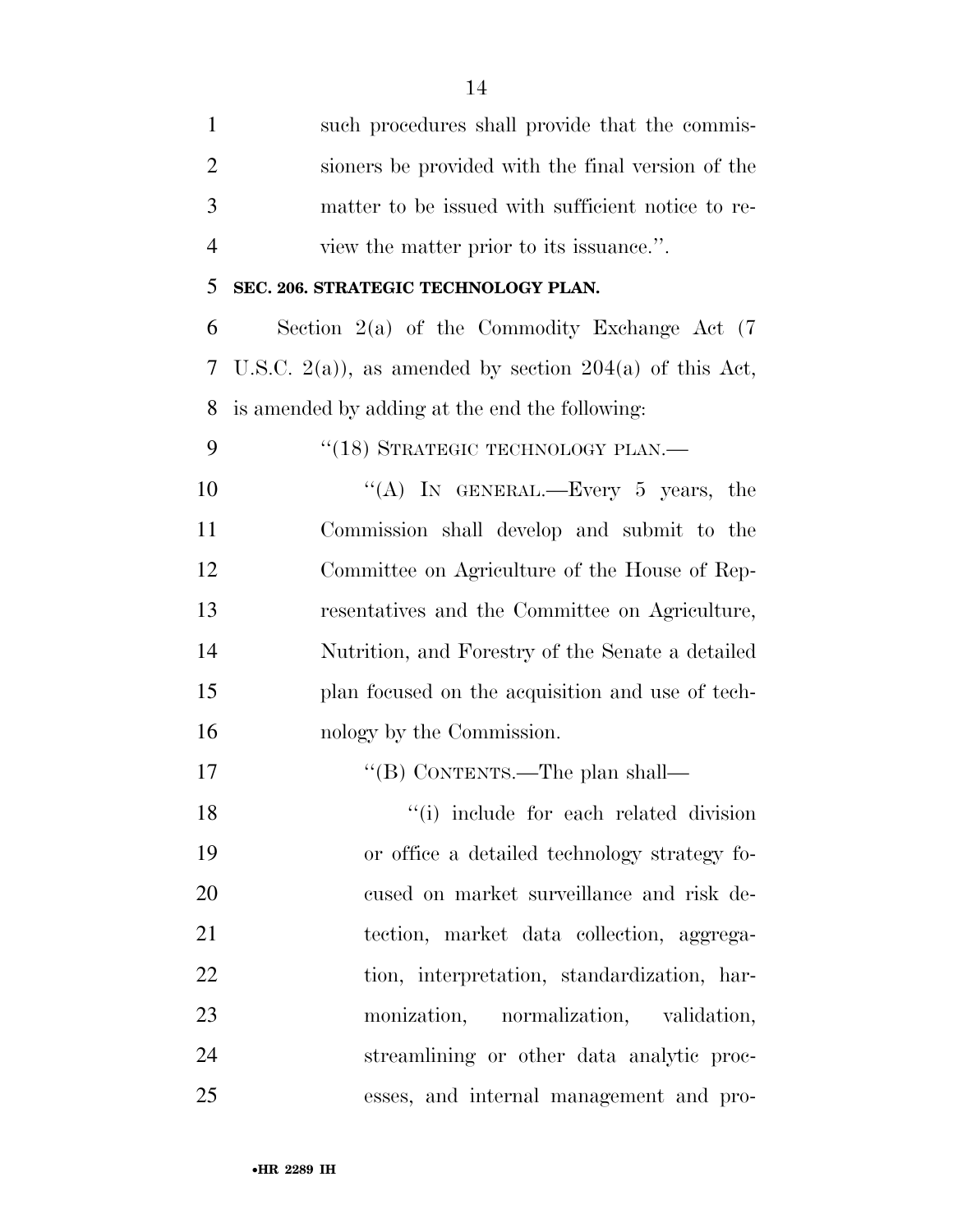tection of data collected by the Commis- sion, including a detailed accounting of how the funds provided for technology will be used and the priorities that will apply in the use of the funds; and ''(ii) set forth annual goals to be ac- complished and annual budgets needed to accomplish the goals.''. **SEC. 207. INTERNAL RISK CONTROLS.**  Section 2(a)(12) of the Commodity Exchange Act (7 11 U.S.C.  $2(a)(12)$ , as amended by section 205 of this Act, is amended by adding at the end the following: 13 "'(C) INTERNAL RISK CONTROLS.—The Commission, in consultation with the Chief Economist, shall develop comprehensive internal risk control mechanisms to safeguard and gov- ern the storage of all market data by the Com- mission, all market data sharing agreements of the Commission, and all academic research per- formed at the Commission using market data.''. **SEC. 208. SUBPOENA DURATION AND RENEWAL.** 

 Section 6(c)(5) of the Commodity Exchange Act (7 U.S.C. 9(5)) is amended—

24 (1) by striking "(5) SUBPOENA.—For" and in-serting the following: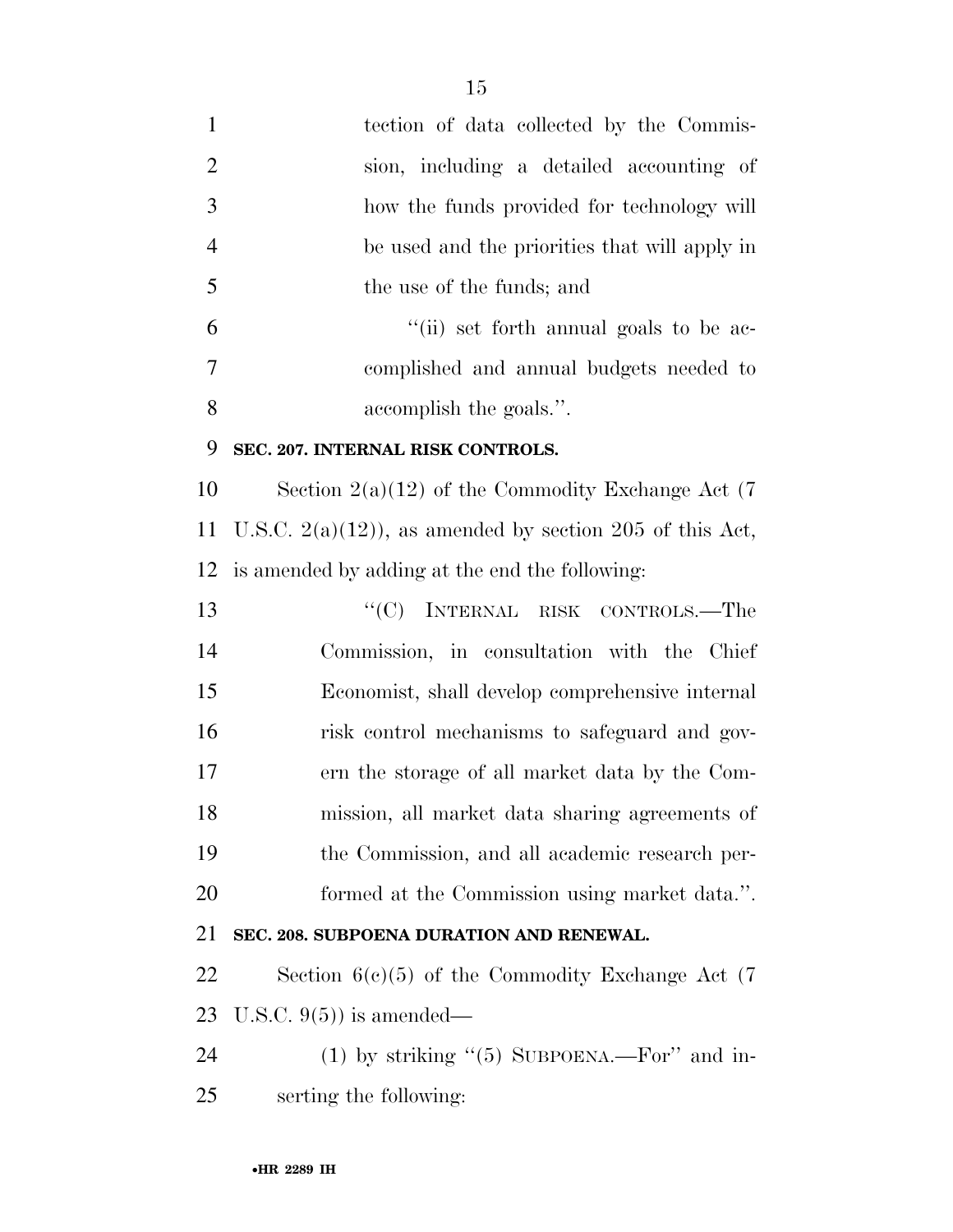| $\mathbf{1}$   | $\cdot\cdot$ (5) SUBPOENA.—                                 |
|----------------|-------------------------------------------------------------|
| $\overline{2}$ | "(A) IN GENERAL.—For"; and                                  |
| 3              | $(2)$ by adding after and below the end the fol-            |
| $\overline{4}$ | lowing:                                                     |
| 5              | "(B) OMNIBUS ORDERS OF INVESTIGA-                           |
| 6              | TION.                                                       |
| 7              | "(i) DURATION AND RENEWAL.-An                               |
| 8              | omnibus order of investigation shall not be                 |
| 9              | for an indefinite duration and may be re-                   |
| 10             | newed only by Commission action.                            |
| 11             | "(ii) DEFINITION.—In clause (i), the                        |
| 12             | term 'omnibus order of investigation'                       |
| 13             | means an order of the Commission author-                    |
| 14             | izing 1 of more members of the Commis-                      |
| 15             | sion or its staff to issue subpoenas under                  |
| 16             | subparagraph (A) to multiple persons in                     |
| 17             | relation to a particular subject matter                     |
| 18             | area.".                                                     |
| 19             | SEC. 209. APPLICABILITY OF NOTICE AND COMMENT RE-           |
| 20             | QUIREMENTS OF THE ADMINISTRATIVE PRO-                       |
| 21             | CEDURE ACT TO GUIDANCE VOTED ON BY                          |
| 22             | THE COMMISSION.                                             |
| 23             | Section $2(a)(12)$ of the Commodity Exchange Act (7)        |
| 24             | U.S.C. $2(a)(12)$ , as amended by sections 205 and 207      |
| 25             | of this Act, is amended by adding at the end the following: |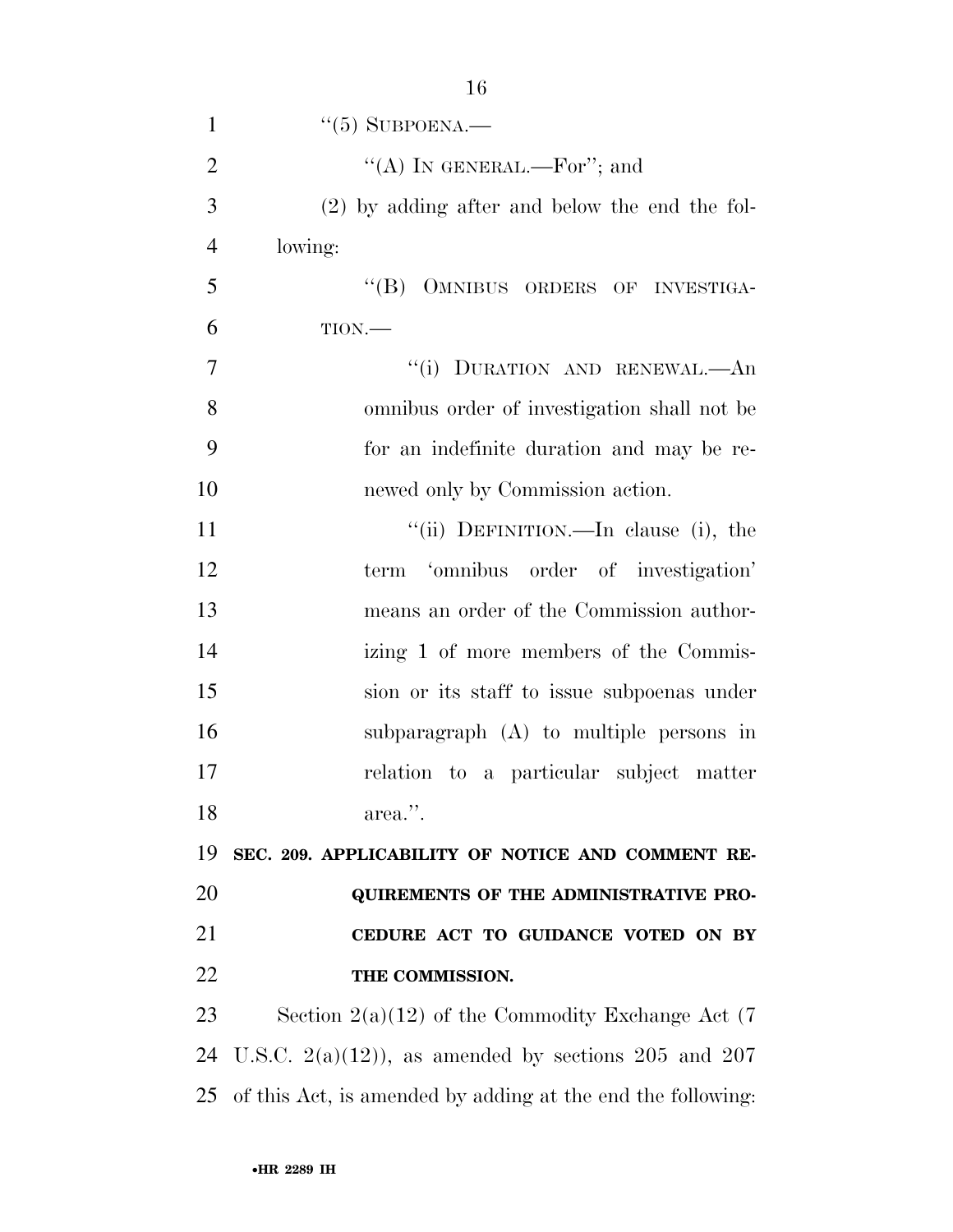1 "(D) APPLICABILITY OF NOTICE AND COM- MENT RULES TO GUIDANCE VOTED ON BY THE COMMISSION.—The notice and comment re- quirements of section 553 of title 5, United States Code, shall also apply with respect to any Commission statement or guidance, includ- ing interpretive rules, general statements of pol- icy, or rules of Commission organization, proce- dure, or practice, that has the effect of imple- menting, interpreting or prescribing law or pol- icy and that is voted on by the Commission.''. **SEC. 210. JUDICIAL REVIEW OF COMMISSION RULES.**  The Commodity Exchange Act (7 U.S.C. 1 et seq.) is amended by adding at the end the following: **''SEC. 24. JUDICIAL REVIEW OF COMMISSION RULES.**  ''(a) A person adversely affected by a rule of the Commission promulgated under this Act may obtain re- view of the rule in the United States Court of Appeals for the District of Columbia Circuit or the United States Court of Appeals for the circuit where the party resides or has the principal place of business, by filing in the court, within 60 days after publication in the Federal Reg- ister of the entry of the rule, a written petition requesting that the rule be set aside.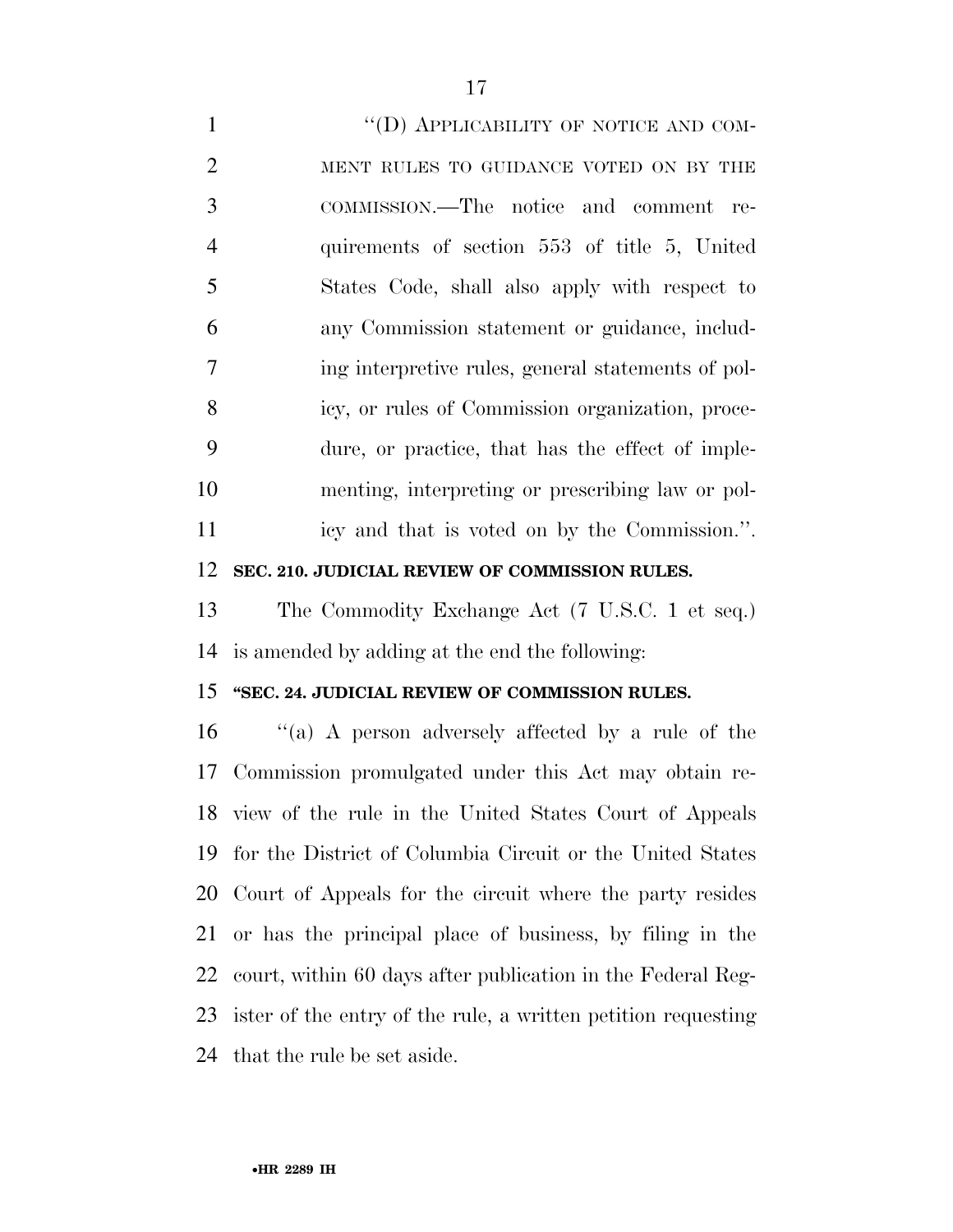''(b) A copy of the petition shall be transmitted forth- with by the clerk of the court to an officer designated by the Commission for that purpose. Thereupon the Commis- sion shall file in the court the record on which the rule complained of is entered, as provided in section 2112 of title 28, United States Code, and the Federal Rules of Appellate Procedure.

 $\frac{8}{2}$  (c) On the filing of the petition, the court has juris- diction, which becomes exclusive on the filing of the record, to affirm and enforce or to set aside the rule in whole or in part.

12 ''(d) The court shall affirm and enforce the rule un- less the Commission's action in promulgating the rule is found to be arbitrary, capricious, an abuse of discretion, or otherwise not in accordance with law; contrary to con- stitutional right, power, privilege, or immunity; in excess of statutory jurisdiction, authority, or limitations, or short of statutory right; or without observance of procedure re-quired by law.''.

#### **SEC. 211. GAO STUDY ON USE OF COMMISSION RESOURCES.**

 (a) STUDY.—The Comptroller General of the United States shall conduct a study of the resources of the Com-modity Futures Trading Commission that—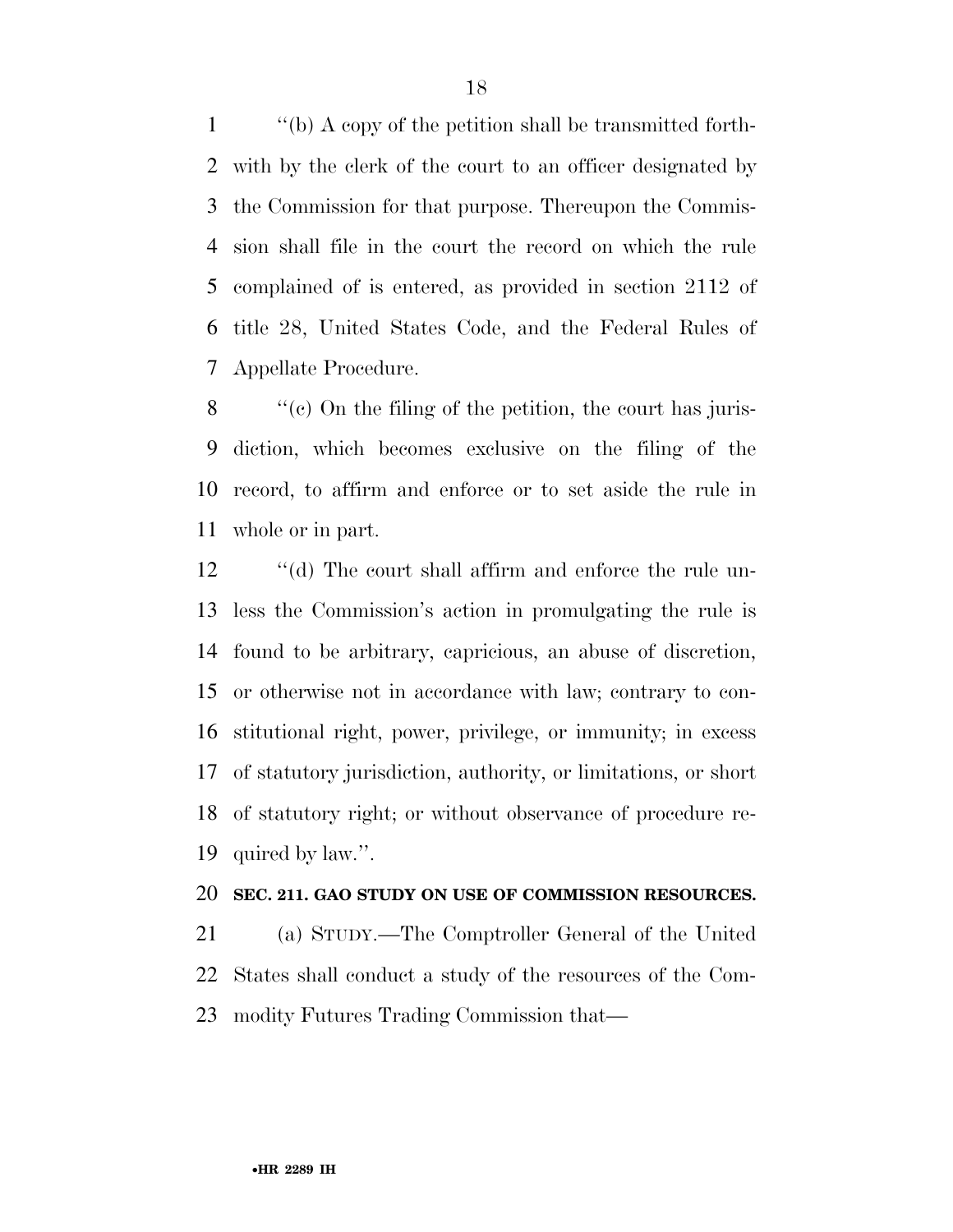| $\mathbf{1}$   | (1) assesses whether the resources of the Com-       |
|----------------|------------------------------------------------------|
| $\overline{2}$ | mission are sufficient to enable the Commission to   |
| 3              | effectively carry out the duties of the Commission;  |
| $\overline{4}$ | (2) examines the expenditures of the Commis-         |
| 5              | sion on hardware, software, and analytical processes |
| 6              | designed to protect customers in the areas of—       |
| 7              | (A) market surveillance and risk detection;          |
| 8              | and                                                  |
| 9              | (B) market data collection, aggregation,             |
| 10             | interpretation, standardization, harmonization,      |
| 11             | and streamlining;                                    |
| 12             | (3) analyzes the additional workload undertaken      |
| 13             | by the Commission, and ascertains where self-regu-   |
| 14             | latory organizations could be more effectively uti-  |
| 15             | lized; and                                           |
| 16             | (4) examines existing and emerging post-trade        |
| 17             | risk reduction services in the swaps market, the no- |
| 18             | tional amount of risk reduction transactions pro-    |
| 19             | vided by the services, and the effects the services  |
| <b>20</b>      | have on financial stability, including—              |
| 21             | (A) market surveillance and risk detection;          |
| 22             | (B) market data collection, aggregation,             |
| 23             | interpretation, standardization, harmonization,      |
| 24             | and streamlining; and                                |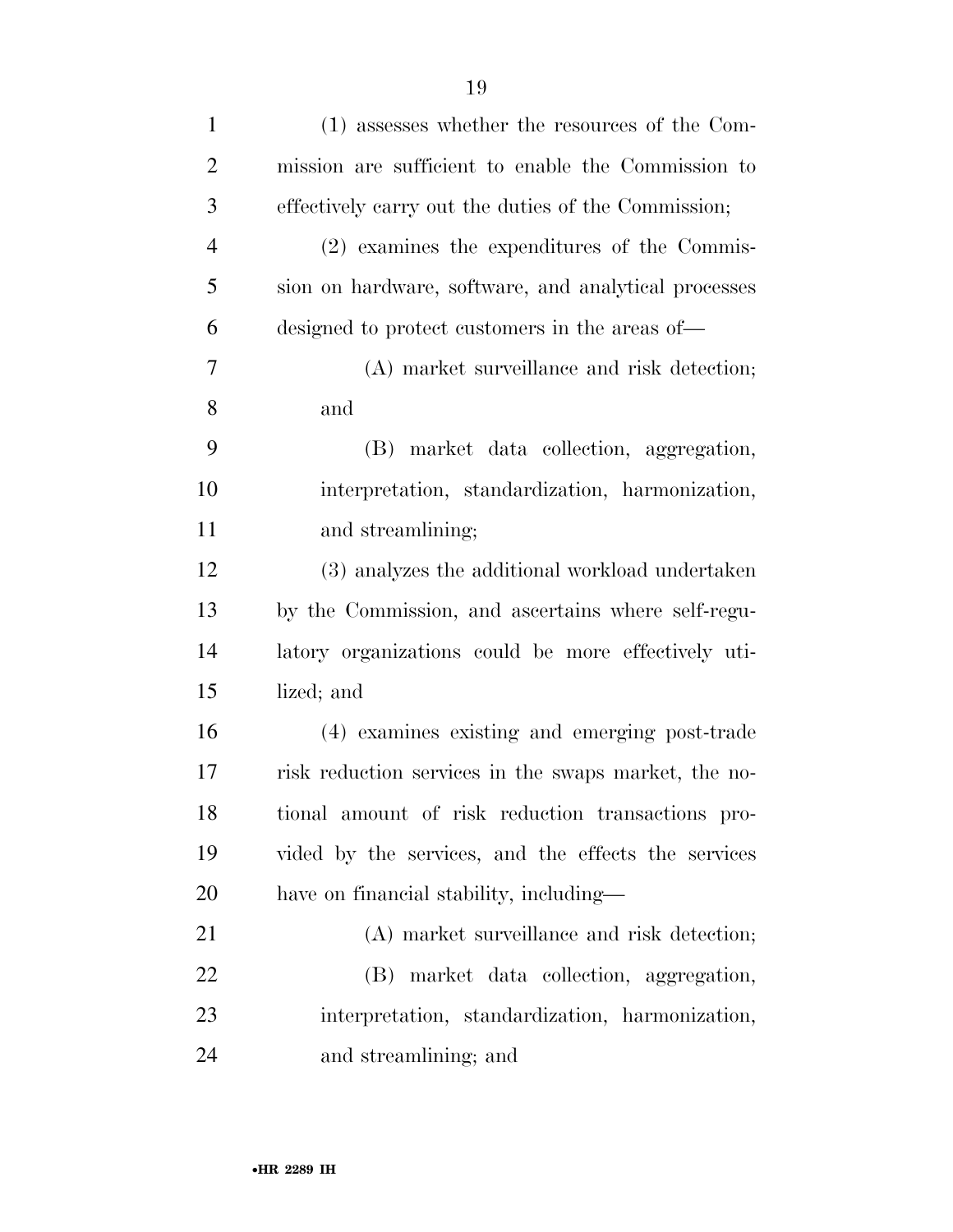| $\mathbf{1}$   | (C) oversight and compliance work by mar-                    |
|----------------|--------------------------------------------------------------|
| $\overline{2}$ | ket participants and regulators.                             |
| 3              | (b) REPORT.—Not later than 180 days after the date           |
| 4              | of the enactment of this Act, the Comptroller General of     |
| 5              | the United States shall submit to the Committee on Agri-     |
| 6              | culture of the House of Representatives and the Com-         |
| 7              | mittee on Agriculture, Nutrition, and Forestry of the Sen-   |
| 8              | ate a report that contains the results of the study required |
| 9              | by subsection $(a)$ .                                        |
| 10             | TITLE III—END-USER RELIEF                                    |
| 11             | SEC. 301. RELIEF FOR HEDGERS UTILIZING CENTRALIZED           |
| 12             | RISK MANAGEMENT PRACTICES.                                   |
| 13             | $(a)$ In GENERAL.—                                           |
| 14             | COMMODITY EXCHANGE<br>(1)<br>ACT<br>AMEND-                   |
| 15             | MENT.—Section $2(h)(7)(D)(i)$ of the Commodity Ex-           |
| 16             | change Act $(7 \text{ U.S.C. } 2(h)(7)(D)(i))$ is amended to |
| 17             | read as follows:                                             |
| 18             | "(i) IN GENERAL.—An affiliate of a                           |
| 19             | person that qualifies for an exception                       |
| 20             | under subparagraph (A) (including an af-                     |
| 21             | filiate entity predominantly engaged in                      |
| 22             | providing financing for the purchase of the                  |
| 23             | merchandise or manufactured goods of the                     |
| 24             | person) may qualify for the exception only                   |
| 25             | if the affiliate enters into the swap to                     |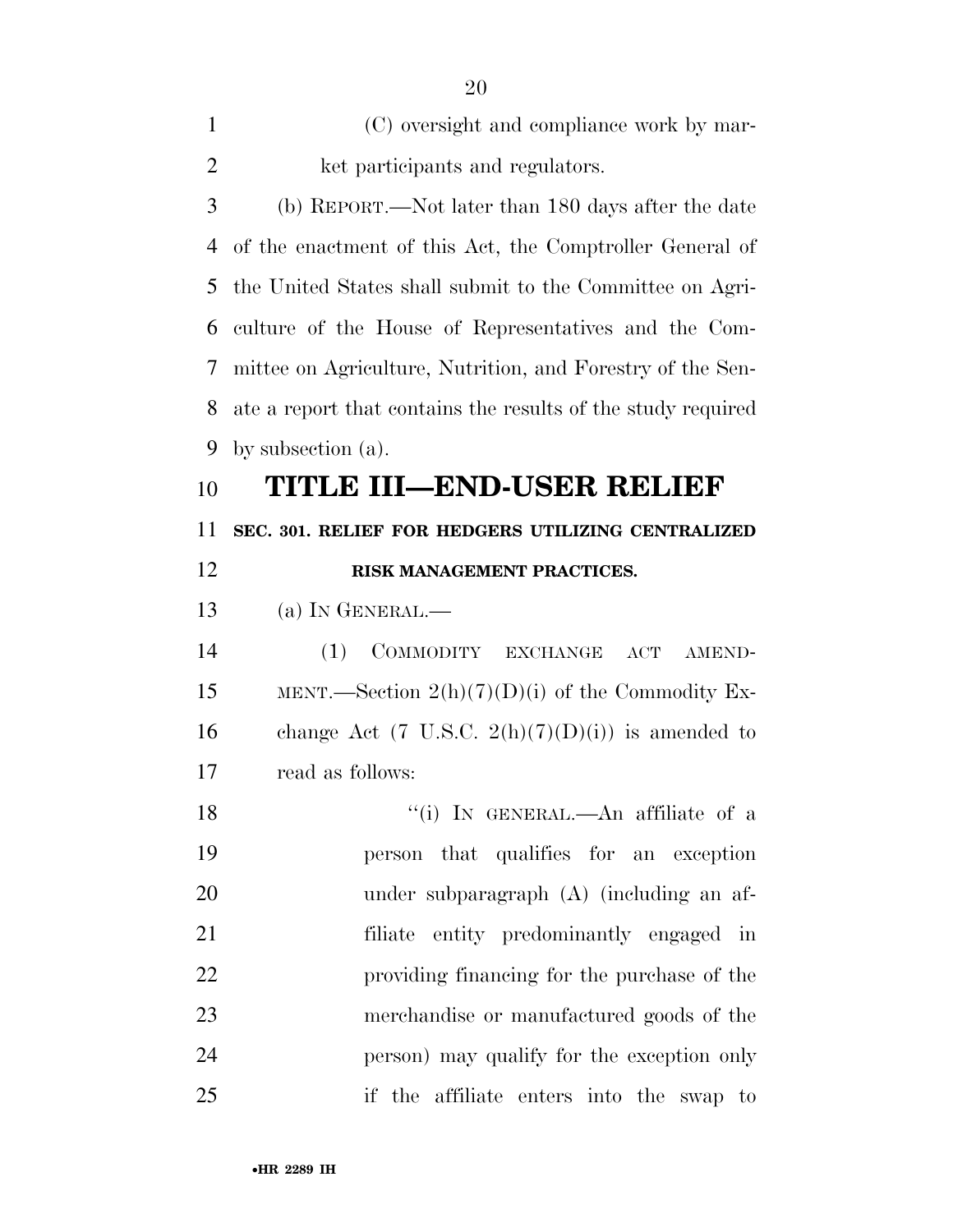hedge or mitigate the commercial risk of the person or other affiliate of the person that is not a financial entity, provided that if the hedge or mitigation of such commer- cial risk is addressed by entering into a swap with a swap dealer or major swap participant, an appropriate credit support measure or other mechanism must be uti-lized.''.

 (b) APPLICABILITY OF CREDIT SUPPORT MEASURE REQUIREMENT.—Notwithstanding section 351 of this Act, 12 the requirements in section  $2(h)(7)(D)(i)$  of the Com- modity Exchange Act, as amended by subsection (a), re- quiring that a credit support measure or other mechanism be utilized if the transfer of commercial risk referred to in such section is addressed by entering into a swap with a swap dealer or major swap participant shall not apply with respect to swaps entered into before the date of the enactment of this Act.

#### **SEC. 302. INDEMNIFICATION REQUIREMENTS.**

 (a) DERIVATIVES CLEARING ORGANIZATIONS.—Sec-22 tion  $5b(k)(5)$  of the Commodity Exchange Act (7 U.S.C. 23  $7a-1(k)(5)$  is amended to read as follows:

24 <sup>''(5)</sup> CONFIDENTIALITY AGREEMENT.—Before the Commission may share information with any en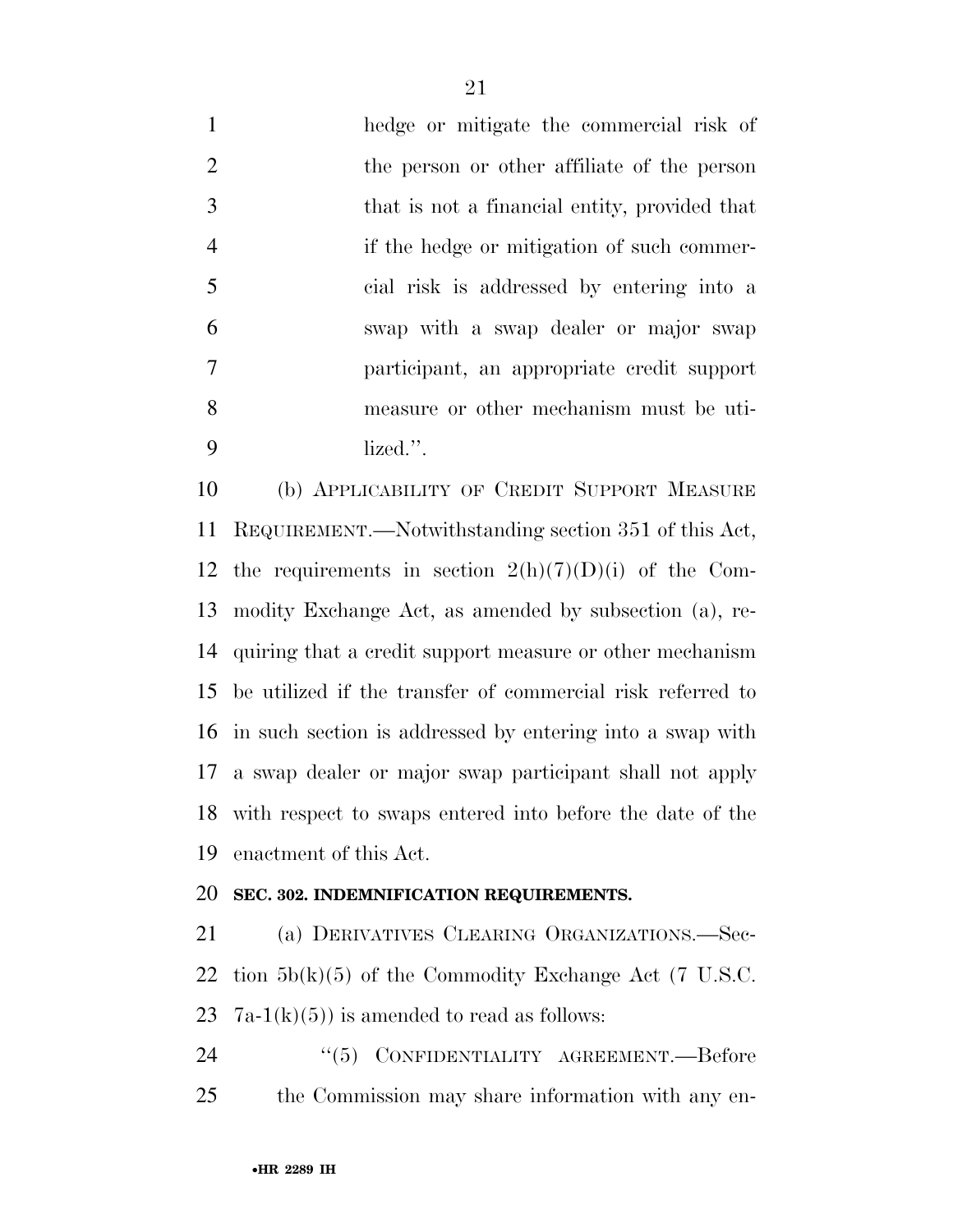tity described in paragraph (4), the Commission shall receive a written agreement from each entity stating that the entity shall abide by the confiden- tiality requirements described in section 8 relating to the information on swap transactions that is pro-vided.''.

 (b) SWAP DATA REPOSITORIES.—Section 21(d) of such Act (7 U.S.C. 24a(d)) is amended to read as follows: 9 "(d) CONFIDENTIALITY AGREEMENT.—Before the swap data repository may share information with any enti-11 ty described in subsection  $(c)(7)$ , the swap data repository shall receive a written agreement from each entity stating that the entity shall abide by the confidentiality require- ments described in section 8 relating to the information on swap transactions that is provided.''.

#### **SEC. 303. TRANSACTIONS WITH UTILITY SPECIAL ENTITIES.**

 Section 1a(49) of the Commodity Exchange Act (7 U.S.C. 1a(49)) is amended by adding at the end the fol-lowing:

20 "(E) CERTAIN TRANSACTIONS WITH A 21 UTILITY SPECIAL ENTITY.— 22 ''(i) Transactions in utility operations-related swaps shall be reported pursuant to

section 4r.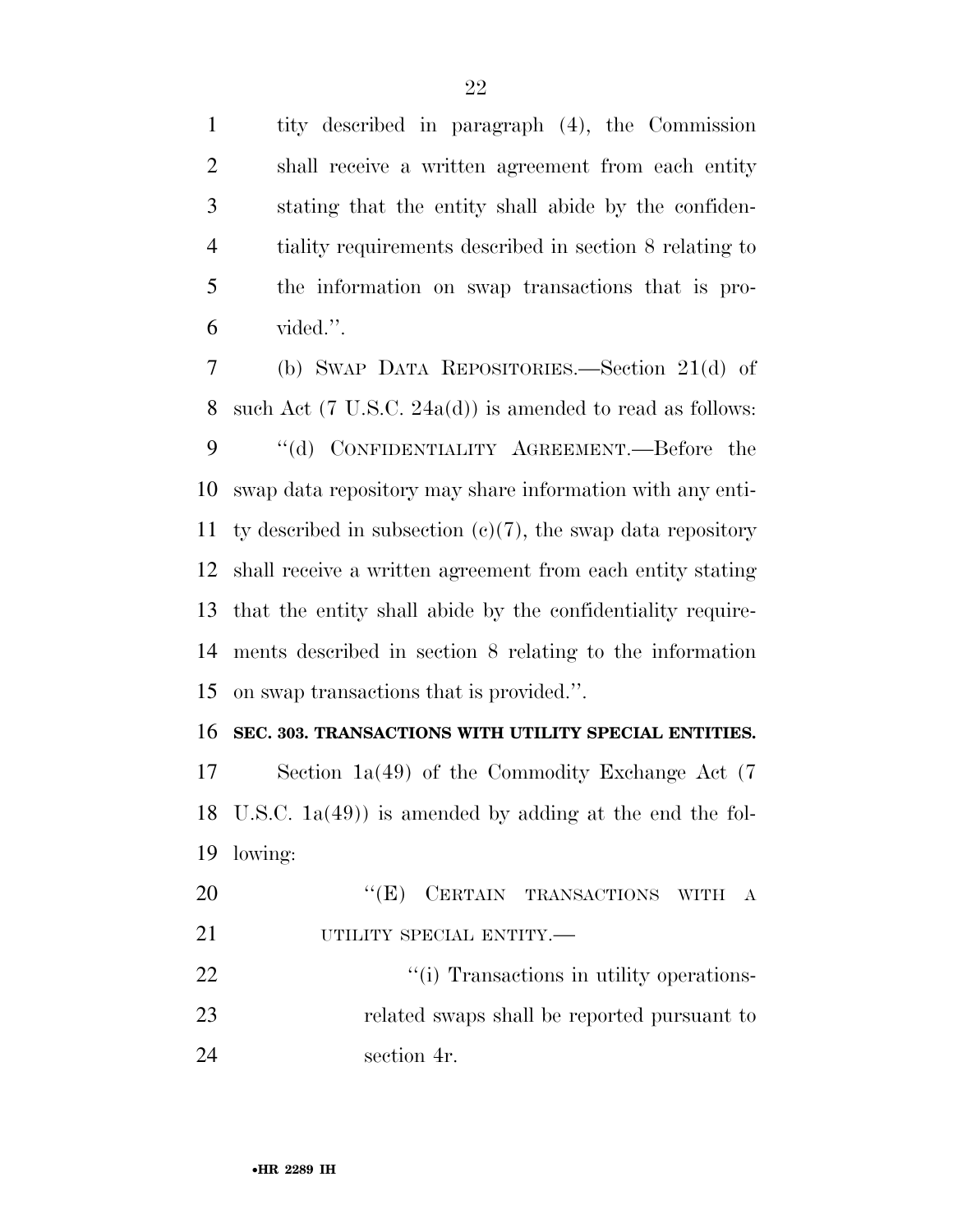1 ''(ii) In making a determination to ex- empt pursuant to subparagraph (D), the Commission shall treat a utility operations- related swap entered into with a utility special entity, as defined in section  $4s(h)(2)(D)$ , as if it were entered into with an entity that is not a special entity, as de-8 fined in section  $4s(h)(2)(C)$ .".

#### **SEC. 304. UTILITY SPECIAL ENTITY DEFINED.**

 Section 4s(h)(2) of the Commodity Exchange Act (7 U.S.C. 6s(h)(2)) is amended by adding at the end the fol-lowing:

13 "(D) UTILITY SPECIAL ENTITY.—For pur- poses of this Act, the term 'utility special enti- ty' means a special entity, or any instrumen- tality, department, or corporation of or estab- lished by a State or political subdivision of a State, that—

 ''(i) owns or operates, or anticipates owning or operating, an electric or natural gas facility or an electric or natural gas operation;

23  $\frac{1}{1}$  supplies, or anticipates sup- plying, natural gas and or electric energy 25 to another utility special entity;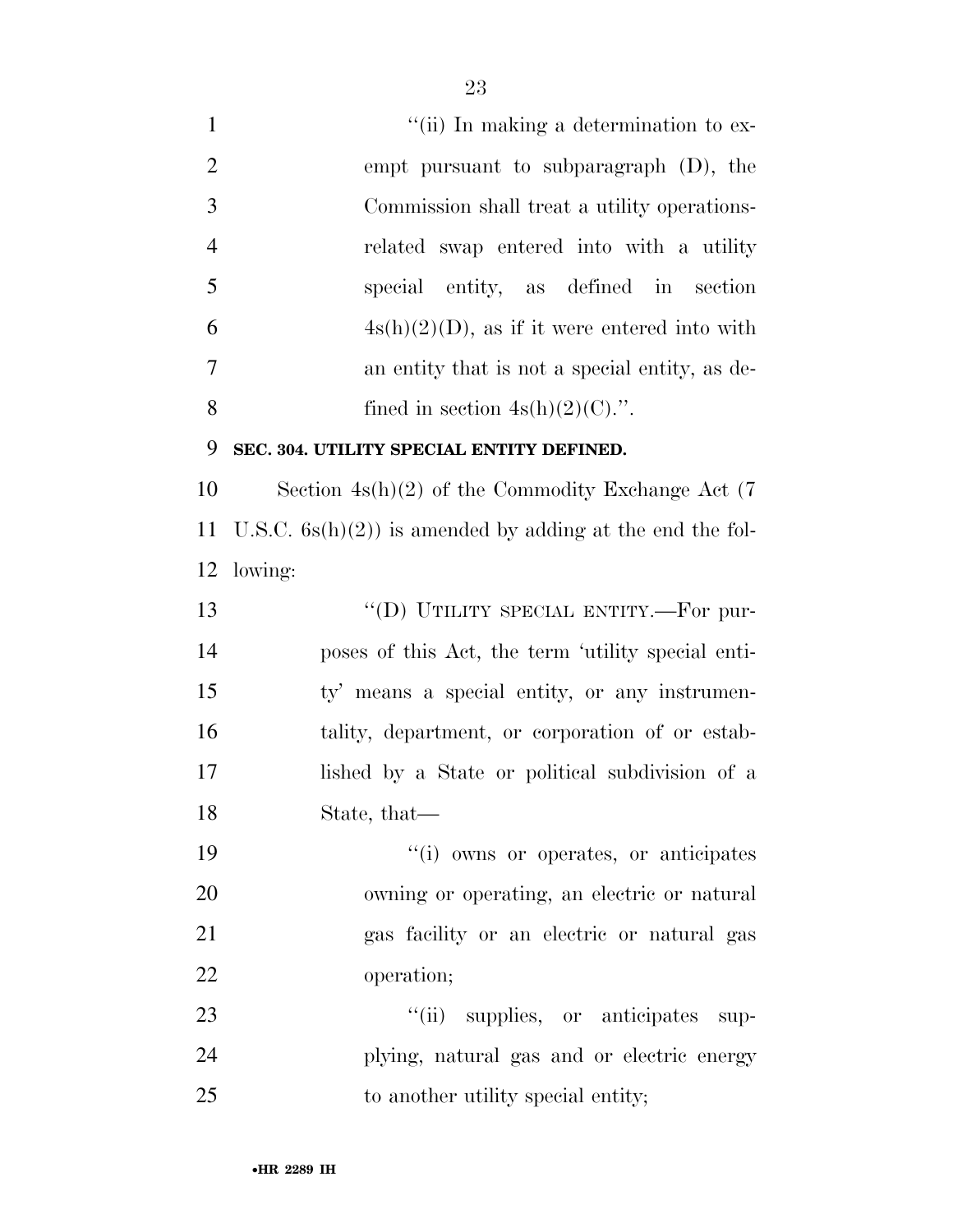| $\mathbf{1}$   | "(iii) has, or anticipates having, pub-                  |
|----------------|----------------------------------------------------------|
| $\overline{2}$ | lic service obligations under Federal, State,            |
| 3              | or local law or regulation to deliver electric           |
| $\overline{4}$ | energy or natural gas service to customers;              |
| 5              | <b>or</b>                                                |
| 6              | "(iv) is a Federal power marketing                       |
| 7              | agency, as defined in section 3 of the Fed-              |
| 8              | eral Power Act.".                                        |
| 9              | SEC. 305. UTILITY OPERATIONS-RELATED SWAP.               |
| 10             | SWAP FURTHER DEFINED.—Section<br>(a)                     |
| 11             | $1a(47)(A)(iii)$ of the Commodity Exchange Act (7 U.S.C. |
| 12             | $1a(47)(A(iii))$ is amended—                             |
| 13             | $(1)$ by striking "and" at the end of subclause          |
| 14             | (XXI);                                                   |
| 15             | $(2)$ by adding "and" at the end of subclause            |
| 16             | $(XXII);$ and                                            |
| 17             | $(3)$ by adding at the end the following:                |
| 18             | "(XXIII) a utility operations-re-                        |
| 19             | lated swap;".                                            |
| 20             | (b) UTILITY OPERATIONS-RELATED<br><b>SWAP</b><br>$DE-$   |
| 21             | FINED.—Section 1a of such Act (7 U.S.C. 1a) is amended   |
| 22             | by adding at the end the following:                      |
| 23             | "(52) UTILITY OPERATIONS-RELATED SWAP.-                  |
| 24             | The term 'utility operations-related swap' means a       |
| 25             | swap that—                                               |
|                |                                                          |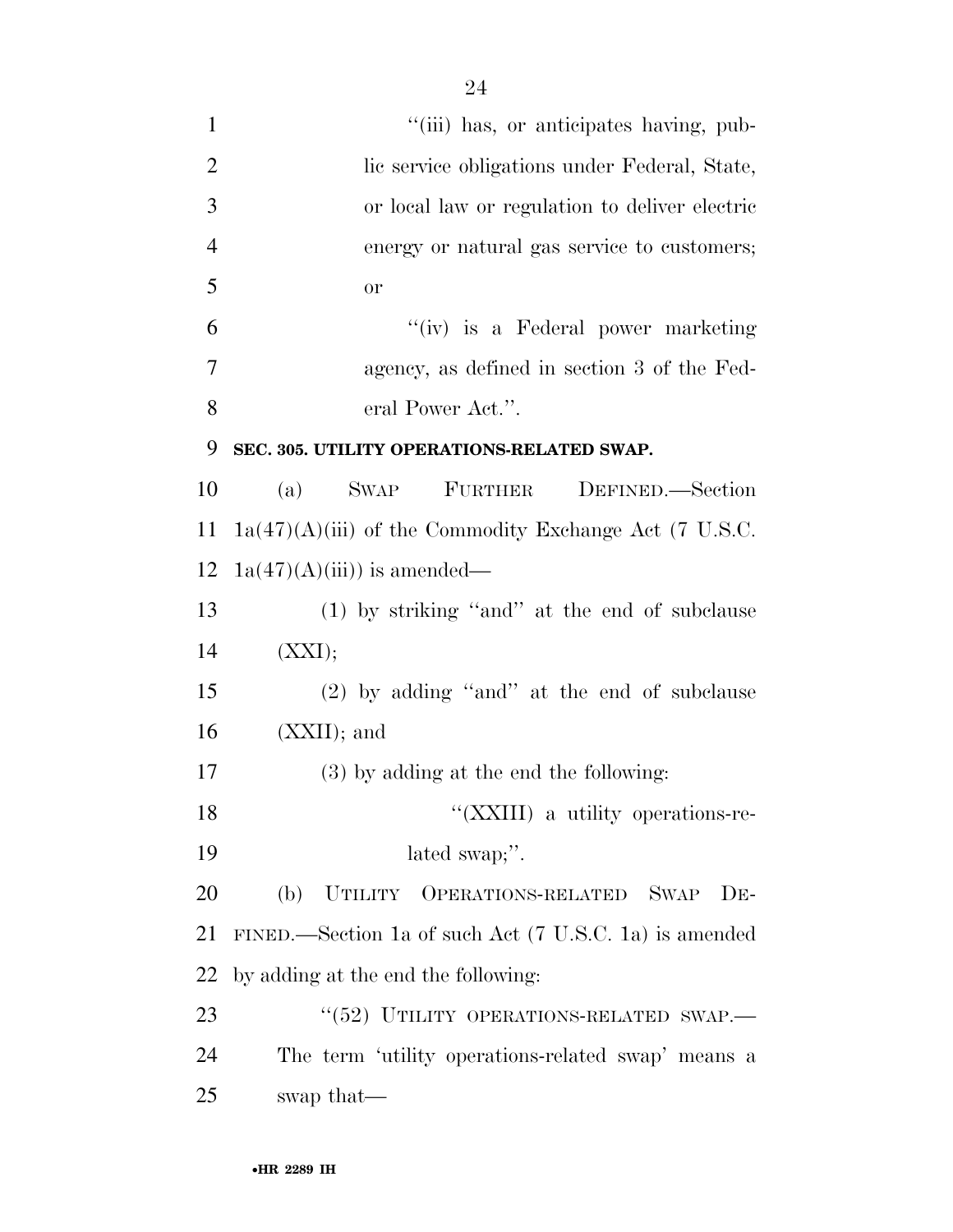| $\mathbf{1}$   | "(A) is entered into by a utility to hedge     |
|----------------|------------------------------------------------|
| $\overline{2}$ | or mitigate a commercial risk;                 |
| 3              | $\lq\lq$ is not a contract, agreement, or      |
| $\overline{4}$ | transaction based on, derived on, or ref-      |
| 5              | erencing—                                      |
| 6              | "(i) an interest rate, credit, equity, or      |
| 7              | currency asset class; or                       |
| 8              | "(ii) except as used for fuel for elec-        |
| 9              | tric energy generation, a metal, agricul-      |
| 10             | tural commodity, or crude oil or gasoline      |
| 11             | commodity of any grade; or                     |
| 12             | "(iii) any other commodity or category         |
| 13             | of commodities identified for this purpose     |
| 14             | in a rule or order adopted by the Commis-      |
| 15             | sion in consultation with the appropriate      |
| 16             | Federal and State regulatory commissions;      |
| 17             | and                                            |
| 18             | $\lq\lq$ (C) is associated with—               |
| 19             | "(i) the generation, production, pur-          |
| 20             | chase, or sale of natural gas or electric en-  |
| 21             | ergy, the supply of natural gas or electric    |
| 22             | energy to a utility, or the delivery of nat-   |
| 23             | ural gas or electric energy service to utility |
| 24             | customers;                                     |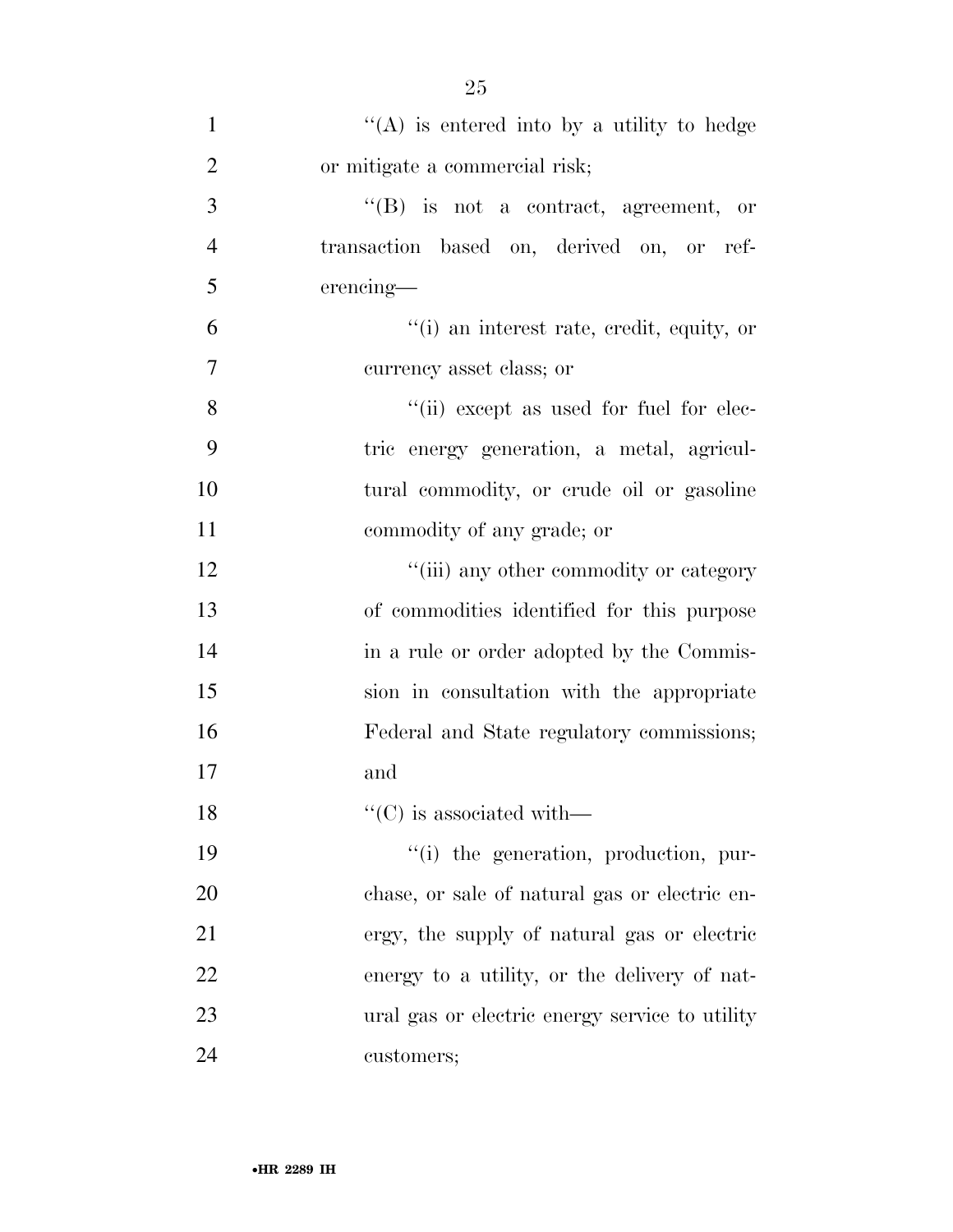| $\mathbf{1}$   | "(ii) fuel supply for the facilities or                         |
|----------------|-----------------------------------------------------------------|
| $\overline{2}$ | operations of a utility;                                        |
| 3              | "(iii) compliance with an electric sys-                         |
| $\overline{4}$ | tem reliability obligation;                                     |
| 5              | $``(iv)$ compliance with an energy, en-                         |
| 6              | ergy efficiency, conservation, or renewable                     |
| $\overline{7}$ | energy or environmental statute, regula-                        |
| 8              | tion, or government order applicable to a                       |
| 9              | utility; or                                                     |
| 10             | $f'(v)$ any other electric energy or nat-                       |
| 11             | ural gas swap to which a utility is a                           |
| 12             | party.".                                                        |
|                |                                                                 |
| 13             | SEC. 306. END-USERS NOT TREATED AS FINANCIAL ENTI-              |
| 14             | TIES.                                                           |
| 15             | (a) IN GENERAL.—Section $2(h)(7)(C)(iii)$ of the                |
| 16             | Commodity Exchange Act $(7 \text{ U.S.C. } 2(h)(7)(C)(iii))$ is |
| 17             | amended to read as follows:                                     |
| 18             | "(iii) LIMITATION.—Such definition                              |
| 19             | shall not include an entity—                                    |
| 20             | $\lq(1)$ whose primary business is                              |
| 21             | providing financing, and who uses de-                           |
| 22             | rivatives for the purpose of hedging                            |
| 23             | underlying commercial risks related to                          |
| 24             | interest rate and foreign currency ex-                          |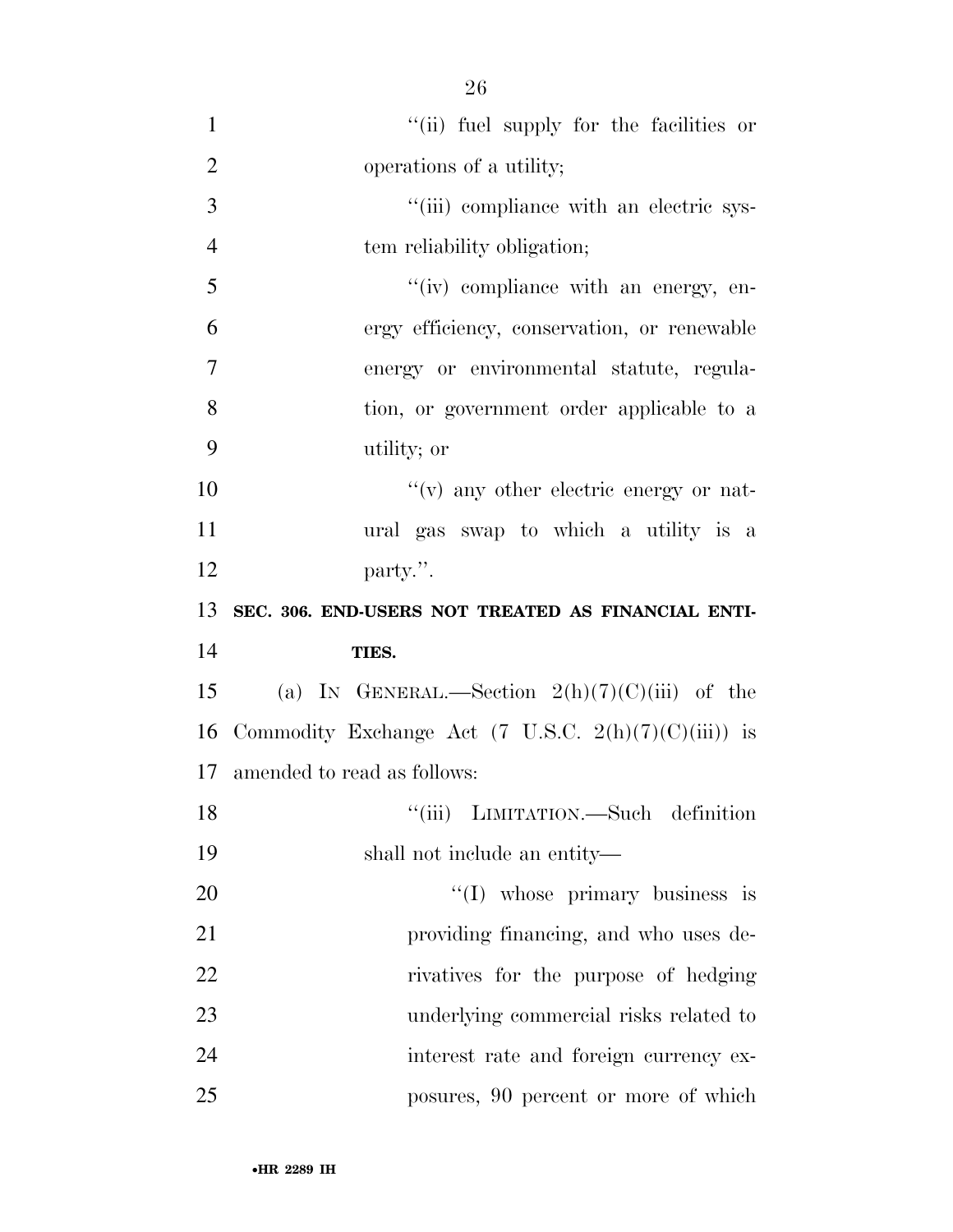| $\mathbf{1}$     | arise from financing that facilitates                   |
|------------------|---------------------------------------------------------|
| $\overline{2}$   | the purchase or lease of products, 90                   |
| 3                | percent or more of which are manu-                      |
| $\overline{4}$   | factured by the parent company or                       |
| 5                | another subsidiary of the parent com-                   |
| 6                | pany; or                                                |
| $\boldsymbol{7}$ | "(II) who is not supervised by a                        |
| 8                | prudential regulator, and is not de-                    |
| 9                | scribed in any of subclauses<br>(I)                     |
| 10               | through $(VII)$ of clause (i), and—                     |
| 11               | "(aa) is a commercial mar-                              |
| 12               | ket participant; or                                     |
| 13               | "(bb) enters into swaps,                                |
| 14               | contracts for future delivery, and                      |
| 15               | other derivatives on behalf of, or                      |
| 16               | to hedge or mitigate the commer-                        |
| 17               | cial risk of, whether directly or in                    |
| 18               | the aggregate, affiliates that are                      |
| 19               | not so supervised or described.".                       |
| 20               | COMMERCIAL MARKET PARTICIPANT<br>(b)<br>$DE-$           |
| 21               | FINED.                                                  |
| 22               | (1) IN GENERAL.—Section 1a of such Act $(7)$            |
| 23               | U.S.C. 1a), as amended by section $305(b)$ of this      |
| 24               | Act, is amended by redesignating paragraphs (8)         |
| 25               | through $(52)$ as paragraphs $(9)$ through $(53)$ , re- |
|                  |                                                         |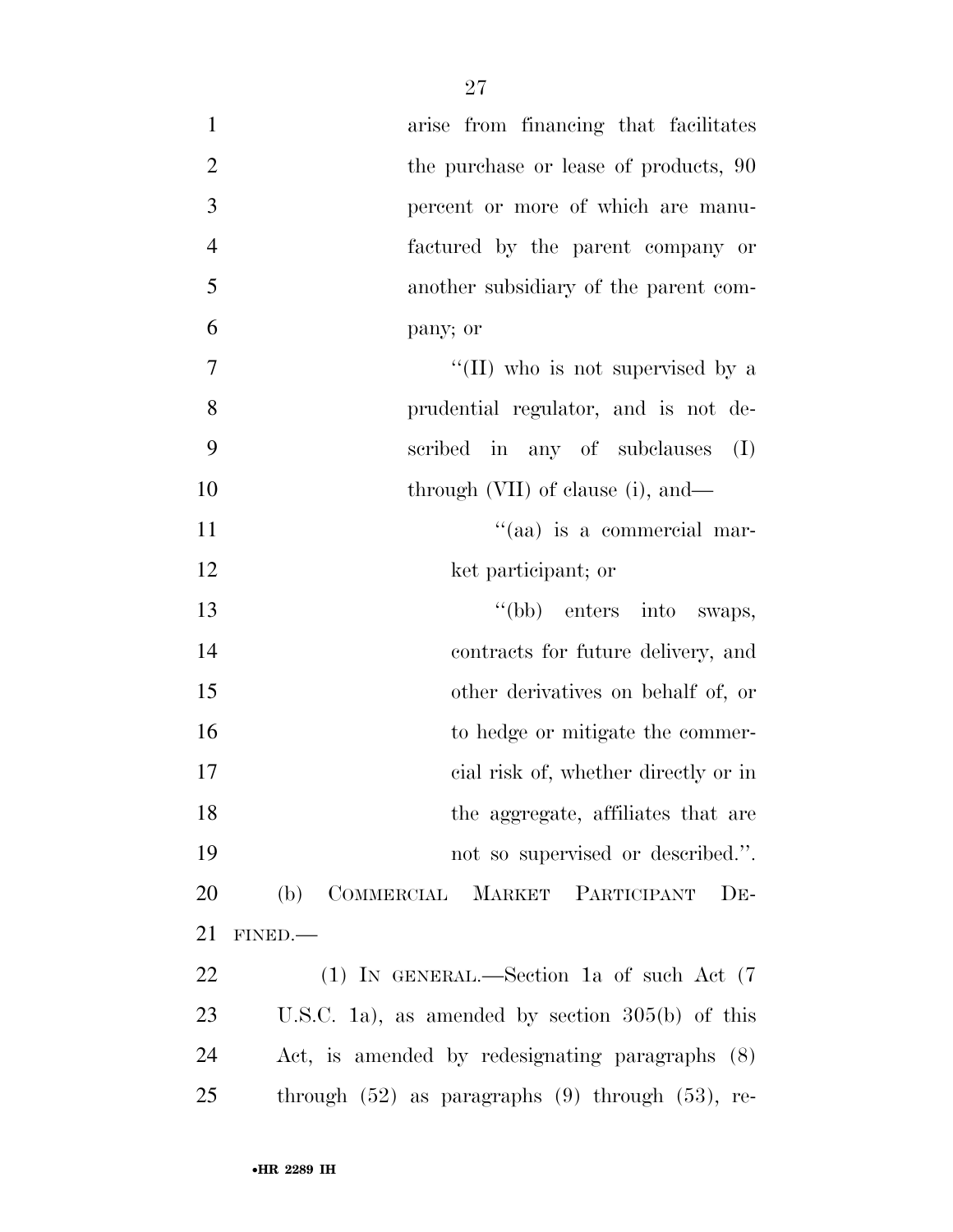spectively, and by inserting after paragraph (6) the

| $\overline{2}$ | following:                                                      |
|----------------|-----------------------------------------------------------------|
| 3              | "(7) COMMERCIAL MARKET PARTICIPANT.—The                         |
| $\overline{4}$ | term 'commercial market participant' means<br>any               |
| 5              | producer, processor, merchant, or commercial user               |
| 6              | of an exempt or agricultural commodity, or the prod-            |
| 7              | ucts or byproducts of such a commodity.".                       |
| 8              | (2) CONFORMING AMENDMENTS.-                                     |
| 9              | (A) Section 1a of such Act (7 U.S.C. 1a)                        |
| 10             | is amended—                                                     |
| 11             | (i) in subparagraph $(A)$ of paragraph                          |
| 12             | $(18)$ (as so redesignated by paragraph $(1)$ )                 |
| 13             | of this subsection), in the matter preceding                    |
| 14             | clause (i), by striking " $(18)(A)$ " and in-                   |
| 15             | serting " $(19)(A)$ "; and                                      |
| 16             | (ii) in subparagraph $(A)(vii)$ of para-                        |
| 17             | graph (19) (as so redesignated by para-                         |
| 18             | $graph(1)$ of this subsection), in the matter                   |
| 19             | following subclause (III), by striking                          |
| 20             | " $(17)(A)$ " and inserting " $(18)(A)$ ".                      |
| 21             | (B) Section $4(c)(1)(A)(i)(I)$ of such Act (7)                  |
| 22             | U.S.C. $6(e)(1)(A)(i)(I))$ is amended by striking               |
| 23             | "(7), paragraph $(18)(A)(vii)(III)$ , paragraphs                |
| 24             | $(23), (24), (31), (32), (38), (39), (41), (42),$               |
| 25             | $(46)$ , $(47)$ , $(48)$ , and $(49)$ " and inserting " $(8)$ , |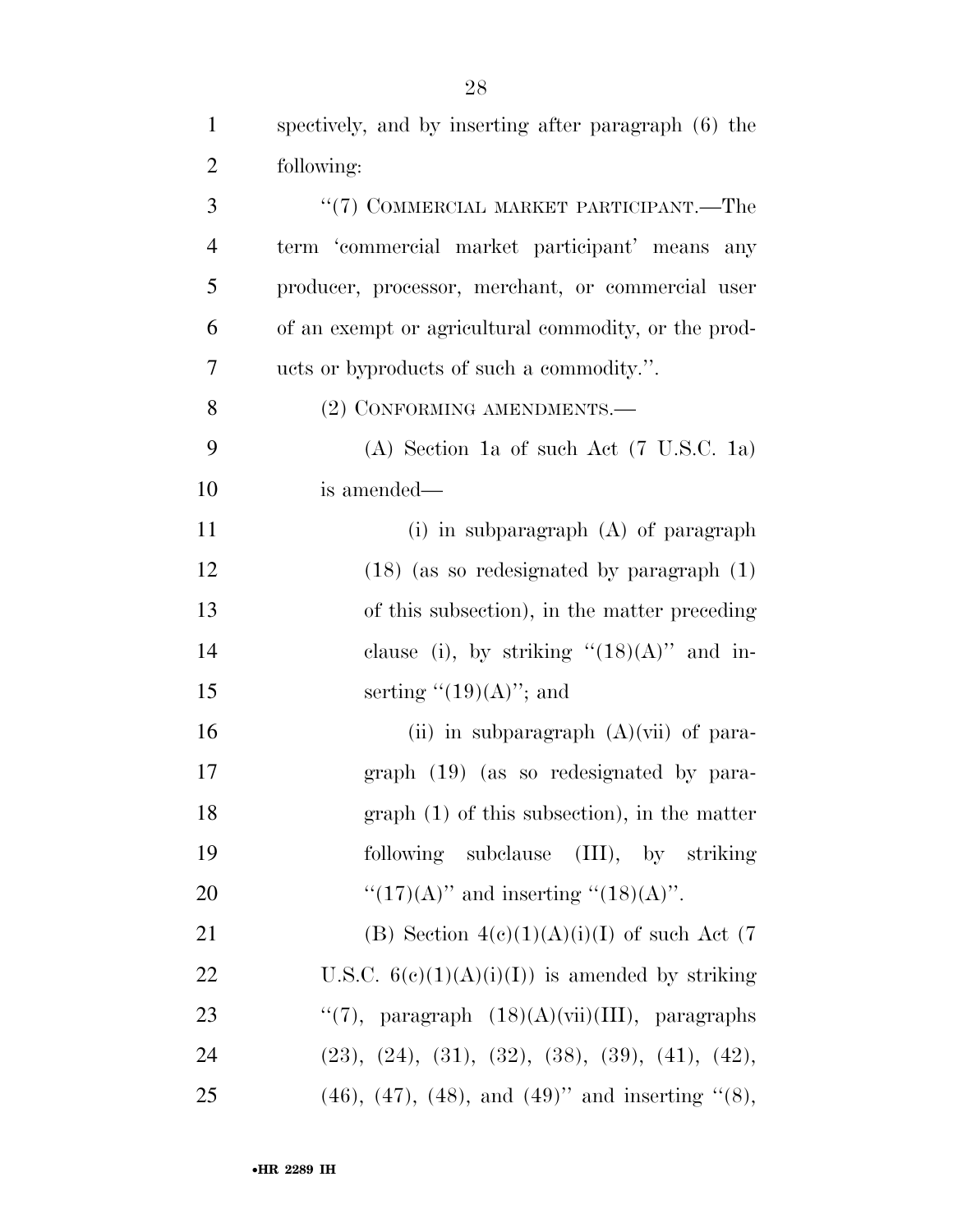| $\mathbf{1}$   | paragraph $(19)(A)(vii)(III)$ , paragraphs $(24)$ ,  |
|----------------|------------------------------------------------------|
| $\overline{2}$ | $(25), (32), (33), (39), (40), (42), (43), (47),$    |
| 3              | $(48)$ , $(49)$ , and $(50)$ ".                      |
| $\overline{4}$ | (C) Section $4q(a)(1)$ of such Act (7 U.S.C.         |
| 5              | $6o-1(a)(1)$ is amended by striking "1a(9)" and      |
| 6              | inserting " $1a(10)$ ".                              |
| 7              | (D) Section $4s(f)(1)(D)$ of such Act (7)            |
| 8              | U.S.C. $6s(f)(1)(D)$ is amended by striking          |
| 9              | " $1a(47)(A)(v)$ " and inserting " $1a(48)(A)(v)$ ". |
| 10             | (E) Section $4s(h)(5)(A)(i)$ of such Act (7)         |
| 11             | U.S.C. $6s(h)(5)(A)(i)$ is amended by striking       |
| 12             | " $1a(18)$ " and inserting " $1a(19)$ ".             |
| 13             | (F) Section $4t(b)(1)(C)$ of such Act (7)            |
| 14             | U.S.C. $6t(b)(1)(C)$ is amended by striking          |
| 15             | " $1a(47)(A)(v)$ " and inserting " $1a(48)(A)(v)$ ". |
| 16             | (G) Section $5(d)(23)$ of such Act (7 U.S.C.         |
| 17             | $7(d)(23)$ is amended<br>striking<br>$\mathbf{by}$   |
| 18             | " $1a(47)(A)(v)$ " and inserting " $1a(48)(A)(v)$ ". |
| 19             | (H) Section $5(e)(1)$ of such Act (7 U.S.C.          |
| 20             | $7(e)(1)$ ) is amended by striking "1a(9)" and in-   |
| 21             | serting " $1a(10)$ ".                                |
| 22             | (I) Section $5b(k)(3)(A)$ of such Act (7)            |
| 23             | U.S.C. $7a-1(k)(3)(A)$ is amended by striking        |
| 24             | " $1a(47)(A)(v)$ " and inserting " $1a(48)(A)(v)$ ". |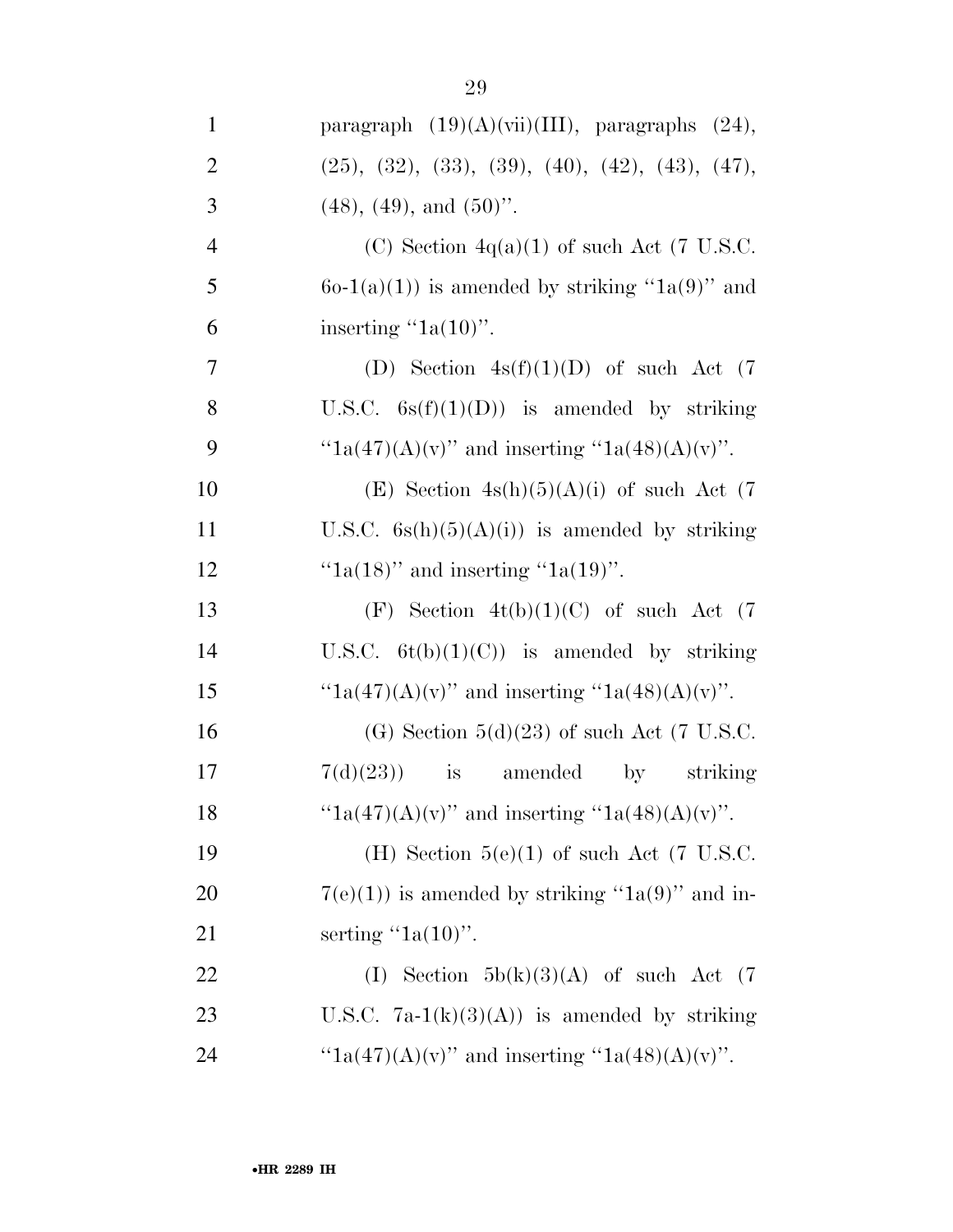| $\mathbf{1}$   | (J) Section $5h(f)(10)(A)(iii)$ of such Act (7)          |
|----------------|----------------------------------------------------------|
| $\overline{2}$ | U.S.C. 7b-3 $(f)(10)(A)(iii)$ is amended by strik-       |
| 3              | ing $"1a(47)(A)(v)"$ and<br>inserting                    |
| $\overline{4}$ | " $1a(48)(A)(v)$ ".                                      |
| 5              | (K) Section $21(f)(4)(C)$ of such Act (7)                |
| 6              | U.S.C. $24a(f)(4)(C)$ is amended by striking             |
| $\overline{7}$ | " $1a(48)$ " and inserting " $1a(49)$ ".                 |
| 8              | SEC. 307. REPORTING OF ILLIQUID SWAPS SO AS TO NOT       |
| 9              | DISADVANTAGE CERTAIN NON-FINANCIAL                       |
| 10             | <b>END-USERS.</b>                                        |
| 11             | Section $2(a)(13)$ of the Commodity Exchange Act (7)     |
| 12             | U.S.C. $2(a)(13)$ is amended—                            |
| 13             | $(1)$ in subparagraph $(C)$ , by striking "The           |
| 14             | Commission" and inserting "Except as provided in         |
| 15             | subparagraph $(D)$ , the Commission"; and                |
| 16             | (2) by redesignating subparagraphs<br>(D)                |
| 17             | through $(G)$ as subparagraphs $(E)$ through $(H)$ , re- |
| 18             | spectively, and inserting after subparagraph (C) the     |
| 19             | following:                                               |
| 20             | "(D) REQUIREMENTS FOR SWAP TRANS-                        |
| 21             | ILLIQUID MARKETS.-Notwith-<br><b>ACTIONS</b><br>IN       |
| 22             | standing subparagraph $(C)$ :                            |
| 23             | "(i) The Commission shall provide by                     |
| 24             | rule for the public reporting of swap trans-             |
| 25             | actions, including price and volume data,                |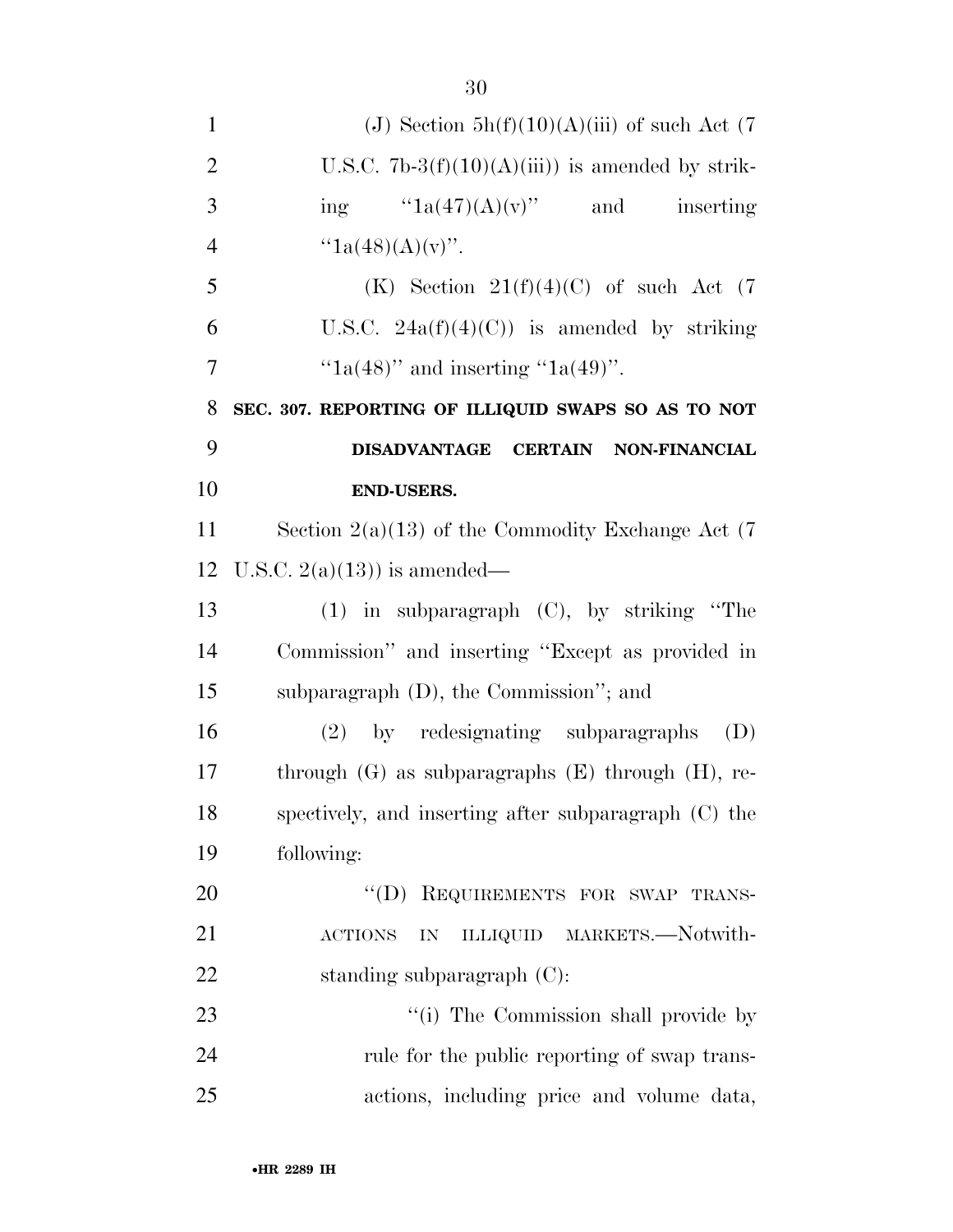1 in illiquid markets that are not cleared and entered into by a non-financial entity that is hedging or mitigating commercial risk in 4 accordance with subsection  $(h)(7)(A)$ . 5 "(ii) The Commission shall ensure that the swap transaction information re- ferred to in clause (i) of this subparagraph is available to the public no sooner than 30 days after the swap transaction has been executed or at such later date as the Com- mission determines appropriate to protect 12 the identity of participants and positions in illiquid markets and to prevent the elimi-nation or reduction of market liquidity.

15 ''(iii) In this subparagraph, the term 'illiquid markets' means any market in which the volume and frequency of trading in swaps is at such a level as to allow iden- tification of individual market partici-20 pants.".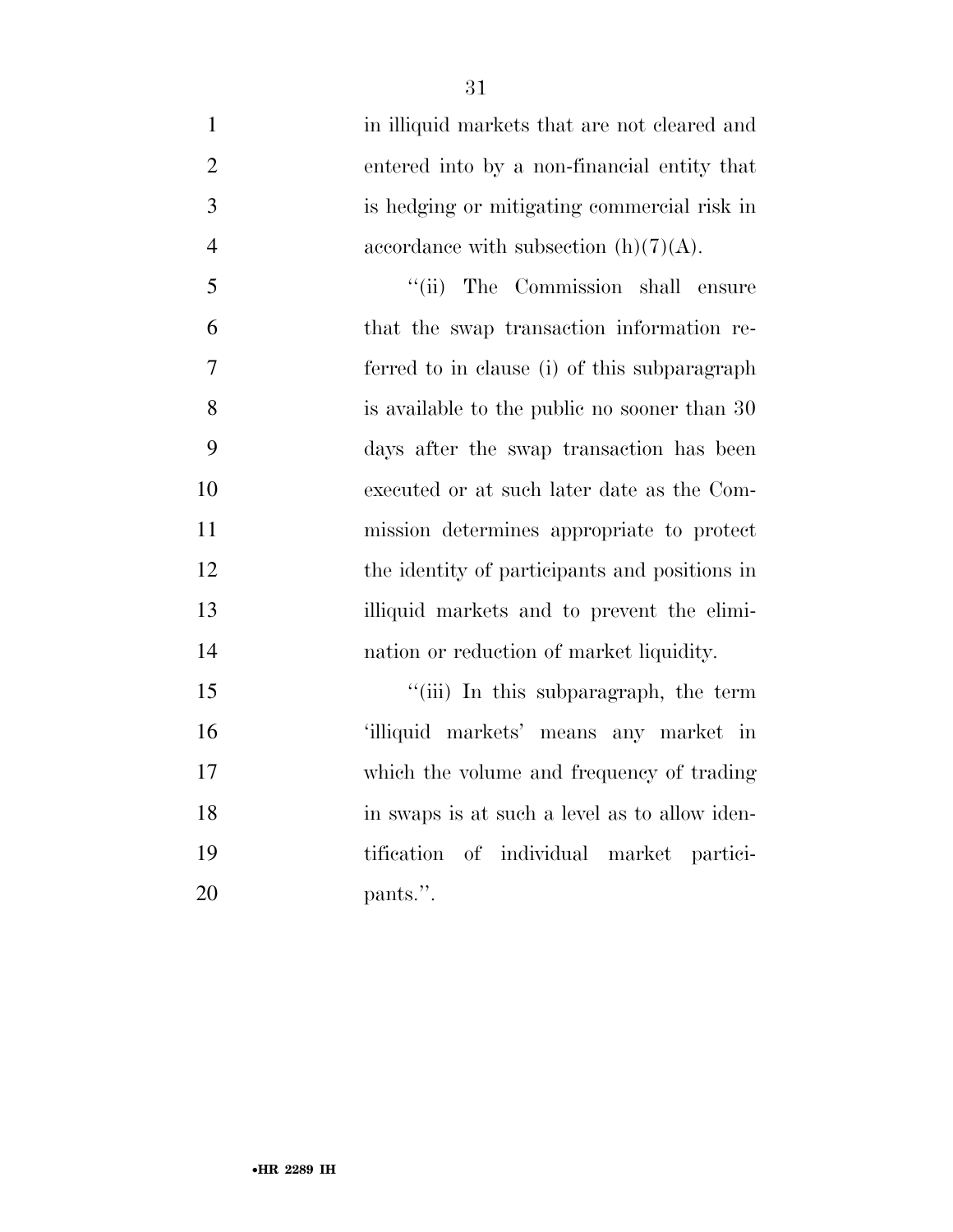|                |  |        |  |  | 1 SEC. 308. RELIEF FOR GRAIN ELEVATOR OPERATORS, |
|----------------|--|--------|--|--|--------------------------------------------------|
| $\overline{2}$ |  |        |  |  | FARMERS, AGRICULTURAL COUNTERPAR-                |
| 3              |  |        |  |  | TIES, AND COMMERCIAL MARKET PARTICI-             |
|                |  | PANTS. |  |  |                                                  |

 The Commodity Exchange Act (7 U.S.C. 1 et seq.) is amended by inserting after section 4t the following:

## **''SEC. 4u. RECORDKEEPING REQUIREMENTS APPLICABLE TO NON-REGISTERED MEMBERS OF CERTAIN REGISTERED ENTITIES.**

 $\text{``Except as provided in section } 4(a)(3), \text{ a member of }$  a designated contract market or a swap execution facility that is not registered with the Commission and not re- quired to be registered with the Commission in any capac- ity shall satisfy the recordkeeping requirements of this Act and any recordkeeping rule, order, or regulation under this Act by maintaining a written record of each trans- action in a contract for future delivery, option on a future, swap, swaption, trade option, or related cash or forward transaction. The written record shall be sufficient if it in- cludes the final agreement between the parties and the material economic terms of the transaction.''.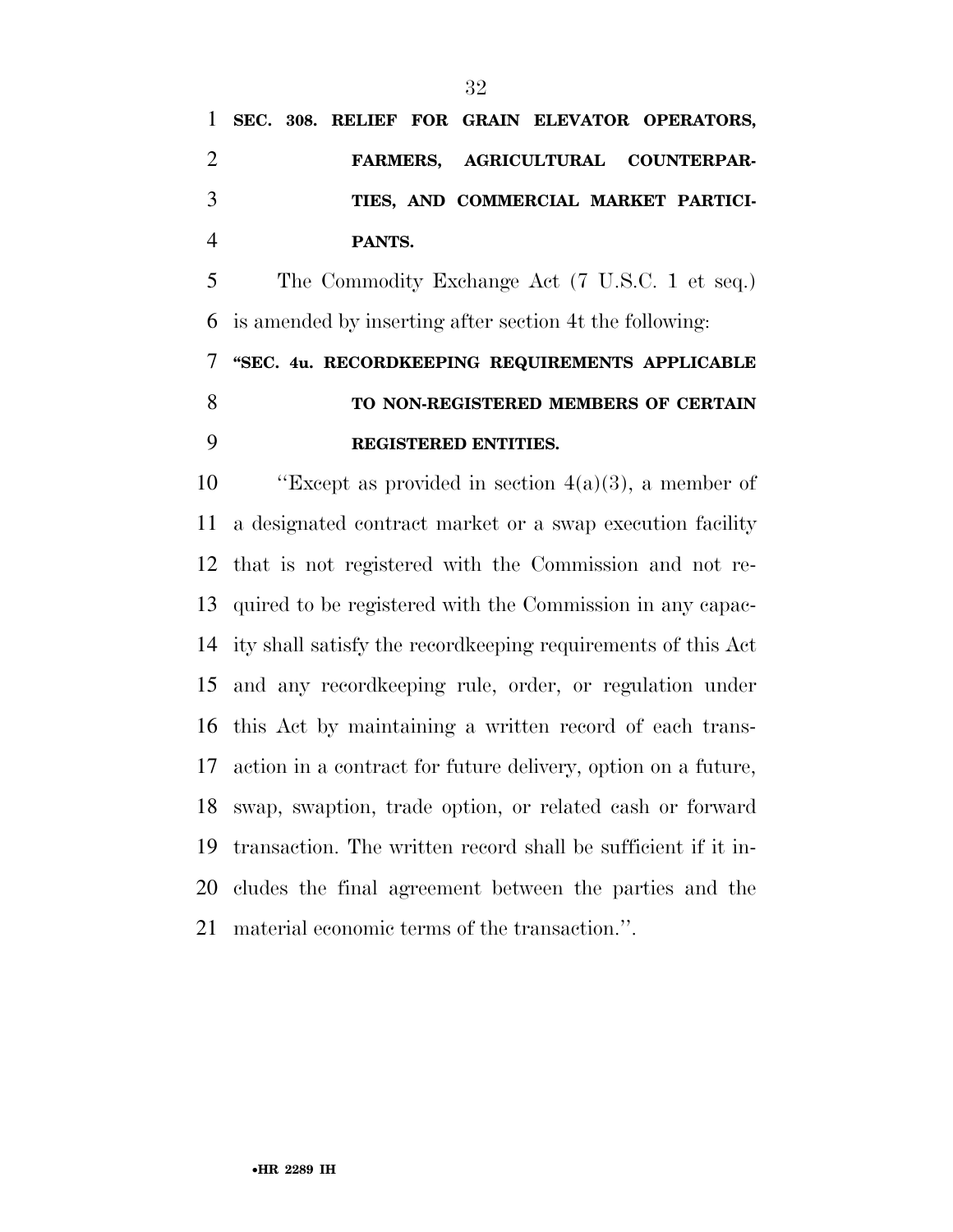| 1              | SEC. 309. RELIEF FOR END-USERS WHO USE PHYSICAL                    |
|----------------|--------------------------------------------------------------------|
| $\overline{2}$ | <b>CONTRACTS</b><br><b>WITH</b><br><b>VOLUMETRIC</b>               |
| 3              | OPTIONALITY.                                                       |
| $\overline{4}$ | Section $1a(47)(B)(ii)$ of the Commodity Exchange                  |
| 5              | Act $(7 \text{ U.S.C. } 1a(47)(B)(ii))$ is amended to read as fol- |
| 6              | lows:                                                              |
| 7              | "(ii) any purchase or sale of a non-                               |
| 8              | financial commodity or security for de-                            |
| 9              | ferred shipment or delivery, so long as the                        |
| 10             | transaction is intended to be physically set-                      |
| 11             | tled, including any stand-alone or embed-                          |
| 12             | ded option for which exercise results in a                         |
| 13             | physical delivery obligation;".                                    |
| 14             | SEC. 310. COMMISSION VOTE REQUIRED BEFORE AUTO-                    |
| 15             | MATIC CHANGE OF SWAP DEALER DE MINI-                               |
| 16             | MIS LEVEL.                                                         |
| 17             | Section $1a(49)(D)$ of the Commodity Exchange Act                  |
|                | 18 $(7 \text{ U.S.C. } 1a(49)(D))$ is amended—                     |
| 19             | (1) by striking all that precedes "shall exempt"                   |
| 20             | and inserting the following:                                       |
| 21             | $``$ (D) EXCEPTION.—                                               |
| 22             | "(i) IN GENERAL.—The Commission";                                  |
| 23             | and                                                                |
| 24             | $(2)$ by adding after and below the end the fol-                   |
| 25             | lowing new clause:                                                 |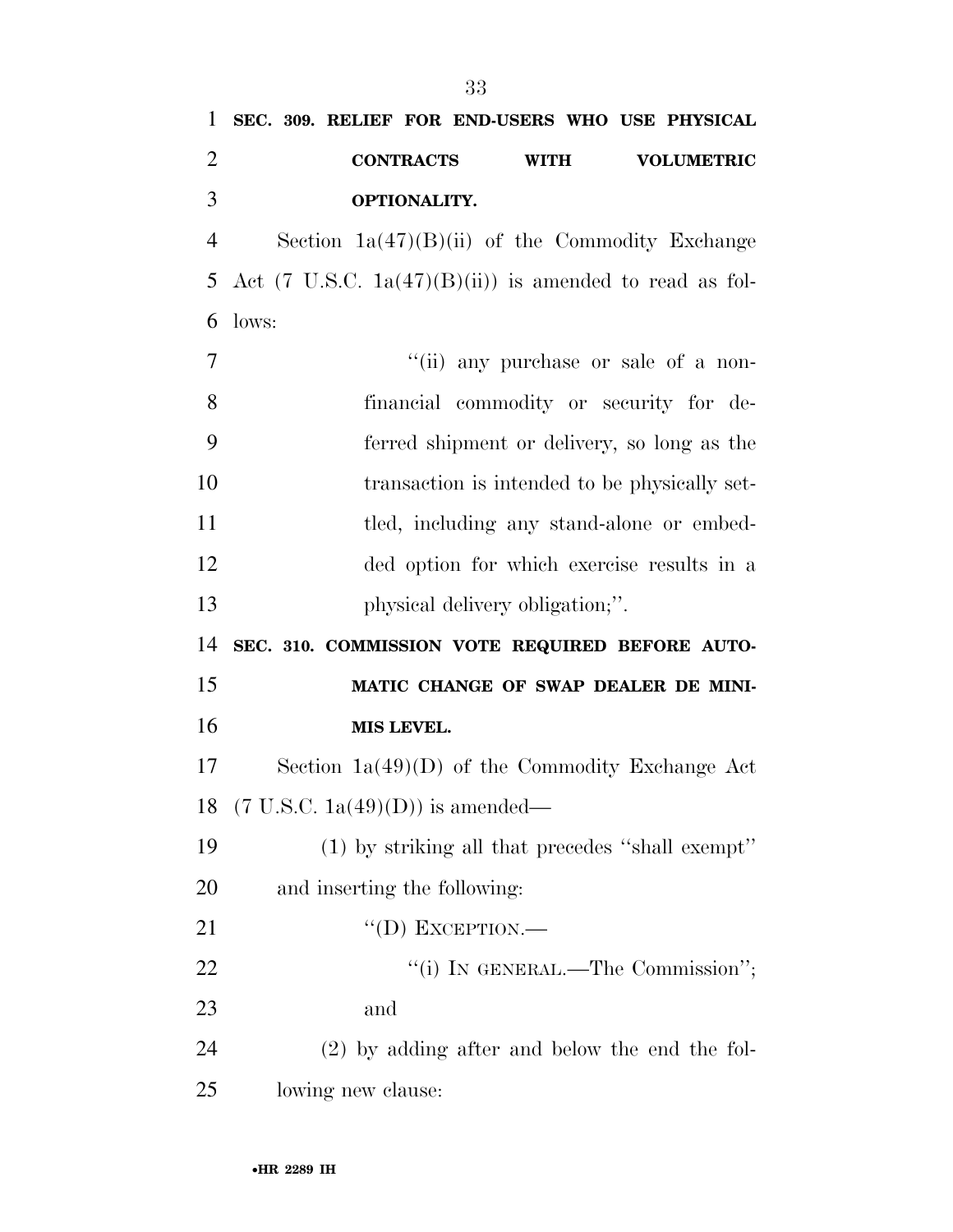| $\mathbf{1}$   | "(ii) DE MINIMIS QUANTITY.—The de                                |
|----------------|------------------------------------------------------------------|
| $\overline{2}$ | minimis quantity of swap dealing described                       |
| 3              | in clause (i) shall be set at a quantity of                      |
| $\overline{4}$ | \$8,000,000,000, and may be amended or                           |
| 5              | changed only through a new affirmative                           |
| 6              | action of the Commission undertaken by                           |
| $\overline{7}$ | rule or regulation.".                                            |
| 8              | SEC. 311. CAPITAL REQUIREMENTS FOR NON-BANK SWAP                 |
| 9              | <b>DEALERS.</b>                                                  |
| 10             | (a) COMMODITY EXCHANGE ACT.—Section $4s(e)$ of                   |
| 11             | the Commodity Exchange Act $(7 \text{ U.S.C. } 6s(e))$ is amend- |
|                | $12$ ed—                                                         |
| 13             | $(1)$ in paragraph $(2)(B)$ , by inserting "in con-              |
| 14             | sultation with the prudential regulators and the Se-             |
| 15             | curities and Exchange Commission" before "shall";                |
| 16             | and                                                              |
| 17             | $(2)$ in paragraph $(3)(D)$ —                                    |
| 18             | (A) in clause (ii), by striking "shall, to the                   |
| 19             | maximum extent practicable," and inserting                       |
| 20             | "shall"; and                                                     |
| 21             | (B) by adding at the end the following:                          |
| 22             | "(iii) FINANCIAL MODELS.—To the                                  |
| 23             | extent that swap dealers and major swap                          |
| 24             | participants that are banks are permitted                        |
| 25             | to use financial models approved by the                          |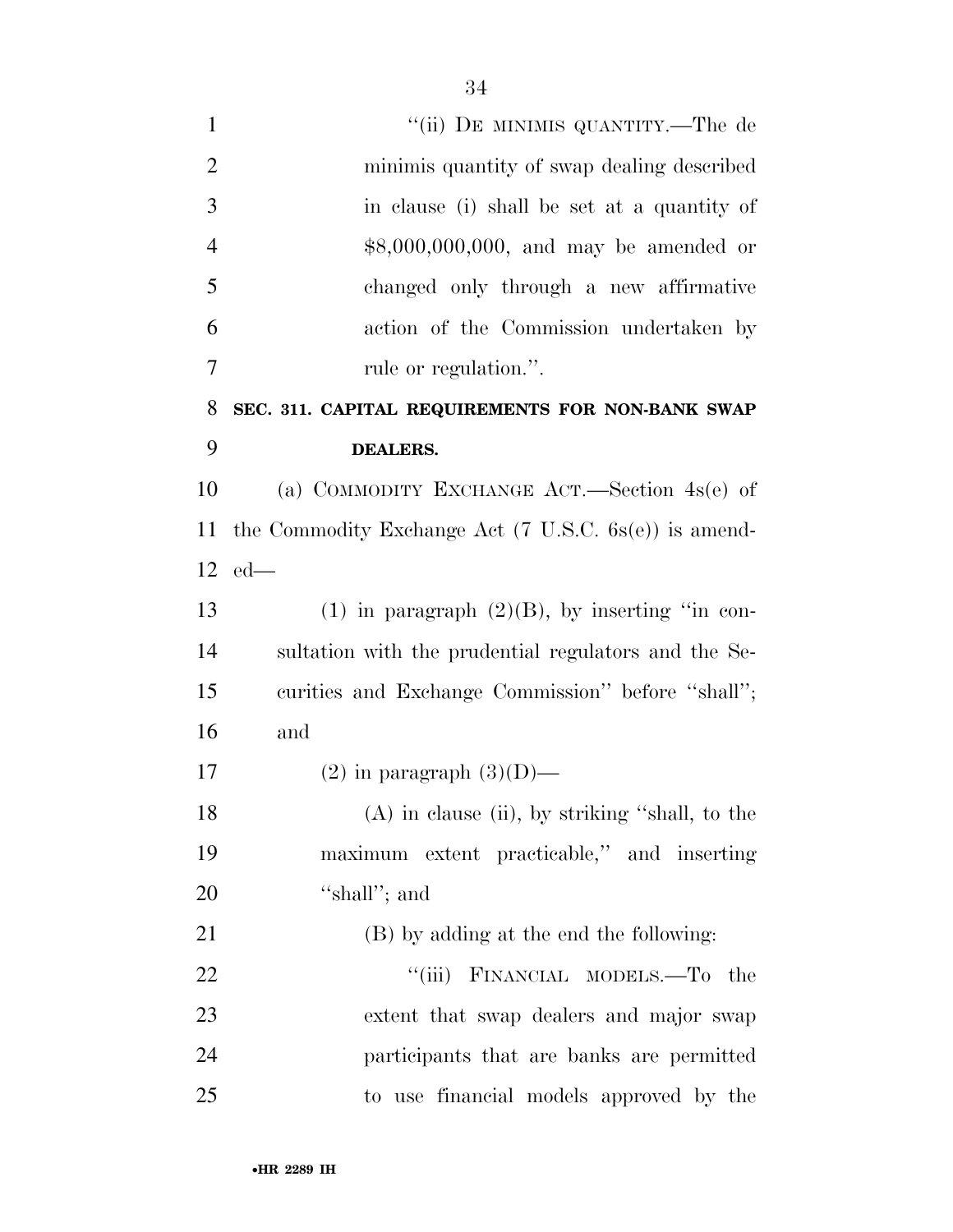prudential regulators or the Securities and Exchange Commission to calculate min- imum capital requirements and minimum initial and variation margin requirements, including the use of non-cash collateral, the Commission shall, in consultation with the prudential regulators and the Securi- ties and Exchange Commission, permit the use of comparable financial models by swap dealers and major swap participants 11 that are not banks.".

## **SEC. 312. HARMONIZATION WITH THE JUMPSTART OUR BUSINESS STARTUPS ACT.**

 Within 90 days after the date of the enactment of this Act, the Commodity Futures Trading Commission shall—

 (1) revise section 4.7(b) of title 17, Code of Federal Regulations, in the matter preceding para-graph (1), to read as follows:

 ''(b) Relief available to commodity pool operators. Upon filing the notice required by paragraph (d) of this section, and subject to compliance with the conditions specified in paragraph (d) of this section, any registered commodity pool operator who sells participations in a pool solely to qualified eligible persons in an offering which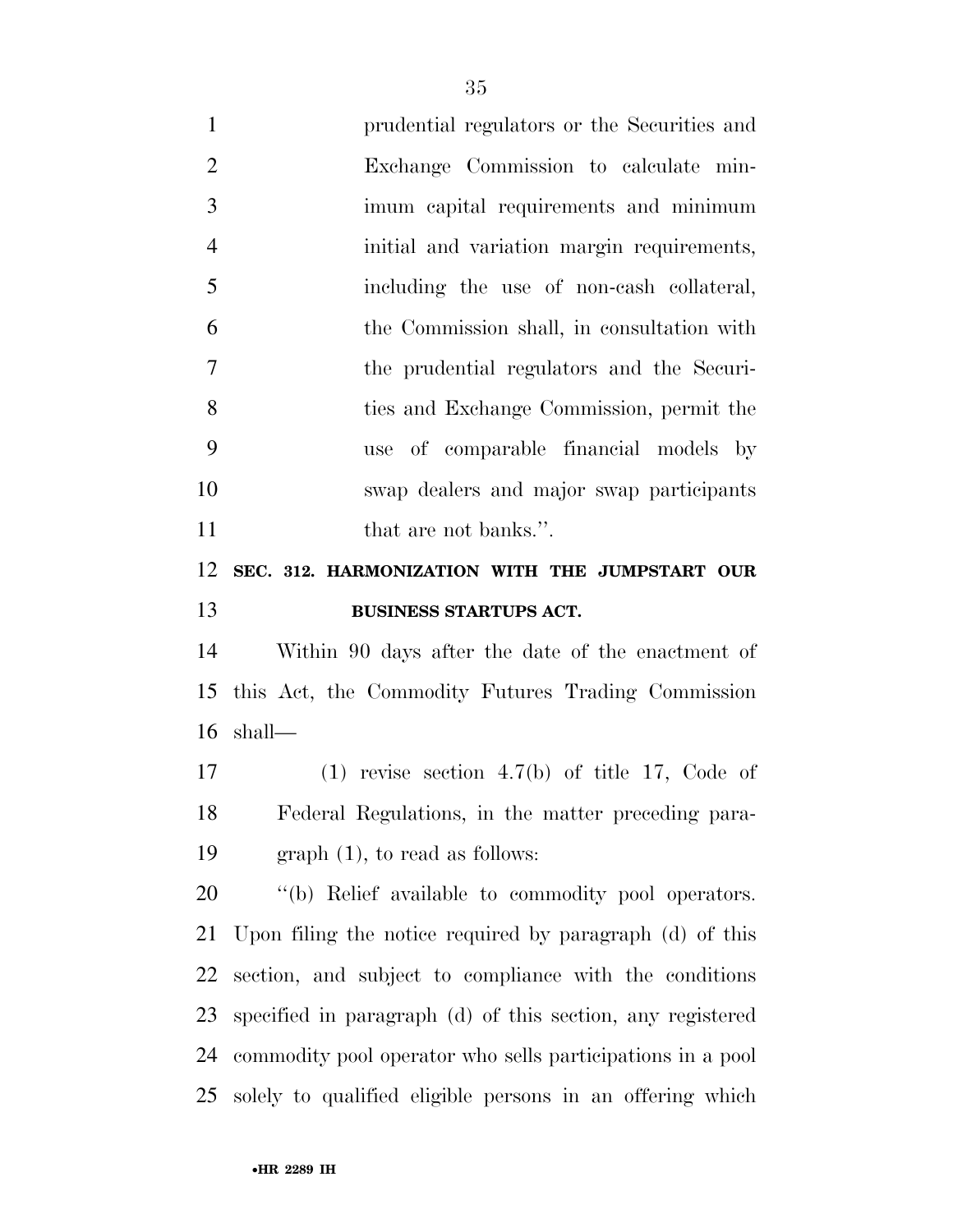| $\mathbf{1}$ | qualifies for exemption from the registration requirements   |
|--------------|--------------------------------------------------------------|
| 2            | of the Securities Act pursuant to section $4(2)$ of that Act |
| 3            | or pursuant to Regulation S, 17 CFR 230.901 et seq.,         |
| 4            | and any bank registered as a commodity pool operator in      |
| 5            | connection with a pool that is a collective trust fund whose |
| 6            | securities are exempt from registration under the Securi-    |
| 7            | ties Act pursuant to section $3(a)(2)$ of that Act and are   |
| 8            | sold solely to qualified eligible persons, may claim any or  |
| 9            | all of the following relief with respect to such pool:"; and |
| 10           | (2) revise section $4.13(a)(3)(i)$ of such title to          |
| 11           | read as follows:                                             |
| 12           | "(i) Interests in the pool are exempt                        |
| 13           | from registration under the Securities Act                   |
| 14           | of 1933, and such interests are offered and                  |
| 15           | sold pursuant to section 4 of the Securities                 |
| 16           | Act of 1933 and the regulations there-                       |
| 17           | under;".                                                     |
| 18           | SEC. 313. BONA FIDE HEDGE DEFINED TO PROTECT END-            |
| 19           | USER RISK MANAGEMENT NEEDS.                                  |
| 20           | Section 4a(c) of the Commodity Exchange Act (7               |
| 21           | U.S.C. $6a(e)$ is amended—                                   |
| 22           | $(1)$ in paragraph $(1)$ —                                   |
| 23           | (A) by striking "may" and inserting                          |
| 24           | "shall"; and                                                 |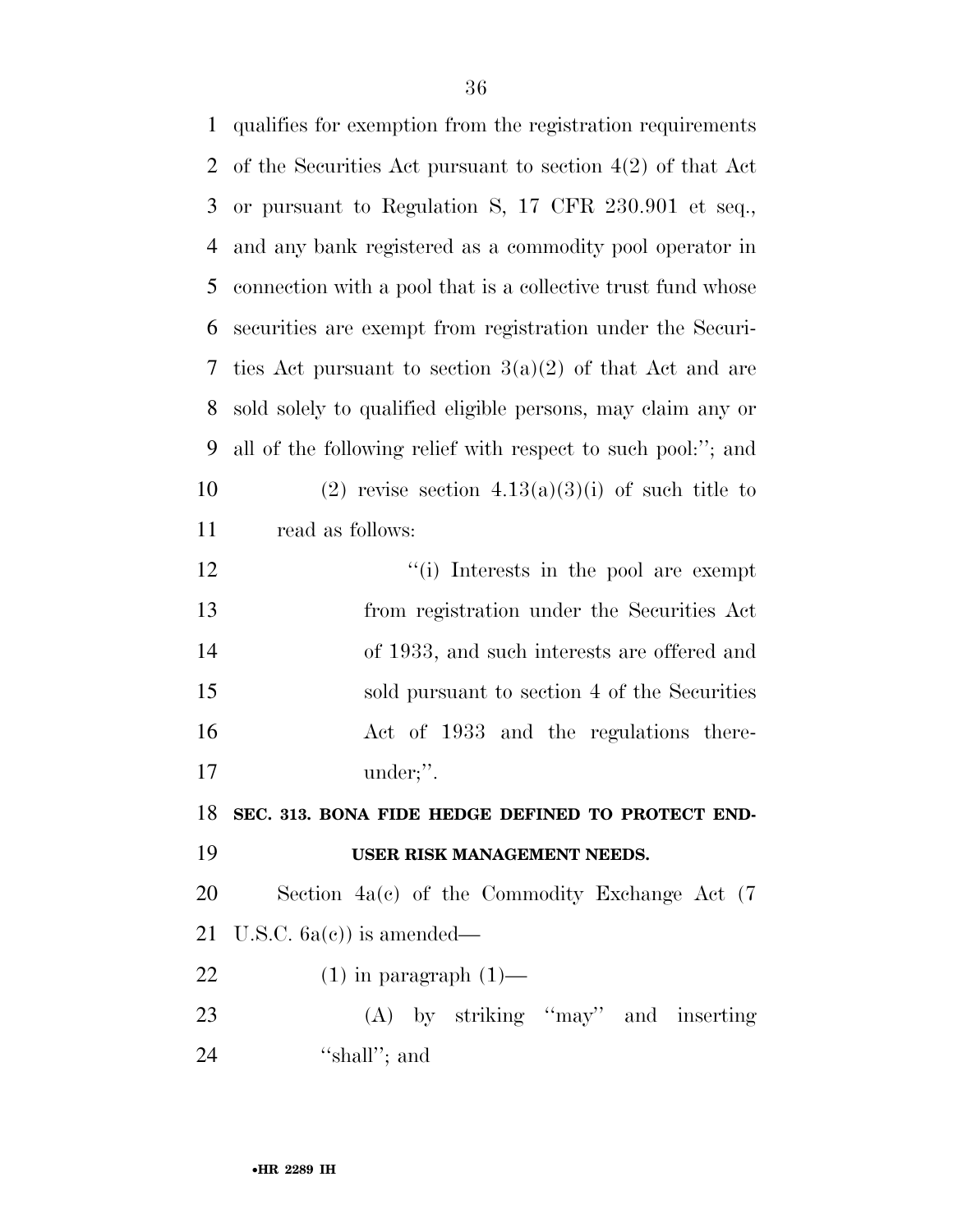| $\mathbf{1}$   | (B) by striking "future for which" and in-               |
|----------------|----------------------------------------------------------|
| $\overline{2}$ | serting "future, to be determined by the Com-            |
| 3              | mission, for which either an appropriate swap is         |
| $\overline{4}$ | available or";                                           |
| 5              | $(2)$ in paragraph $(2)$ —                               |
| 6              | (A) in the matter preceding subparagraph                 |
| 7              | $(A)$ , by striking "subsection $(a)(2)$ " and all that  |
| 8              | follows through "position as" and inserting              |
| 9              | "paragraphs $(2)$ and $(5)$ of subsection $(a)$ for      |
| 10             | swaps, contracts of sale for future delivery, or         |
| 11             | options on the contracts or commodities, a bona          |
| 12             | fide hedging transaction or position is"; and            |
| 13             | $(B)$ in subparagraph $(A)(ii)$ , by striking            |
| 14             | "of risks" and inserting "or management of               |
| 15             | current or anticipated risks"; and                       |
| 16             | (3) by adding at the end the following:                  |
| 17             | "(3) The Commission may further define, by               |
| 18             | rule or regulation, what constitutes a bona fide         |
| 19             | hedging transaction, provided that the rule or regu-     |
| 20             | lation is consistent with the requirements of sub-       |
| 21             | paragraphs $(A)$ and $(B)$ of paragraph $(2)$ .".        |
| 22             | SEC. 314. CROSS-BORDER REGULATION OF DERIVATIVES         |
| 23             | TRANSACTIONS.                                            |
| 24             | (a) RULEMAKING REQUIRED.—Within 1 year after             |
| 25             | the date of the enactment of this Act, the Commodity Fu- |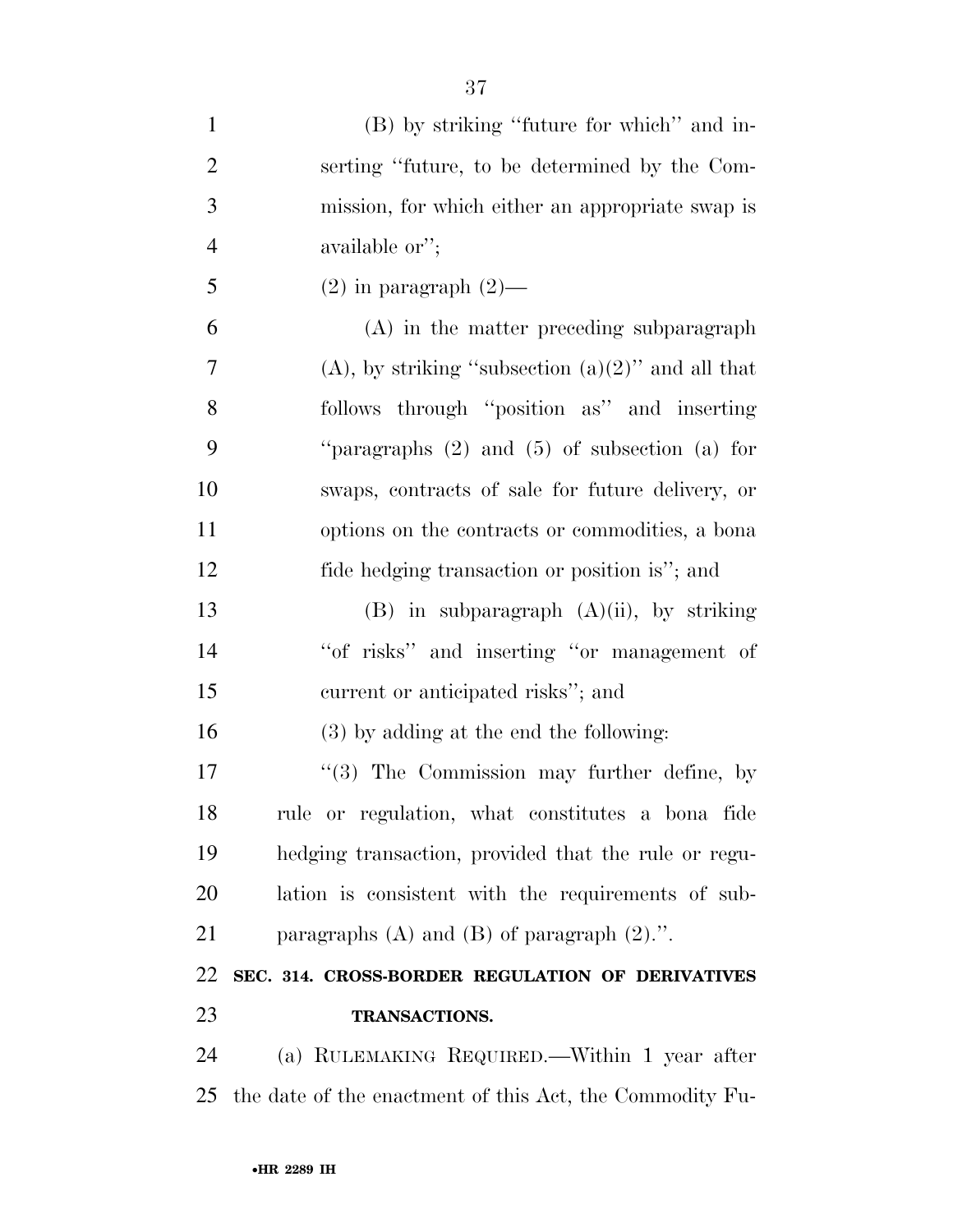tures Trading Commission shall issue a rule that address-es—

 (1) the nature of the connections to the United States that require a non-U.S. person to register as a swap dealer or a major swap participant under the Commodity Exchange Act and the regulations issued under such Act;

 (2) which of the United States swaps require- ments apply to the swap activities of non-U.S. per- sons and U.S. persons and their branches, agencies, subsidiaries, and affiliates outside of the United States, and the extent to which the requirements apply; and

 (3) the circumstances under which a U.S. per- son or non-U.S. person in compliance with the swaps regulatory requirements of a foreign jurisdiction shall be exempt from United States swaps require-ments.

19 (b) CONTENT OF THE RULE.—

 (1) CRITERIA.—In the rule, the Commission shall establish criteria for determining that 1 or more categories of the swaps regulatory require- ments of a foreign jurisdiction are comparable to and as comprehensive as United States swaps re-quirements. The criteria shall include—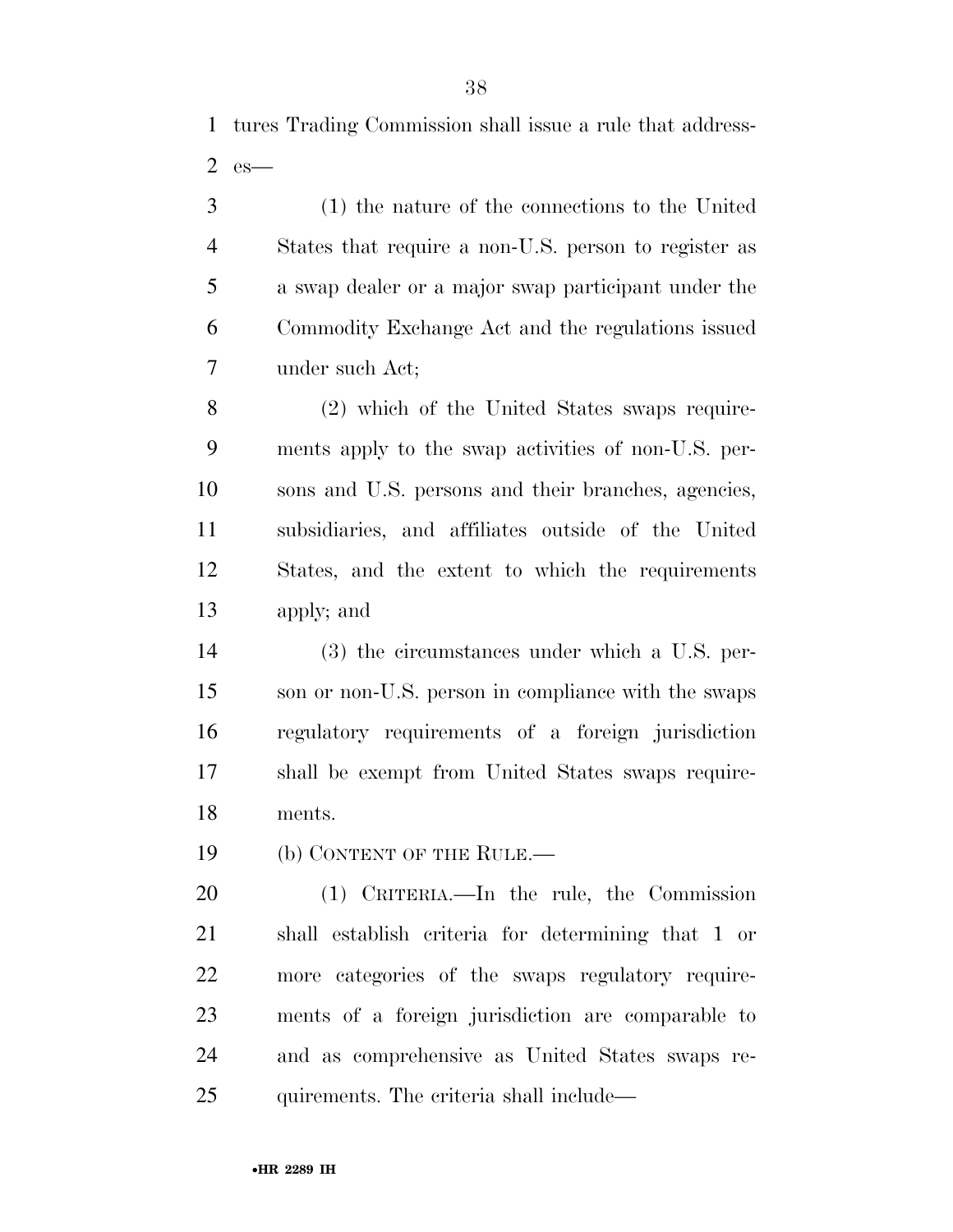| $\mathbf{1}$   | (A) the scope and objectives of the swaps        |
|----------------|--------------------------------------------------|
| $\overline{2}$ | regulatory requirements of the foreign jurisdic- |
| 3              | tion;                                            |
| $\overline{4}$ | (B) the effectiveness of the supervisory         |
| 5              | compliance program administered;                 |
| 6              | (C) the enforcement authority exercised by       |
| $\overline{7}$ | the foreign jurisdiction; and                    |
| 8              | (D) such other factors as the Commission,        |
| 9              | by rule, determines to be necessary or appro-    |
| 10             | priate in the public interest.                   |
| 11             | (2) COMPARABILITY.—In the rule, the Commis-      |
| 12             | sion shall—                                      |
| 13             | (A) provide that any non-U.S. person or          |
| 14             | any transaction between two non-U.S. persons     |
| 15             | shall be exempt from United States swaps re-     |
| 16             | quirements if the person or transaction is in    |
| 17             | compliance with the swaps regulatory require-    |
| 18             | ments of a foreign jurisdiction which the Com-   |
| 19             | mission has determined to be comparable to       |
| 20             | and as comprehensive as United States swaps      |
| 21             | requirements; and                                |
| 22             | (B) set forth the circumstances in which a       |
| 23             | U.S. person or a transaction between a U.S.      |
| 24             | person and a non-U.S. person shall be exempt     |
| 25             | from United States swaps requirements if the     |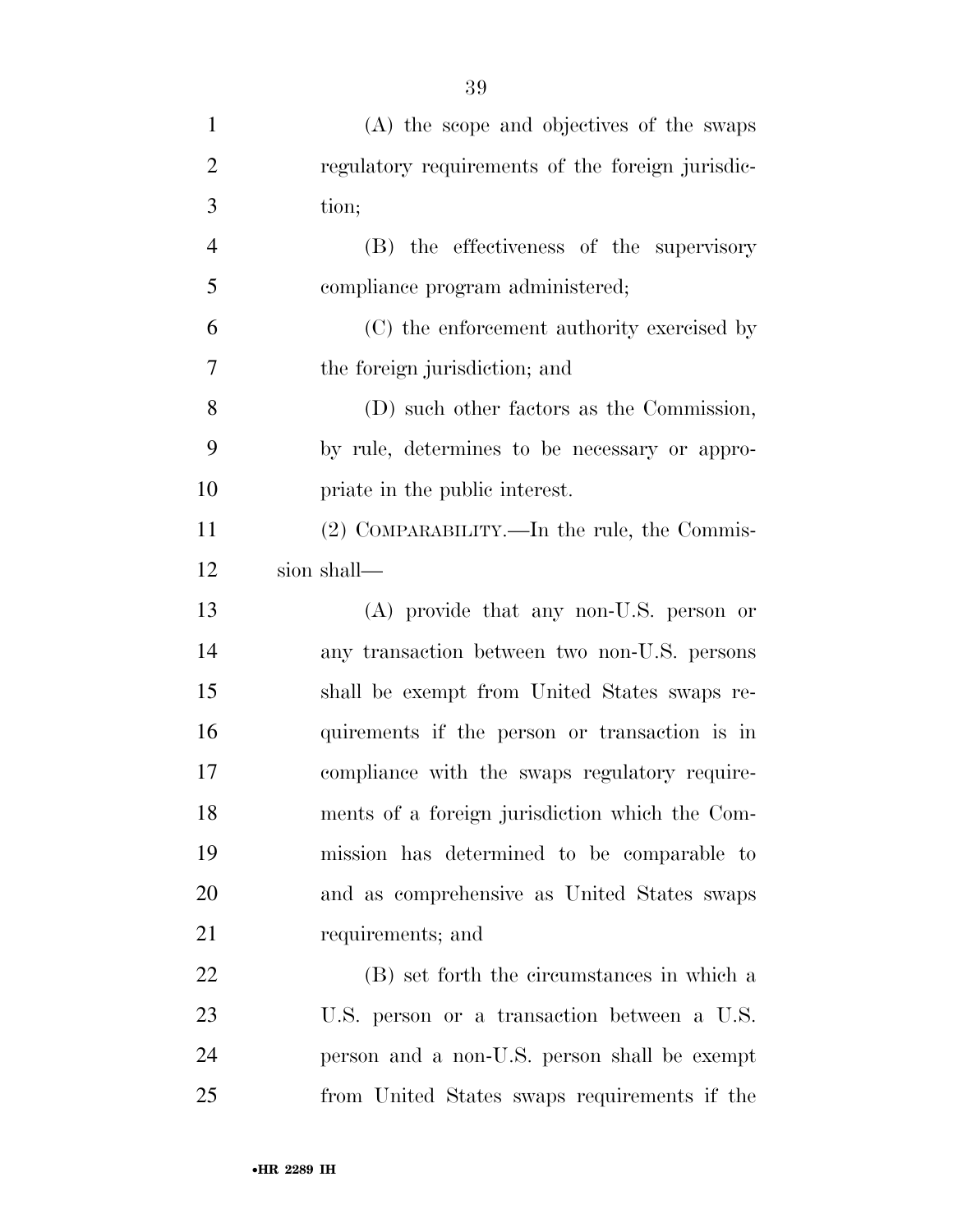person or transaction is in compliance with the swaps regulatory requirements of a foreign ju- risdiction which the Commission has determined to be comparable to and as comprehensive as United States swaps requirements.

 (3) OUTCOMES-BASED COMPARISON.—In devel- oping and applying the criteria, the Commission shall emphasize the results and outcomes of, rather than the design and construction of, foreign swaps regulatory requirements.

 (4) RISK-BASED RULEMAKING.—In the rule, the Commission shall not take into account, for the pur- poses of determining the applicability of United States swaps requirements, the location of personnel that arrange, negotiate, or execute swaps.

 (5) No part of any rulemaking under this sec- tion shall limit the Commission's antifraud or antimanipulation authority.

19 (c) APPLICATION OF THE RULE.—

20 (1) ASSESSMENTS OF FOREIGN JURISDIC- TIONS.—Beginning on the date on which a final rule is issued under this section, the Commission shall begin to assess the swaps regulatory requirements of foreign jurisdictions, in the order the Commission determines appropriate, in accordance with the cri-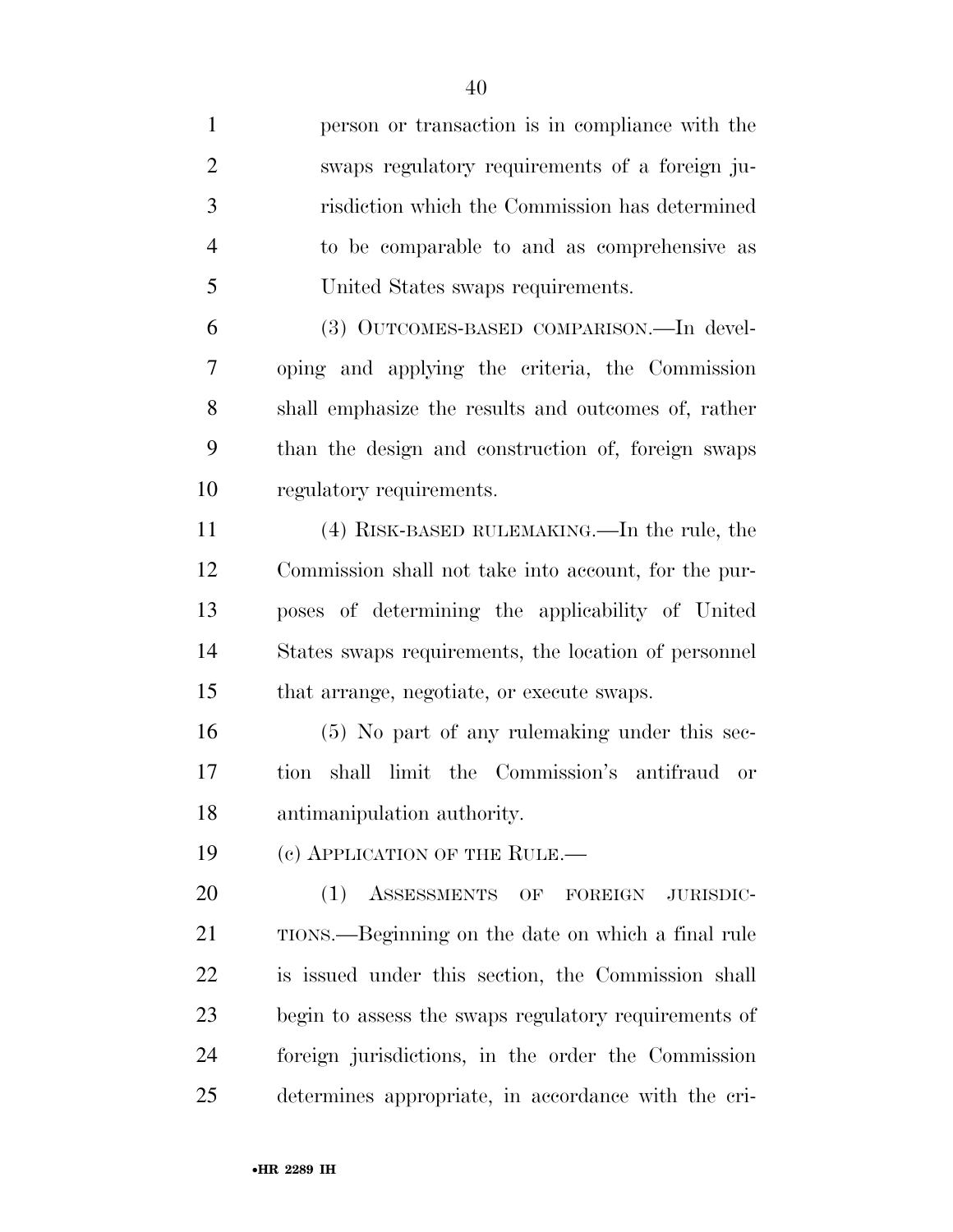| $\mathbf{1}$   | teria established pursuant to subsection $(b)(1)$ . Fol- |
|----------------|----------------------------------------------------------|
| $\overline{2}$ | lowing each assessment, the Commission shall deter-      |
| 3              | mine, by rule or by order, whether the swaps regu-       |
| $\overline{4}$ | latory requirements of the foreign jurisdiction are      |
| 5              | comparable to and as comprehensive as United             |
| 6              | States swaps requirements.                               |
| 7              | SUBSTITUTED<br>(2)<br>COMPLIANCE<br>${\rm FOR}$          |
| 8              | MAJOR MARKETS.—Beginning<br>18<br>UNASSESSED             |
| 9              | months after the date of enactment of this Act—          |
| 10             | (A) the swaps regulatory requirements of                 |
| 11             | each of the 8 foreign jurisdictions with the larg-       |
| 12             | est swaps markets, as calculated by notional             |
| 13             | value during the 12-month period ending with             |
| 14             | such date of enactment, except those with re-            |
| 15             | spect to which a determination has been made             |
| 16             | under paragraph (1), shall be considered to be           |
| 17             | comparable to and as comprehensive as United             |
| 18             | States swaps requirements; and                           |
| 19             | (B) a non-U.S. person or a transaction be-               |
| 20             | tween 2 non-U.S. persons shall be exempt from            |
| 21             | United States swaps requirements if the person           |
| 22             | or transaction is in compliance with the swaps           |
| 23             | regulatory requirements of any of<br>such                |
| 24             | unexcepted foreign jurisdictions.                        |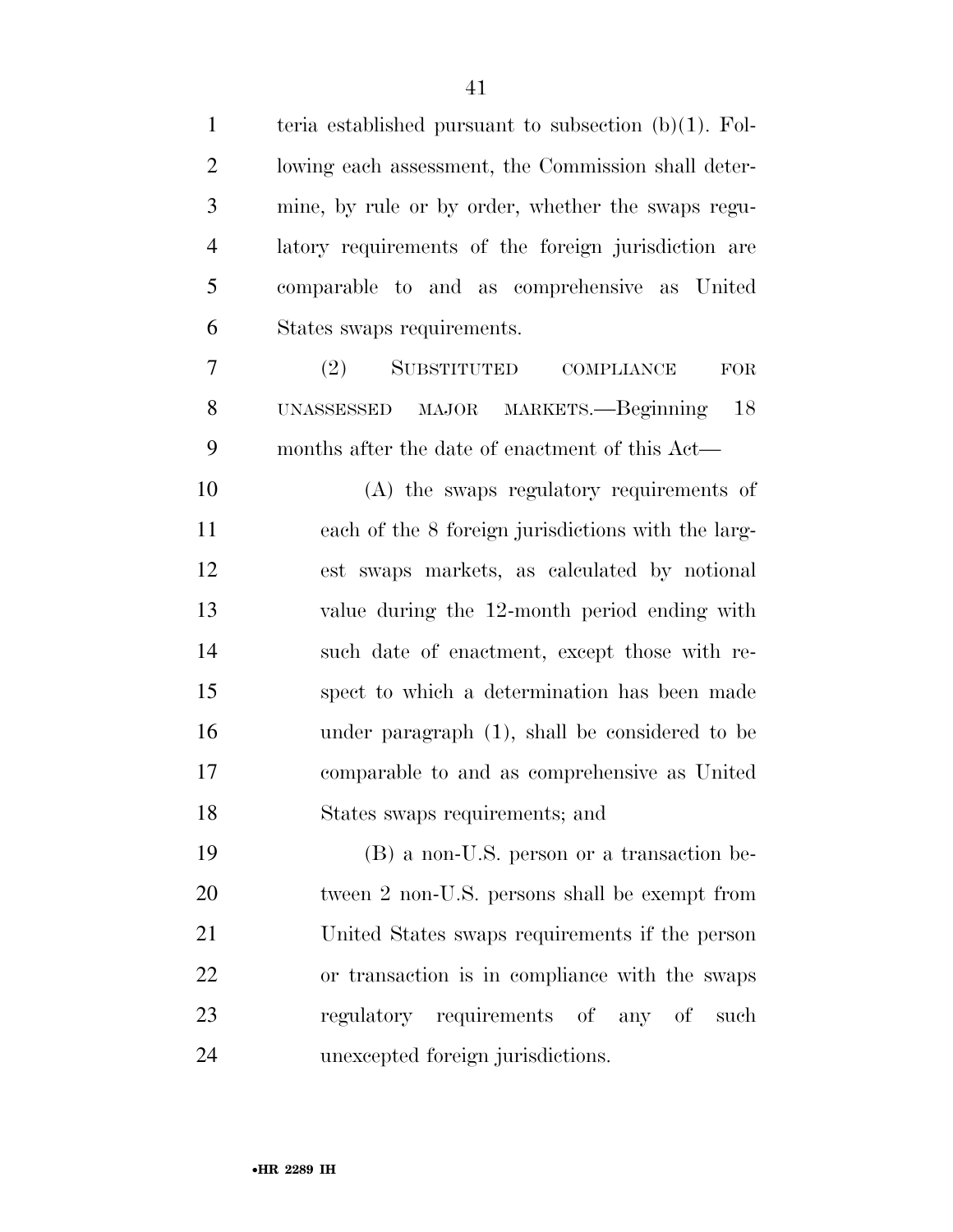| $\mathbf{1}$   | (3) SUSPENSION OF SUBSTITUTED<br>COMPLI-                            |
|----------------|---------------------------------------------------------------------|
| $\overline{2}$ | ANCE.—If the Commission determines, by rule or by                   |
| 3              | order, that—                                                        |
| $\overline{4}$ | (A) the swaps regulatory requirements of a                          |
| 5              | foreign jurisdiction are not comparable to and                      |
| 6              | as comprehensive as United States swaps re-                         |
| $\tau$         | quirements, using the categories and criteria es-                   |
| 8              | tablished under subsection $(b)(1)$ ; or                            |
| 9              | (B) the foreign jurisdiction does not ex-                           |
| 10             | empt from its swaps regulatory requirements                         |
| 11             | U.S. persons who are in compliance with United                      |
| 12             | States swaps requirements,                                          |
| 13             | the Commission may suspend, in whole or in part,                    |
| 14             | a determination made under paragraph (1) or a con-                  |
| 15             | sideration granted under paragraph (2).                             |
| 16             | (d) PETITION FOR REVIEW OF FOREIGN JURISDIC-                        |
| 17             | TION PRACTICES.—A registered entity, commercial mar-                |
|                | 18 ket participant (as defined in section $1a(7)$ of the Com-       |
| 19             | modity Exchange Act), or Commission registrant (within              |
| 20             | the meaning of such Act) who petitions the Commission               |
| 21             | to make or change a determination under subsection                  |
| 22             | $(e)(1)$ or $(e)(3)$ of this section shall be entitled to expedited |
| 23             | consideration of the petition. A petition shall include any         |
| 24             | evidence or other supporting materials to justify why the           |
| 25             | petitioner believes the Commission should make or change            |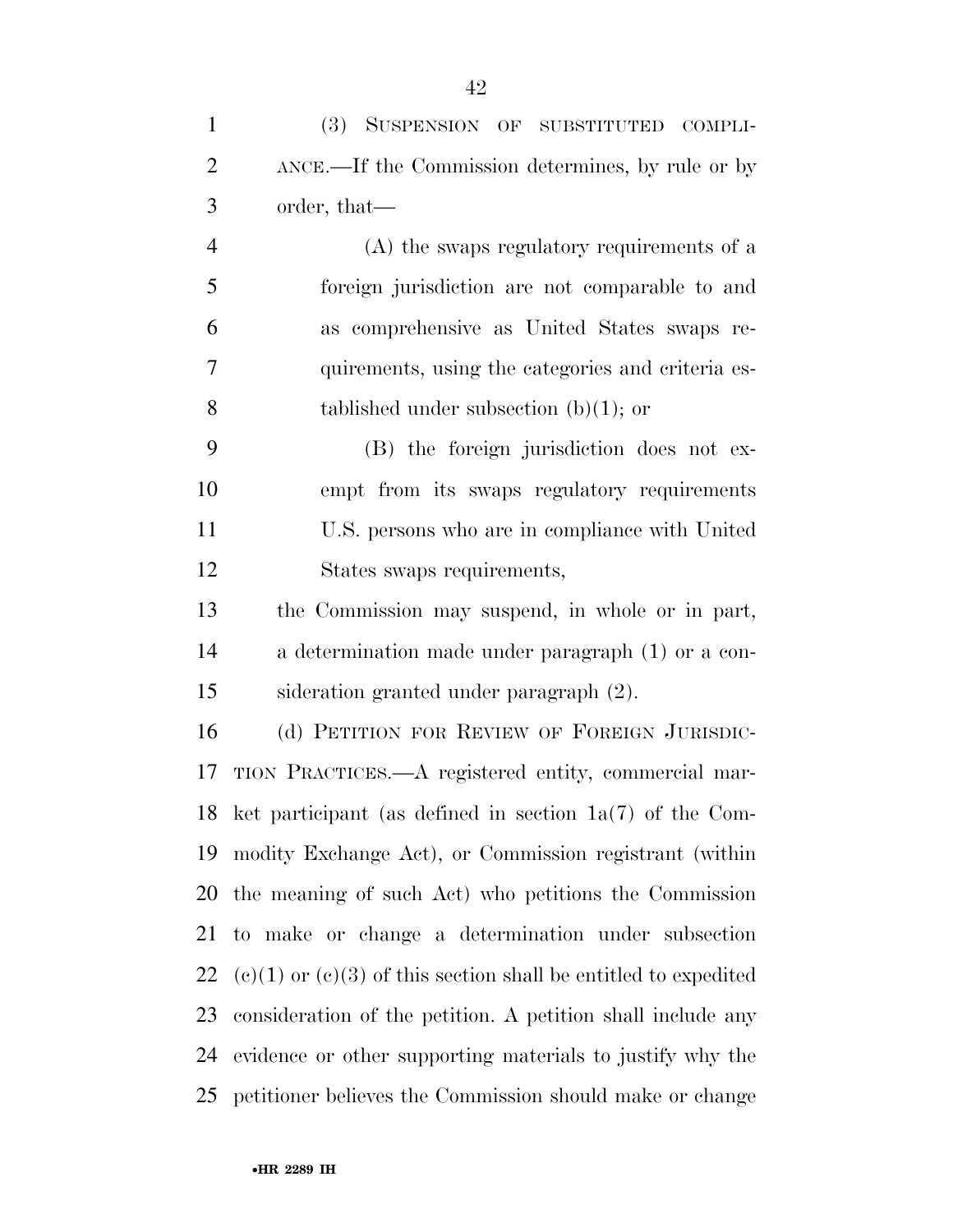the determination. Petitions under this section shall be considered by the Commission any time following the en- actment of this Act. Within 180 days after receipt of a petition for a rulemaking under this section, the Commis- sion shall take final action on the petition. Within 90 days after receipt of a petition to issue an order or change an order issued under this section, the Commission shall take final action on the petition.

 (e) REPORT TO CONGRESS.—If the Commission makes a determination described in this section through an order, the Commission shall articulate the basis for the determination in a written report published in the Federal Register and transmitted to the Committee on Agriculture of the House of Representatives and Committee on Agri- culture, Nutrition, and Forestry of the Senate within 15 days of the determination. The determination shall not be effective until 15 days after the committees receive the re-port.

 (f) DEFINITIONS.—As used in this Act and for pur- poses of the rules issued pursuant to this Act, the fol-lowing definitions apply:

| 22 |  |  |  | $(1)$ U.S. PERSON.—The term "U.S. person"— |
|----|--|--|--|--------------------------------------------|
|----|--|--|--|--------------------------------------------|

(A) means—

 (i) any natural person resident in the United States;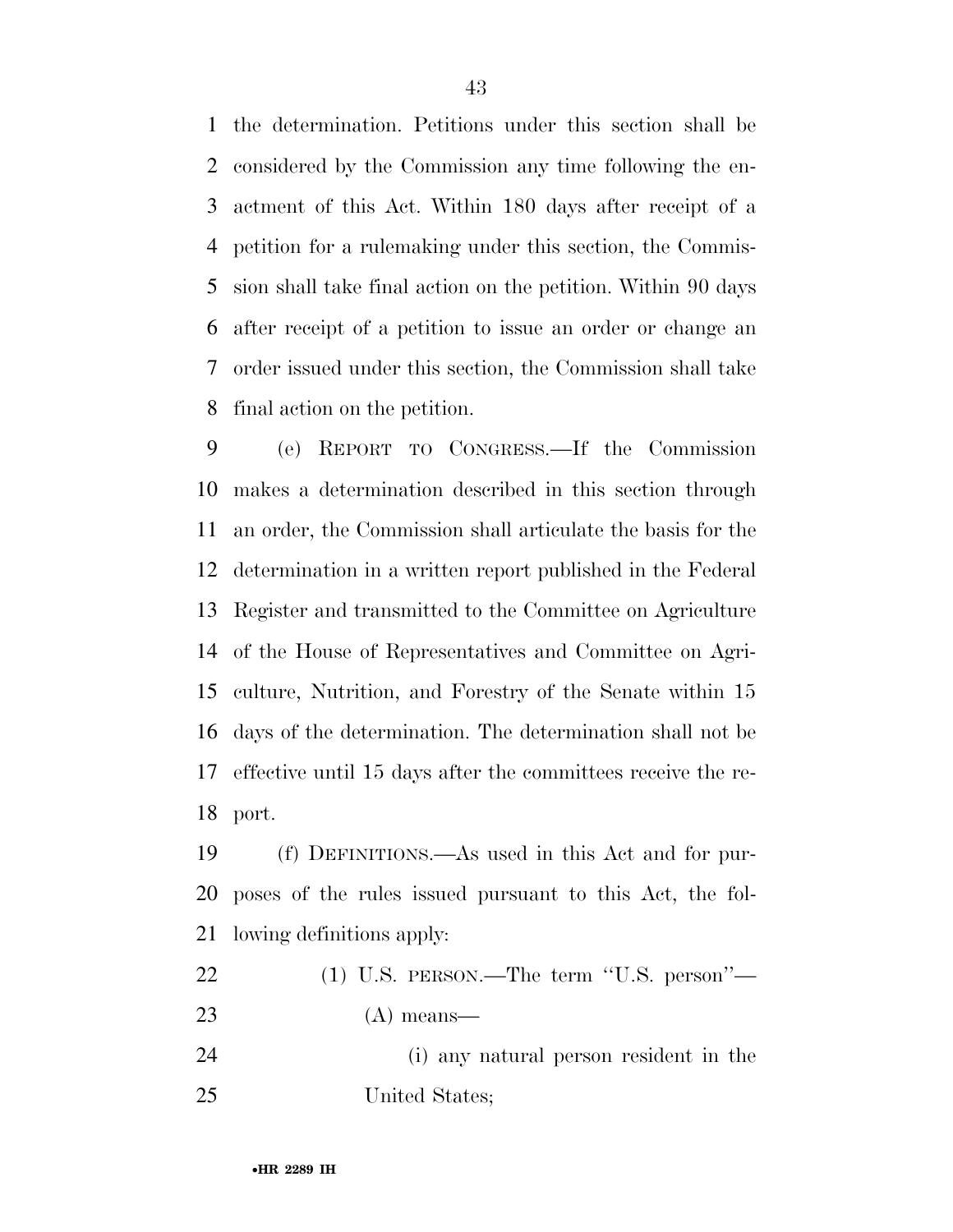| $\mathbf{1}$   | (ii)<br>any partnership, corporation,               |
|----------------|-----------------------------------------------------|
| $\overline{2}$ | trust, or other legal person organized or           |
| 3              | incorporated under the laws of the United           |
| $\overline{4}$ | States or having its principal place of busi-       |
| 5              | ness in the United States;                          |
| 6              | any account (whether discre-<br>(iii)               |
| 7              | tionary or non-discretionary) of a U.S. per-        |
| 8              | son; and                                            |
| 9              | (iv) any other person as the Commis-                |
| 10             | sion may further define to more effectively         |
| 11             | carry out the purposes of this section; and         |
| 12             | (B) does not include the International              |
| 13             | Monetary Fund, the International Bank for Re-       |
| 14             | construction and Development, the Inter-Amer-       |
| 15             | ican Development Bank, the Asian Development        |
| 16             | Bank, the African Development Bank, the             |
| 17             | United Nations, their agencies or pension plans,    |
| 18             | or any other similar international organizations    |
| 19             | or their agencies or pension plans.                 |
| 20             | (2) UNITED STATES SWAPS REQUIREMENTS.-              |
| 21             | term "United States swaps requirements"<br>The      |
| 22             | means the provisions relating to swaps contained in |
| 23             | the Commodity Exchange Act (7 U.S.C. 1a et seq.)    |
| 24             | that were added by title VII of the Dodd-Frank Wall |
| 25             | Street Reform and Consumer Protection Act (15)      |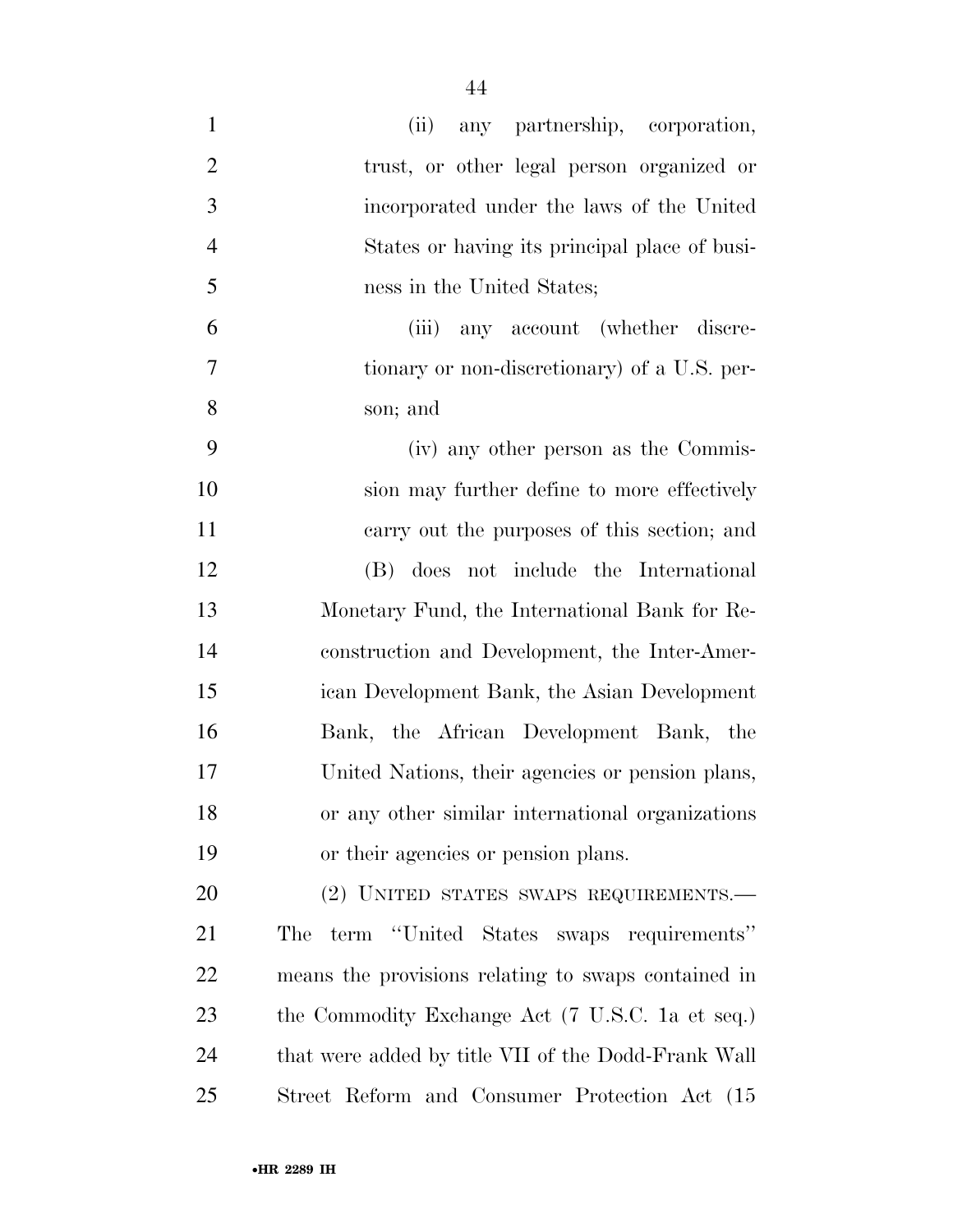U.S.C. 8301 et seq.) and any rules or regulations prescribed by the Commodity Futures Trading Com-mission pursuant to such provisions.

 (3) FOREIGN JURISDICTION.—The term ''for- eign jurisdiction'' means any national or supra- national political entity with common rules gov-erning swaps transactions.

 (4) SWAPS REGULATORY REQUIREMENTS.—The term ''swaps regulatory requirements'' means any provisions of law, and any rules or regulations pur- suant to the provisions, governing swaps trans- actions or the counterparties to swaps transactions. 13 (g) CONFORMING AMENDMENT.—Section  $4(c)(1)(A)$ 14 of the Commodity Exchange Act  $(7 \text{ U.S.C. } 6(c)(1)(A))$  is amended by inserting ''or except as necessary to effectuate the purposes of the Commodity End-User Relief Act,'' after ''to grant exemptions,''.

## **TITLE IV—TECHNICAL**

# **CORRECTIONS**

**SEC. 401. CORRECTION OF REFERENCES.** 

21 (a) Section  $2(h)(8)(A)(ii)$  of the Commodity Ex-22 change Act (7 U.S.C.  $2(h)(8)(A)(ii)$ ) is amended by strik-23 ing "5h(f) of this Act" and inserting "5h(g)".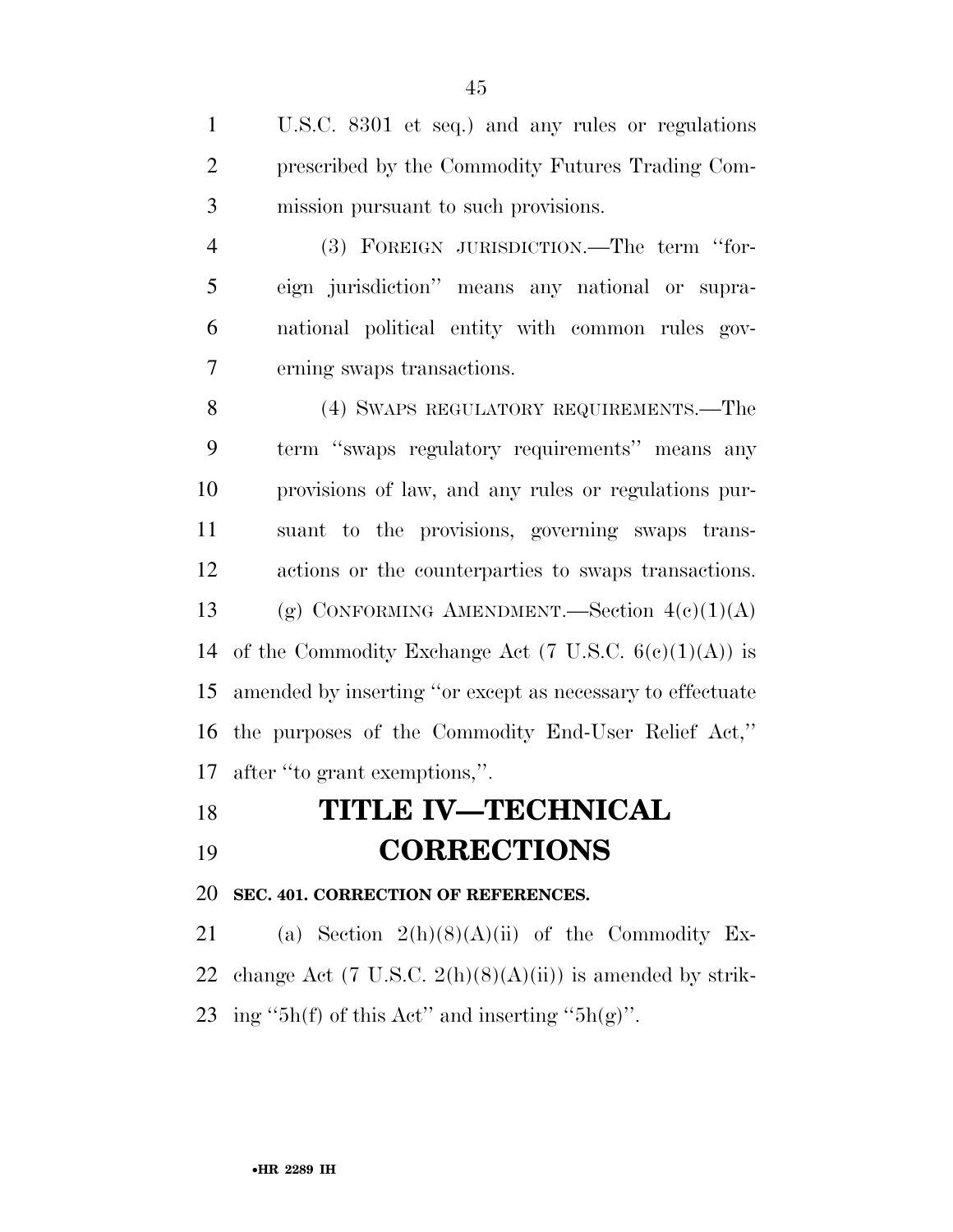1 (b) Section  $5c(c)(5)(C)(i)$  of such Act (7 U.S.C. 7a-2 2(c)(5)(C)(i)) is amended by striking " $1a(2)(i)$ " and in-3 serting  $(1a(19)(i))$ ".

4 (c) Section 23(f) of such Act  $(7 \text{ U.S.C. } 26(f))$  is 5 amended by striking ''section 7064'' and inserting ''sec-6 tion 706''.

## 7 **SEC. 402. ELIMINATION OF OBSOLETE REFERENCES TO**  8 **DEALER OPTIONS.**

 (a) IN GENERAL.—Section 4c of the Commodity Ex- change Act (7 U.S.C. 6c) is amended by striking sub- sections (d) and (e) and redesignating subsections (f) and (g) as subsections (d) and (e), respectively.

13 (b) CONFORMING AMENDMENTS.—

14 (1) Section 2(d) of such Act  $(7 \text{ U.S.C. } 2(d))$  is 15 amended by striking ''(g) of'' and inserting ''(e) of''. 16 (2) Section  $4f(a)(4)(A)(i)$  of such Act (7 U.S.C. 17 6f(a)(4)(A)(i)) is amended by striking "(d), (e), and 18 (g)" and inserting "and  $(e)$ ".

19 (3) Section  $4k(5)(A)$  of such Act (7 U.S.C. 20 6k(5)(A)) is amended by striking "(d), (e), and  $(g)$ " 21 and inserting "and (e)".

22 (4) Section  $5f(b)(1)(A)$  of such Act (7 U.S.C.  $23 \t\t 7b-1(b)(1)(A)$  is amended by striking ", (e) and 24 (g)" and inserting "and  $(e)$ ".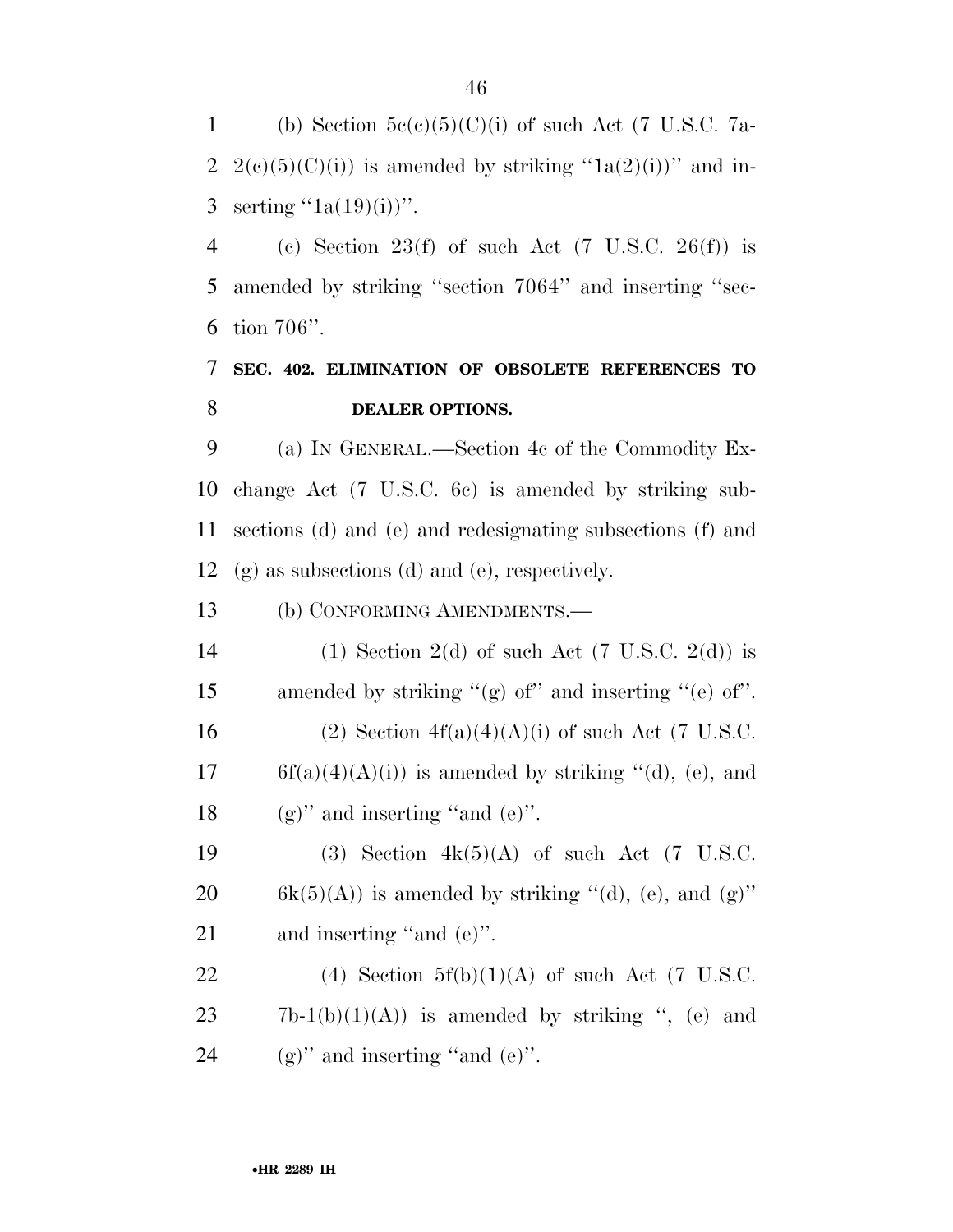1 (5) Section  $9(a)(2)$  of such Act (7 U.S.C. 2 13(a)(2)) is amended by striking "through (e)" and inserting ''and (c)''.

## **SEC. 403. UPDATED TRADE DATA PUBLICATION REQUIRE-MENT.**

 Section 4g(e) of the Commodity Exchange Act (7 U.S.C. 6g(e)) is amended by striking ''exchange'' and in- serting ''each designated contract market and swap execu-tion facility''.

#### **SEC. 404. FLEXIBILITY FOR REGISTERED ENTITIES.**

 Section 5c(b) of the Commodity Exchange Act (7 U.S.C. 7a-2(b)) is amended by striking ''contract market, derivatives transaction execution facility, or electronic trading facility'' each place it appears and inserting ''reg-istered entity''.

### **SEC. 405. ELIMINATION OF OBSOLETE REFERENCES TO ELECTRONIC TRADING FACILITIES.**

18 (a) Section  $1a(18)(A)(x)$  of the Commodity Exchange 19 Act (7 U.S.C.  $1a(18)(A)(x)$ ) is amended by striking ''(other than an electronic trading facility with respect to a significant price discovery contract)''.

22 (b) Section  $1a(40)$  of such Act (7 U.S.C.  $1a(40)$ ) is amended—

 (1) by adding ''and'' at the end of subpara- $25 \qquad \text{graph } (D)$ ; and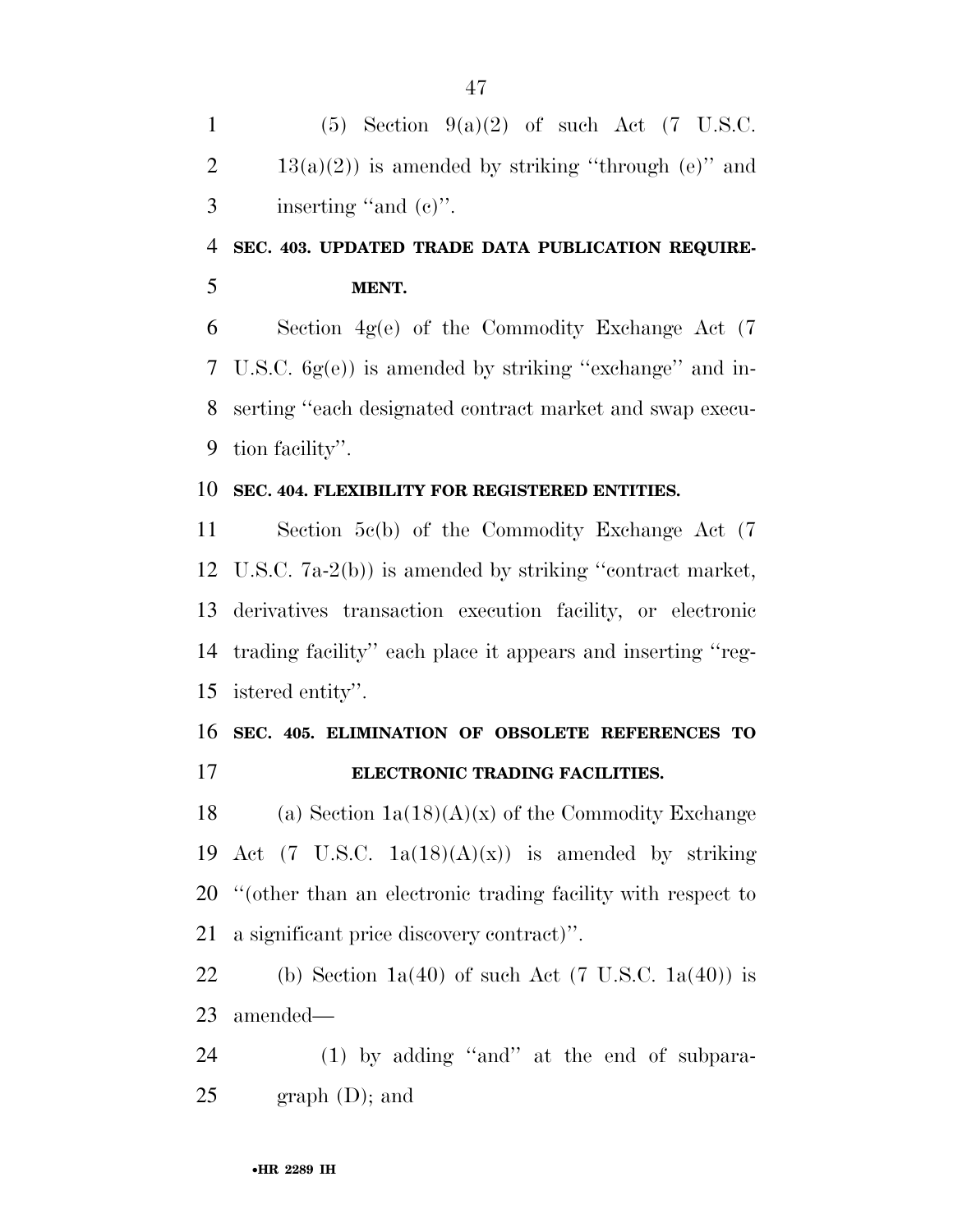| $\mathbf{1}$   | $(2)$ by striking all that follows "section $21$ " and       |
|----------------|--------------------------------------------------------------|
| $\overline{2}$ | inserting a period.                                          |
| 3              | (c) Section 4a(e) of such Act $(7 \text{ U.S.C. } 6a(e))$ is |
| $\overline{4}$ | amended—                                                     |
| 5              | $(1)$ in the 1st sentence—                                   |
| 6              | (A) by striking "or by any electronic trad-                  |
| 7              | ing facility";                                               |
| 8              | (B) by striking "or on an electronic trad-                   |
| 9              | ing facility"; and                                           |
| 10             | (C) by striking "or electronic trading facil-                |
| 11             | ity" each place it appears; and                              |
| 12             | $(2)$ in the 2nd sentence, by striking "or elec-             |
| 13             | tronic trading facility with respect to a significant        |
| 14             | price discovery contract".                                   |
| 15             | (d) Section $4g(a)$ of such Act (7 U.S.C. $6g(a)$ ) is       |
| 16             | amended by striking "any significant price discovery con-    |
| 17             | tract traded or executed on an electronic trading facility   |
|                | 18 or".                                                      |
| 19             | (e) Section 4i(a) of such Act $(7 \text{ U.S.C. } 6i(a))$ is |
| 20             | amended—                                                     |
| 21             | (1) by striking ", or any significant price dis-             |
| 22             | covery contract traded or executed on an electronic          |
| 23             | trading facility or any agreement, contract, or trans-       |
| 24             | action that is treated by a derivatives clearing orga-       |
| 25             | nization, whether registered or not registered, as           |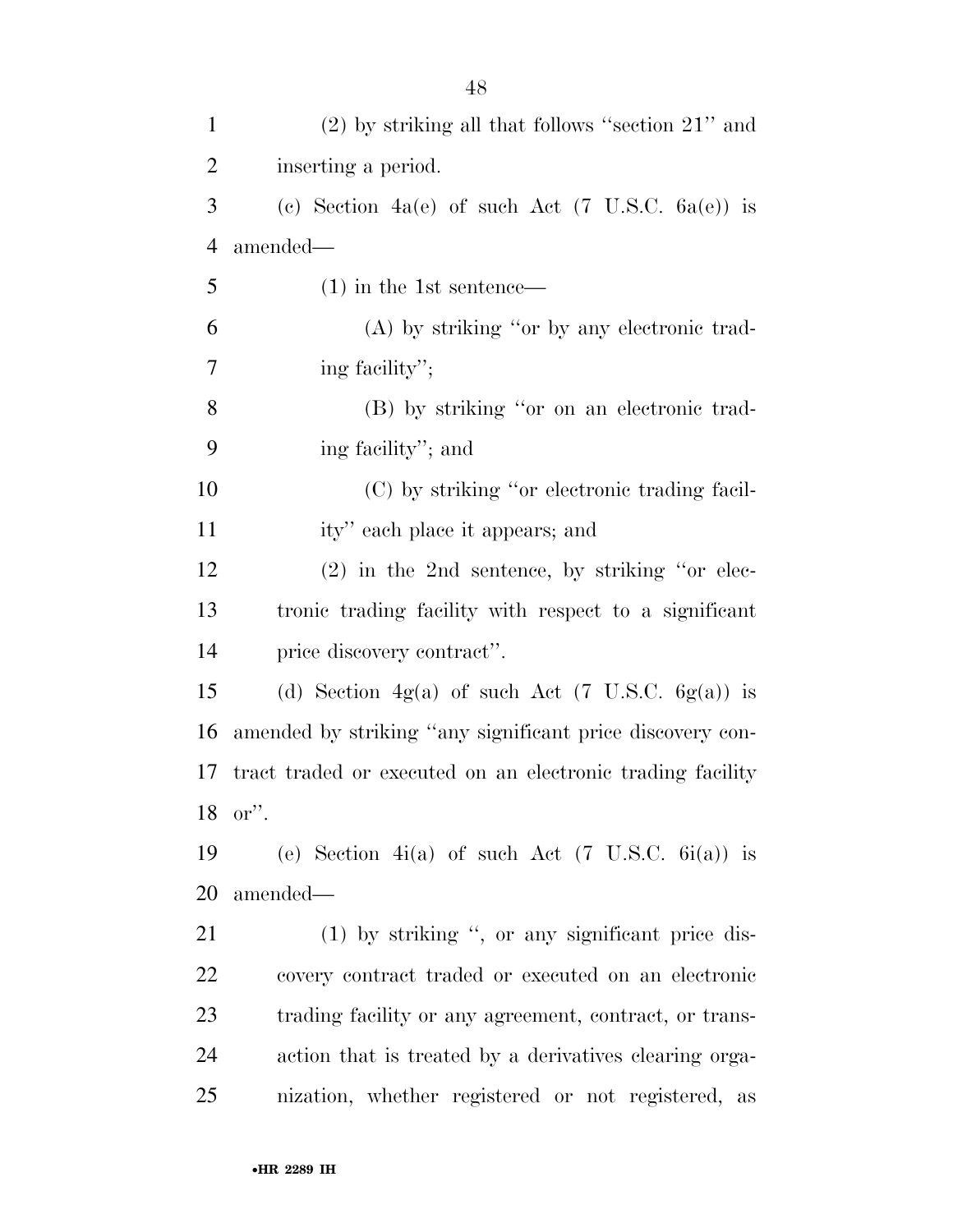fungible with a significant price discovery contract''; and

 (2) by striking ''or electronic trading facility'' (f) Section 6(b) of such Act (7 U.S.C. 8(b)) is amend- ed by striking ''or electronic trading facility'' each place it appears.

7 (g) Section  $12(e)(2)$  of such Act (7 U.S.C.  $16(e)(2)$ ) is amended by striking ''in the case of—'' and all that follows and inserting ''in the case of an agreement, con- tract, or transaction that is excluded from this Act under section 2(c) or 2(f) of this Act or title IV of the Com- modity Futures Modernization Act of 2000, or exempted under section 4(c) of this Act (regardless of whether any such agreement, contract, or transaction is otherwise sub-ject to this Act).''.

## **SEC. 406. ELIMINATION OF OBSOLETE REFERENCE TO AL-TERNATIVE SWAP EXECUTION FACILITIES.**

 Section 5h(h) of the Commodity Exchange Act (7 U.S.C. 7b-3(h)) is amended by striking ''alternative'' be-20 fore "swap".

## **SEC. 407. ELIMINATION OF REDUNDANT REFERENCES TO TYPES OF REGISTERED ENTITIES.**

 Section 6b of the Commodity Exchange Act (7 U.S.C. 13a) is amended in the 1st sentence by striking ''as set forth in sections 5 through 5c''.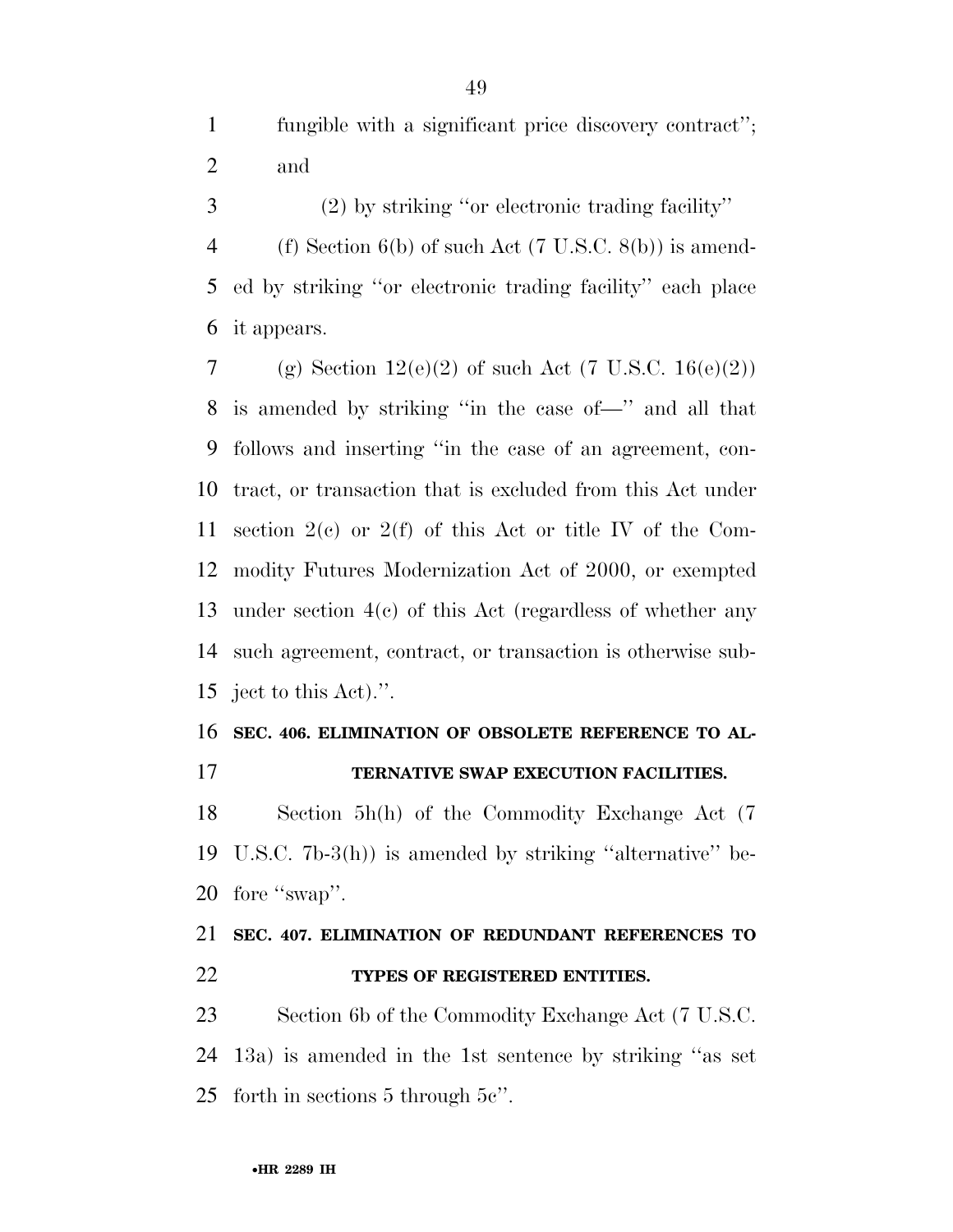| $\mathbf 1$ | SEC. 408. CLARIFICATION OF COMMISSION AUTHORITY        |
|-------------|--------------------------------------------------------|
| 2           | OVER SWAPS TRADING.                                    |
| 3           | Section 8a of the Commodity Exchange Act (7 U.S.C.     |
| 4           | $12a)$ is amended—                                     |
| 5           | $(1)$ in paragraph $(7)$ —                             |
| 6           | (A) by inserting "the protection of swaps              |
| 7           | traders and to assure fair dealing in swaps,           |
| 8           | for" after "appropriate for";                          |
| 9           | $(B)$ in subparagraph $(A)$ , by inserting             |
| 10          | "swaps or" after "conditions in"; and                  |
| 11          | $(C)$ in subparagraph $(B)$ , by inserting "or         |
| 12          | swaps" after "future delivery"; and                    |
| 13          | $(2)$ in paragraph $(9)$ —                             |
| 14          | $(A)$ by inserting "swap or" after "or liq-            |
| 15          | uidation of any"; and                                  |
| 16          | (B) by inserting "swap or" after "margin               |
| 17          | levels on any".                                        |
| 18          | SEC. 409. ELIMINATION OF OBSOLETE REFERENCE TO THE     |
| 19          | COMMODITY EXCHANGE COMMISSION.                         |
| 20          | Section $13(c)$ of the Commodity Exchange Act $(7)$    |
| 21          | U.S.C. $13e(e)$ is amended by striking "or the Commis- |
| 22          | sion".                                                 |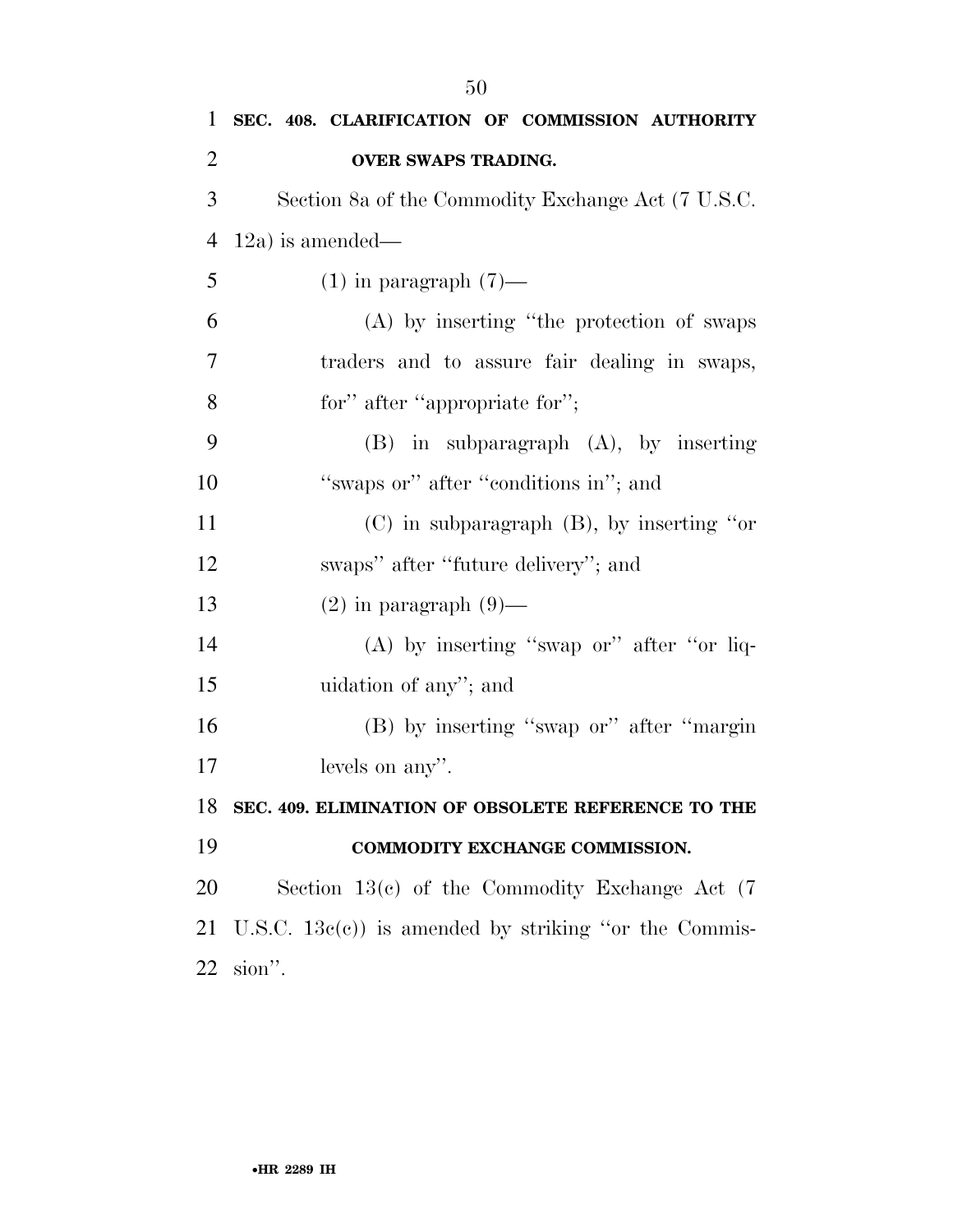4 (a) Section  $1a(12)(B)(vi)$  of the Commodity Ex-5 change Act (7 U.S.C.  $1a(12)(B)(vi)$ ) is amended by strik- ing ''derivatives transaction execution facility'' and insert-ing ''swap execution facility''.

8 (b) Section 1a(34) of such Act (7 U.S.C. 1a(34)) is amended by striking ''or derivatives transaction execution facility'' each place it appears.

11 (c) Section  $1a(35)(B)(iii)(I)$  of such Act (7 U.S.C.  $12 \text{ } 1a(35)(B)(iii)(I))$  is amended by striking "or registered derivatives transaction execution facility''.

14 (d) Section  $2(a)(1)(C)(ii)$  of such Act (7 U.S.C. 15  $2(a)(1)(C)(ii)$  is amended—

 (1) by striking '', or register a derivatives transaction execution facility that trades or exe-cutes,'';

 (2) by striking '', and no derivatives transaction execution facility shall trade or execute such con- tracts of sale (or options on such contracts) for fu-ture delivery''; and

 (3) by striking ''or the derivatives transaction execution facility,''.

•**HR 2289 IH** 25 (e) Section  $2(a)(1)(C)(v)(I)$  of such Act (7 U.S.C. 26 2(a)(1)(C)(v)(I)) is amended by striking ", or any deriva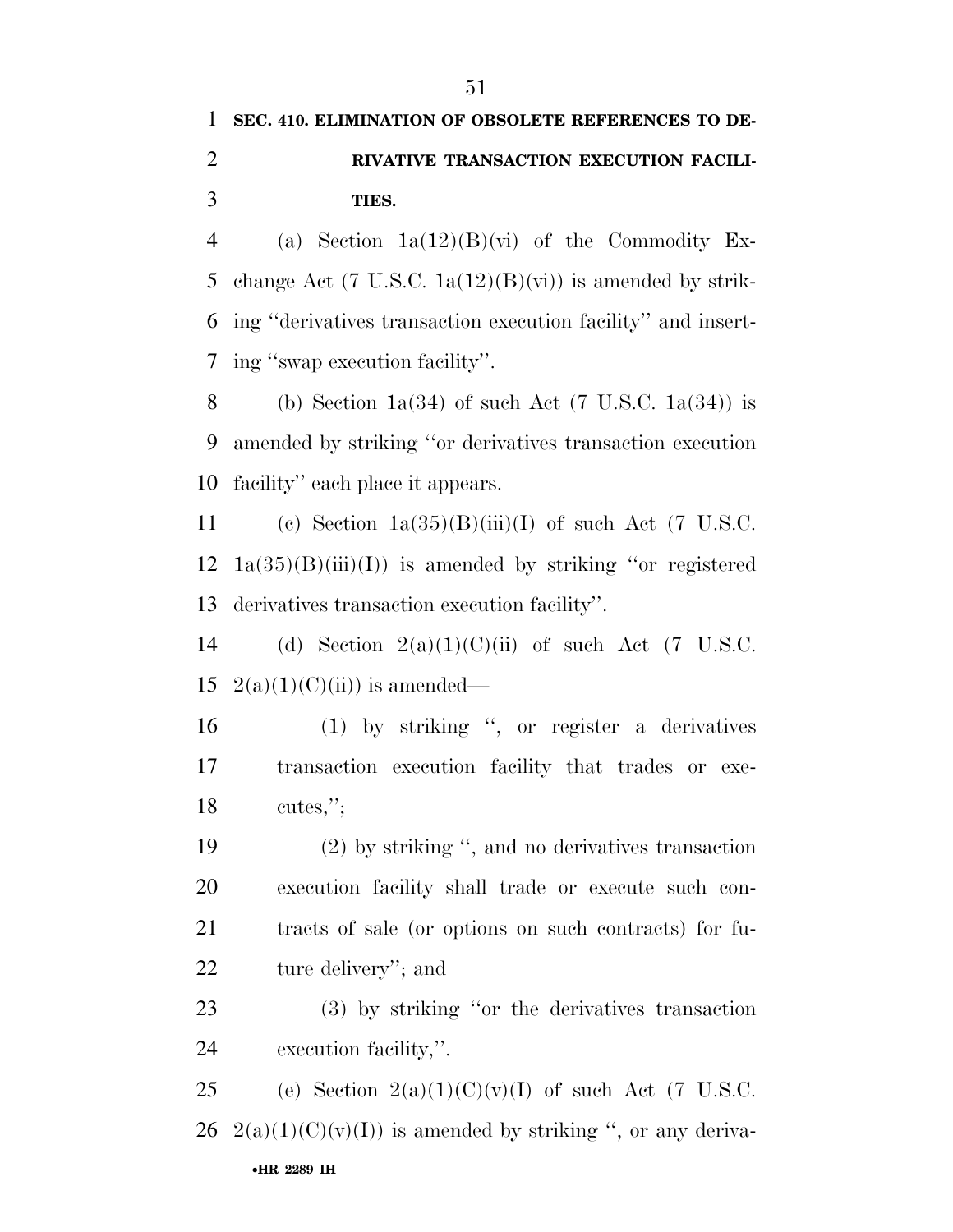1 tives transaction execution facility on which such contract 2 or option is traded,''.

3 (f) Section  $2(a)(1)(C)(v)(II)$  of such Act (7 U.S.C.  $4 \quad 2(a)(1)(C)(v)(II))$  is amended by striking "or derivatives" 5 transaction execution facility'' each place it appears.

6 (g) Section  $2(a)(1)(C)(v)(V)$  of such Act (7 U.S.C. 7 2(a)(1)(C)(v)(V)) is amended by striking "or registered 8 derivatives transaction execution facility''.

9 (h) Section  $2(a)(1)(D)(i)$  of such Act (7 U.S.C. 10  $2(a)(1)(D)(i)$  is amended in the matter preceding sub-11 clause  $(I)$ —

12 (1) by striking ''in, or register a derivatives 13 transaction execution facility''; and

14 (2) by striking '', or registered as a derivatives 15 transaction execution facility for,''.

16 (i) Section  $2(a)(1)(D)(i)(IV)$  of such Act (7 U.S.C.  $17 \quad 2(a)(1)(D)(i)(IV)$  is amended by striking "registered de-18 rivatives transaction execution facility,'' each place it ap-19 pears.

20 (j) Section  $2(a)(1)(D)(ii)(I)$  of such Act (7 U.S.C. 21  $2(a)(1)(D)(ii)(I)$  is amended to read as follows:

 $\langle (I) \rangle$  the transaction is conducted on or subject to the rules of a board of trade that has been des- ignated by the Commission as a contract market in such security futures product; or''.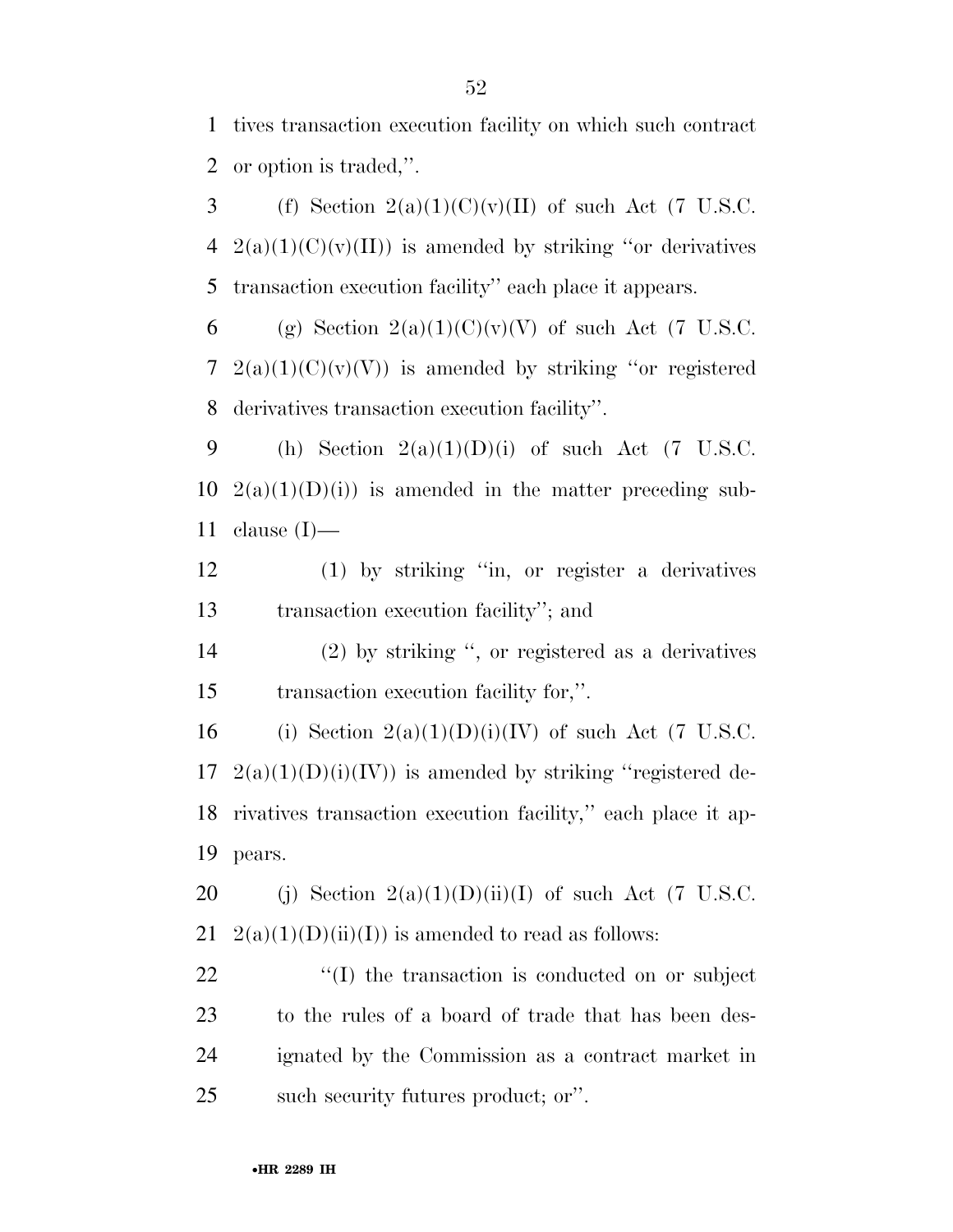| 1              | (k) Section $2(a)(1)(D)(ii)(II)$ of such Act (7 U.S.C.        |
|----------------|---------------------------------------------------------------|
| $\overline{2}$ | $2(a)(1)(D)(ii)(II)$ is amended by striking "or registered    |
| 3              | derivatives transaction execution facility".                  |
| $\overline{4}$ | (1) Section $2(a)(1)(D)(ii)(III)$ of such Act (7 U.S.C.       |
| 5              | $2(a)(1)(D)(ii)(III)$ is amended by striking "or registered   |
| 6              | derivatives transaction execution facility member".           |
| 7              | (m) Section $2(a)(9)(B)(ii)$ of such Act (7 U.S.C.            |
| 8              | $2(a)(9)(B)(ii)$ is amended—                                  |
| 9              | $(1)$ by striking "or registration" each place it             |
| 10             | appears;                                                      |
| 11             | (2) by striking "or derivatives transaction exe-              |
| 12             | cution facility" each place it appears;                       |
| 13             | $(3)$ by striking "or register";                              |
| 14             | $(4)$ by striking "registering,";                             |
| 15             | (5) by striking "or registering," each place it               |
| 16             | appears; and                                                  |
| 17             | $(6)$ by striking "registration,".                            |
| 18             | (n) Section 2(c)(2) of such Act (7 U.S.C. 2(c)(2)) is         |
| 19             | amended by striking "or a derivatives transaction execu-      |
| 20             | tion facility" each place it appears.                         |
| 21             | (o) Section 4(a)(1) of such Act $(7 \text{ U.S.C. } 6(a)(1))$ |
| 22             | is amended by striking "or derivatives transaction execu-     |
| 23             | tion facility" each place it appears.                         |
| 24             | (p) Section $4(c)(1)$ of such Act (7 U.S.C. $6(c)(1)$ ) is    |
| 25             | amended—                                                      |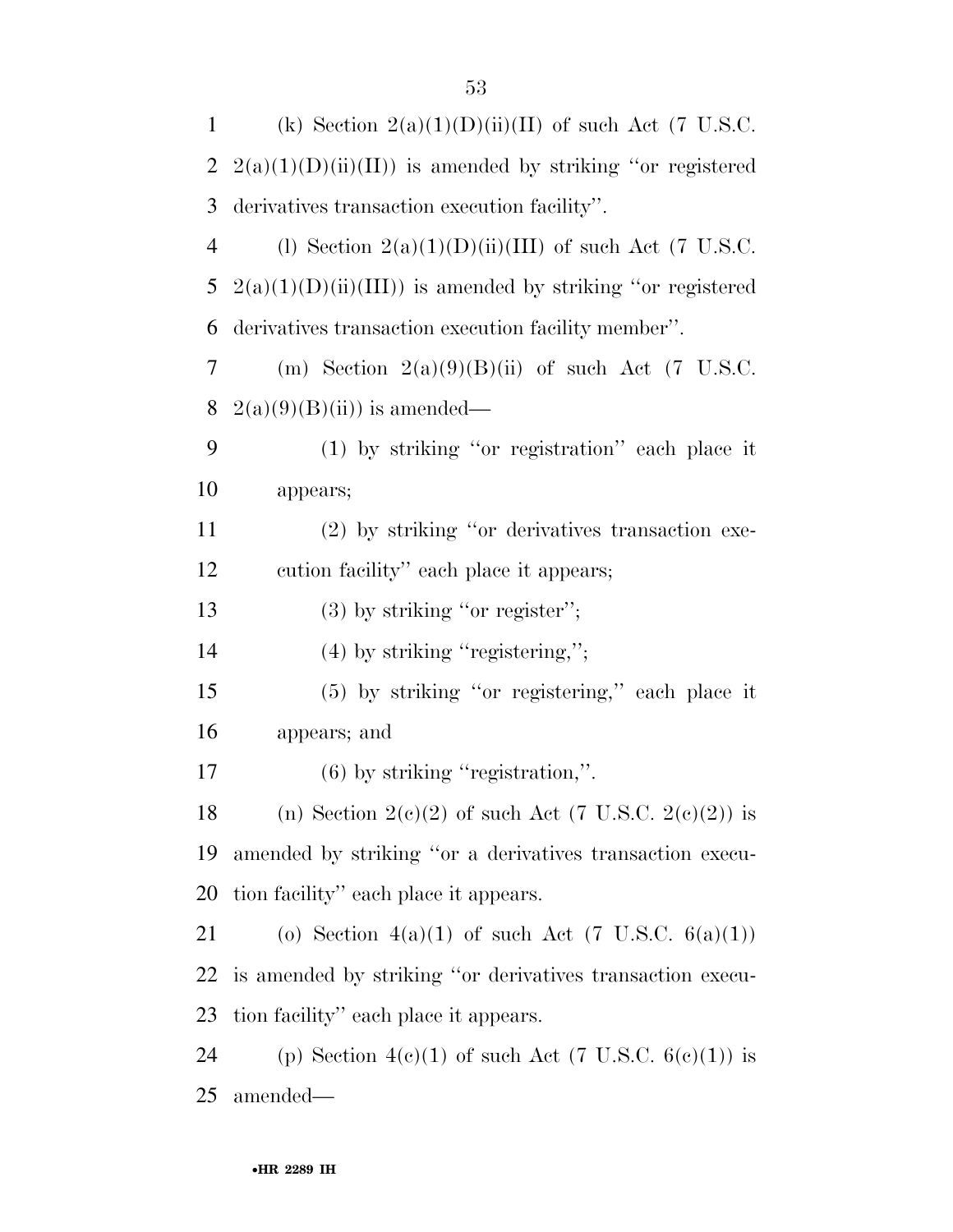(1) by striking ''or registered'' after ''des- ignated''; and (2) by striking ''or derivative transaction execu- tion facility''. 5 (q) Section  $4a(a)(1)$  of such Act (7 U.S.C.  $6a(a)(1)$ ) is amended by striking ''or derivatives transaction execu- tion facilities'' each place it appears. 8 (r) Section 4a(e) of such Act  $(7 \text{ U.S.C. } 6a(e))$  is amended— (1) by striking '', derivatives transaction execu- tion facility,'' each place it appears; and (2) by striking ''or derivatives transaction exe- cution facility''. 14 (s) Section  $4c(g)$  of such Act (7 U.S.C.  $6c(g)$ ) is amended by striking ''or derivatives transaction execution facility'' each place it appears. (t) Section 4d of such Act (7 U.S.C. 6d) is amended by striking ''or derivatives transaction execution facility'' each place it appears. (u) Section 4e of such Act (7 U.S.C. 6e) is amended by striking ''or derivatives transaction execution facility''. (v) Section 4f(b) of such Act (7 U.S.C. 6f(b)) is amended by striking ''or derivatives transaction execution facility'' each place it appears.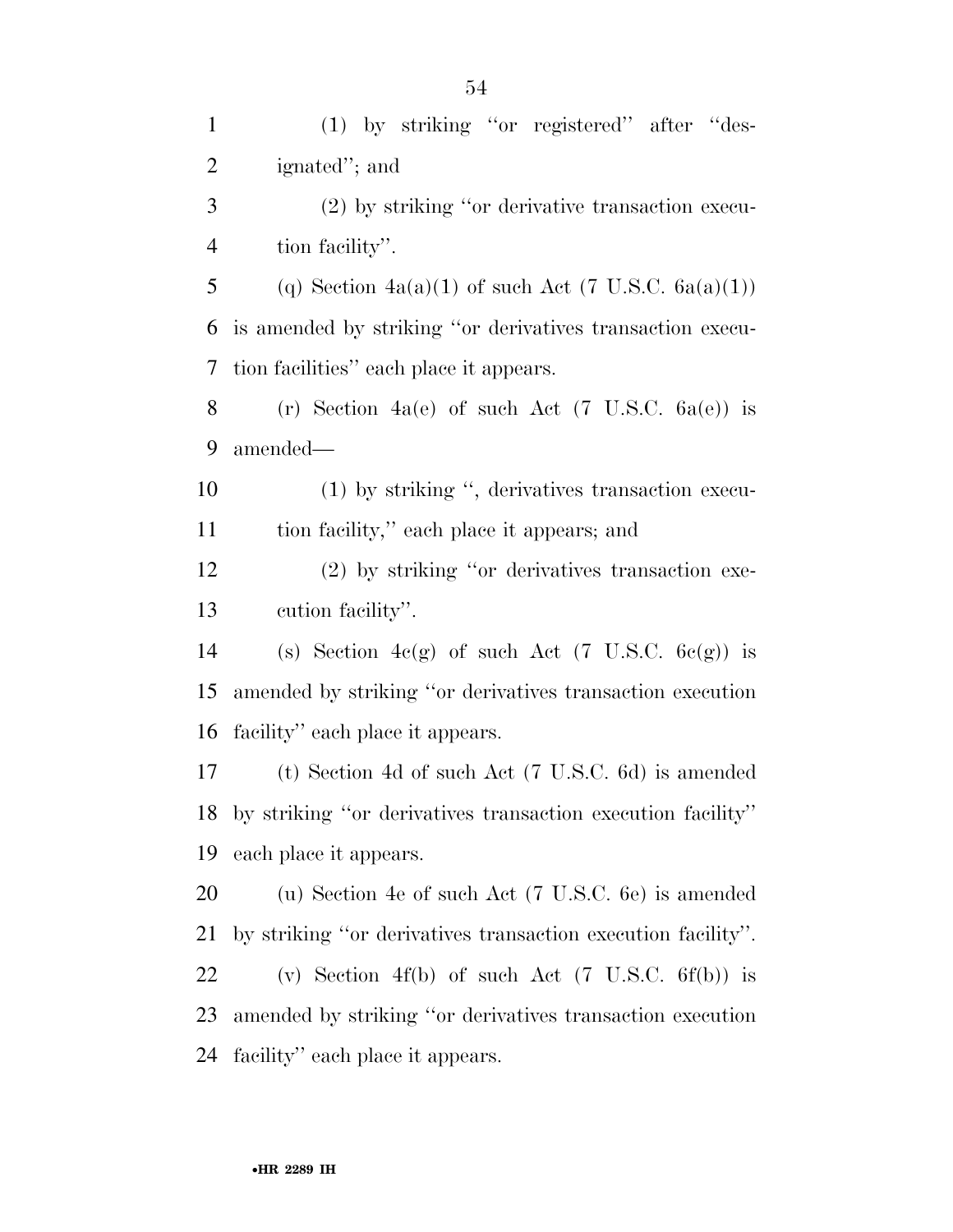(w) Section 4i of such Act (7 U.S.C. 6i) is amended by striking ''or derivatives transaction execution facility''. 3 (x) Section 4j(a) of such Act (7 U.S.C.  $6j(a)$ ) is amended by striking ''and registered derivatives trans-action execution facility''.

6 (y) Section 4p(a) of such Act (7 U.S.C.  $6p(a)$ ) is amended by striking '', or derivatives transaction execu-tion facilities''.

9 (z) Section 4p(b) of such Act  $(7 \text{ U.S.C. } 6p(b))$  is amended by striking ''derivatives transaction execution fa-cility,''.

12 (aa) Section 5c(f) of such Act (7 U.S.C. 7a-2(f)) is amended by striking ''and registered derivatives trans-action execution facility''.

15 (bb) Section  $5c(f)(1)$  of such Act (7 U.S.C. 7a-16  $2(f)(1)$  is amended by striking "or registered derivatives" transaction execution facility''.

 (cc) Section 6 of such Act (7 U.S.C. 8) is amended— 19 (1) by striking "or registered";

 (2) by striking ''or derivatives transaction exe-cution facility'' each place it appears; and

 (3) by striking ''or registration'' each place it appears.

24 (dd) Section 6a(a) of such Act (7 U.S.C.  $10a(a)$ ) is amended—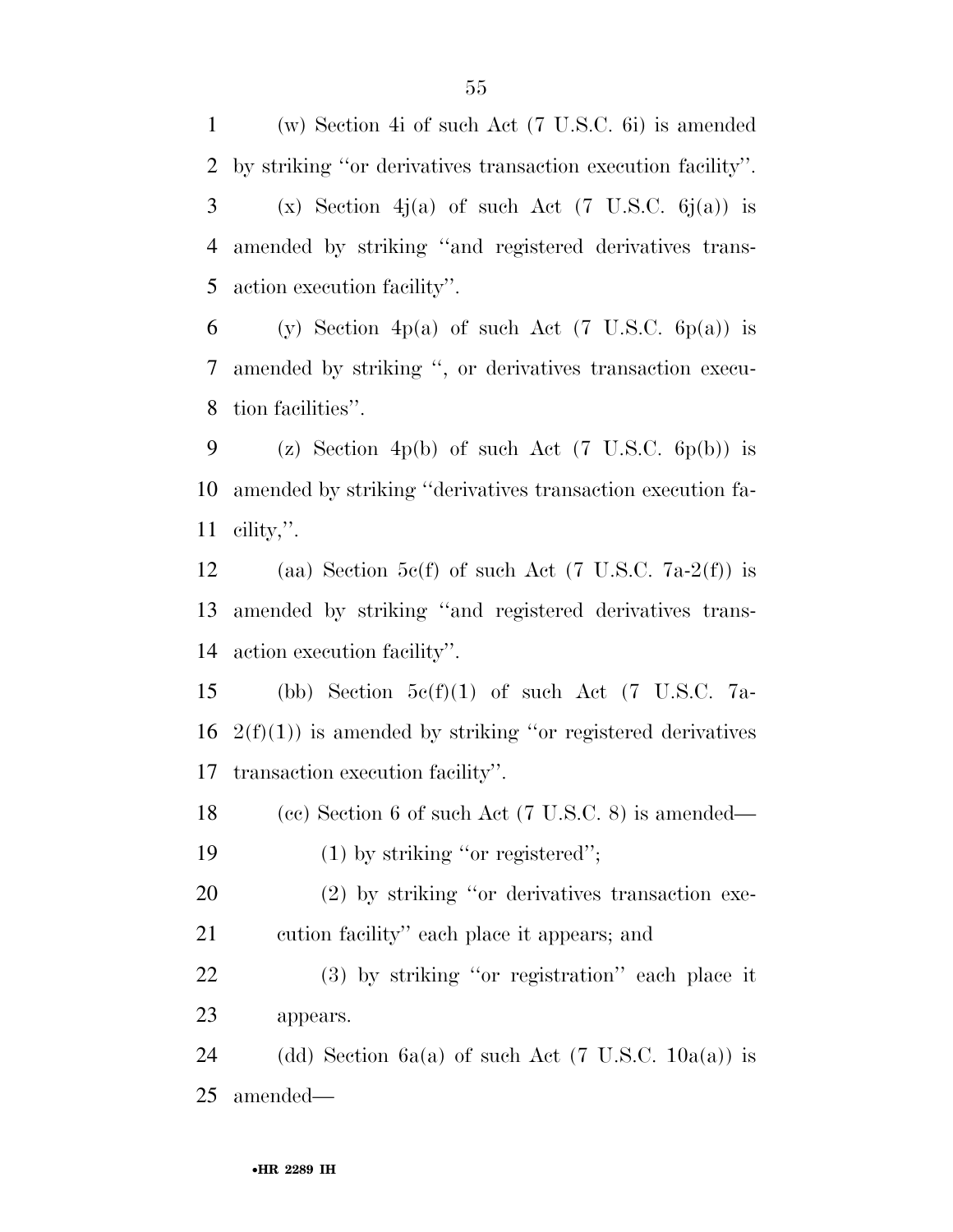| $\mathbf{1}$   | $(1)$ by striking "or registered";                             |
|----------------|----------------------------------------------------------------|
| $\overline{2}$ | $(2)$ by striking "or a derivatives transaction                |
| 3              | execution facility"; and                                       |
| $\overline{4}$ | (3) by inserting "shall" before "exclude".                     |
| 5              | (ee) Section 6a(b) of such Act $(7 \text{ U.S.C. } 10a(b))$ is |
| 6              | amended—                                                       |
| 7              | $(1)$ by striking "or registered"; and                         |
| 8              | $(2)$ by striking "or a derivatives transaction                |
| 9              | execution facility".                                           |
| 10             | (ff) Section 6d(1) of such Act $(7 \text{ U.S.C. } 13a-2(1))$  |
| 11             | is amended by striking "derivatives transaction execution      |
| 12             | facility,".                                                    |
|                |                                                                |
| 13             | SEC. 411. ELIMINATION OF OBSOLETE REFERENCES TO EX-            |
| 14             | <b>EMPT BOARDS OF TRADE.</b>                                   |
| 15             | (a) Section $1a(18)(A)(x)$ of the Commodity Exchange           |
| 16             | Act (7 U.S.C. $1a(18)(A)(x)$ ) is amended by striking "or      |
| 17             | an exempt board of trade".                                     |
| 18             | (b) Section $12(e)(1)(B)(i)$ of such Act (7 U.S.C.             |
| 19             | $16(e)(1)(B)(i)$ is amended by striking "or exempt board"      |
| 20             | of trade".                                                     |
| 21             | SEC. 412. ELIMINATION OF REPORT DUE IN 1986.                   |
| 22             | Section 26 of the Futures Trading Act of 1978 (7)              |
| 23             | U.S.C. 16a) is amended by striking subsection (b) and re-      |

•**HR 2289 IH**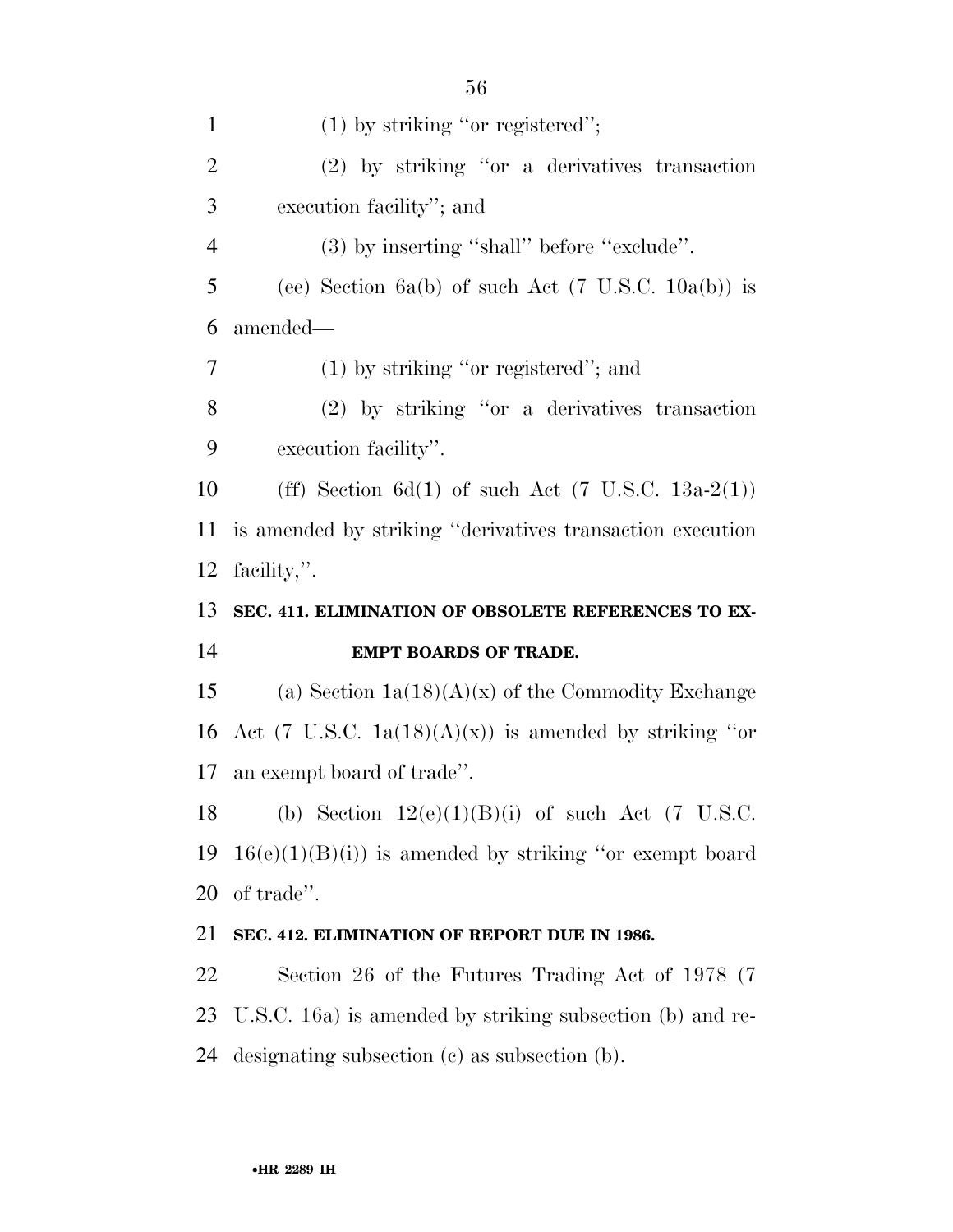| 1              | SEC. 413. COMPLIANCE REPORT FLEXIBILITY.                         |
|----------------|------------------------------------------------------------------|
| 2              | Section $4s(k)(3)(B)$ of the Commodity Exchange Act              |
| 3              | $(7 \text{ U.S.C. } 6s(k)(3)(B))$ is amended to read as follows: |
| $\overline{4}$ | "(B) REQUIREMENTS.—A compliance re-                              |
| 5              | port under subparagraph (A) shall—                               |
| 6              | "(i) include a certification that, under                         |
| $\tau$         | penalty of law, the compliance report is                         |
| 8              | materially accurate and complete; and                            |
| 9              | "(ii) be furnished at such time as the                           |
| 10             | Commission determines by rule, regulation,                       |
| 11             | or order, to be appropriate.".                                   |
| 12             | SEC. 414. MISCELLANEOUS CORRECTIONS.                             |
| 13             | (a) Section $1a(12)(A)(i)(II)$ of the Commodity Ex-              |
| 14             | change Act (7 U.S.C. $1a(12)(A)(i)(II)$ ) is amended by          |
| 15             | adding at the end a semicolon.                                   |
| 16             | (b) Section $2(a)(1)(C)(ii)(III)$ of such Act (7 U.S.C.          |
| 17             | $2(a)(1)(C)(ii)(III)$ is amended by moving the provision 2       |
|                | 18 ems to the right.                                             |
| 19             | (c) Section $2(a)(1)(C)(iii)$ of such Act (7 U.S.C.              |
| 20             | $2(a)(1)(C(iii))$ is amended by moving the provision 2 ems       |
| 21             | to the right.                                                    |
| 22             | (d) Section $2(a)(1)(C)(iv)$ of such Act (7 U.S.C.               |
| 23             | $2(a)(1)(C)(iv)$ is amended by striking "under or" and in-       |
| 24             | serting "under".                                                 |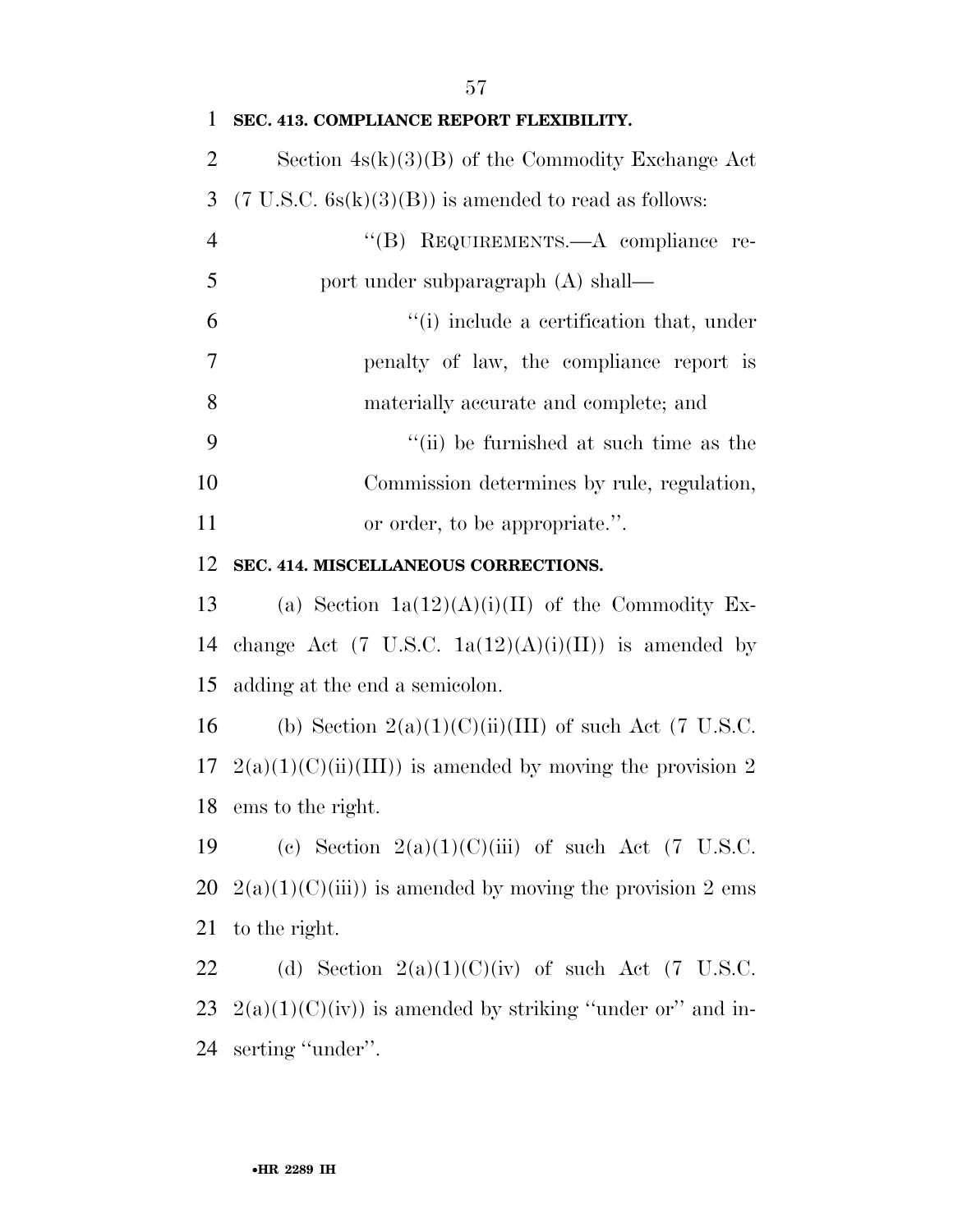1 (e) Section  $2(a)(1)(C)(v)$  of such Act (7 U.S.C. 2  $2(a)(1)(C)(v)$  is amended by moving the provision 2 ems 3 to the right.

4 (f) Section  $2(a)(1)(C)(v)(VI)$  of such Act (7 U.S.C. 5 2(a)(1)(C)(v)(VI)) is amended by striking "III" and in-6 serting  $\lq(\text{III})$ ".

7 (g) Section  $2(e)(1)$  of such Act (7 U.S.C.  $2(e)(1)$ ) is 8 amended by striking the 2nd comma.

9 (h) Section  $4(c)(3)(H)$  of such Act (7 U.S.C.  $10\quad6(e)(3)(H)$  is amended by striking "state" and inserting 11 ''State''.

12 (i) Section 4c(c) of such Act (7 U.S.C.  $6c(c)$ ) is 13 amended to read as follows:

 ''(c) The Commission shall issue regulations to con- tinue to permit the trading of options on contract markets under such terms and conditions that the Commission from time to time may prescribe.''.

18 (i) Section 4d(b) of such Act  $(7 \text{ U.S.C.} 6d(b))$  is 19 amended by striking ''paragraph (2) of this section'' and 20 inserting ''subsection (a)(2)''.

21 (k) Section  $4f(c)(3)(A)$  of such Act (7 U.S.C. 22  $6f(c)(3)(A)$  is amended by striking the 1st comma.

23 (l) Section  $4f(c)(4)(A)$  of such Act (7 U.S.C. 24  $6f(c)(4)(A)$  is amended by striking "in developing" and 25 inserting ''In developing''.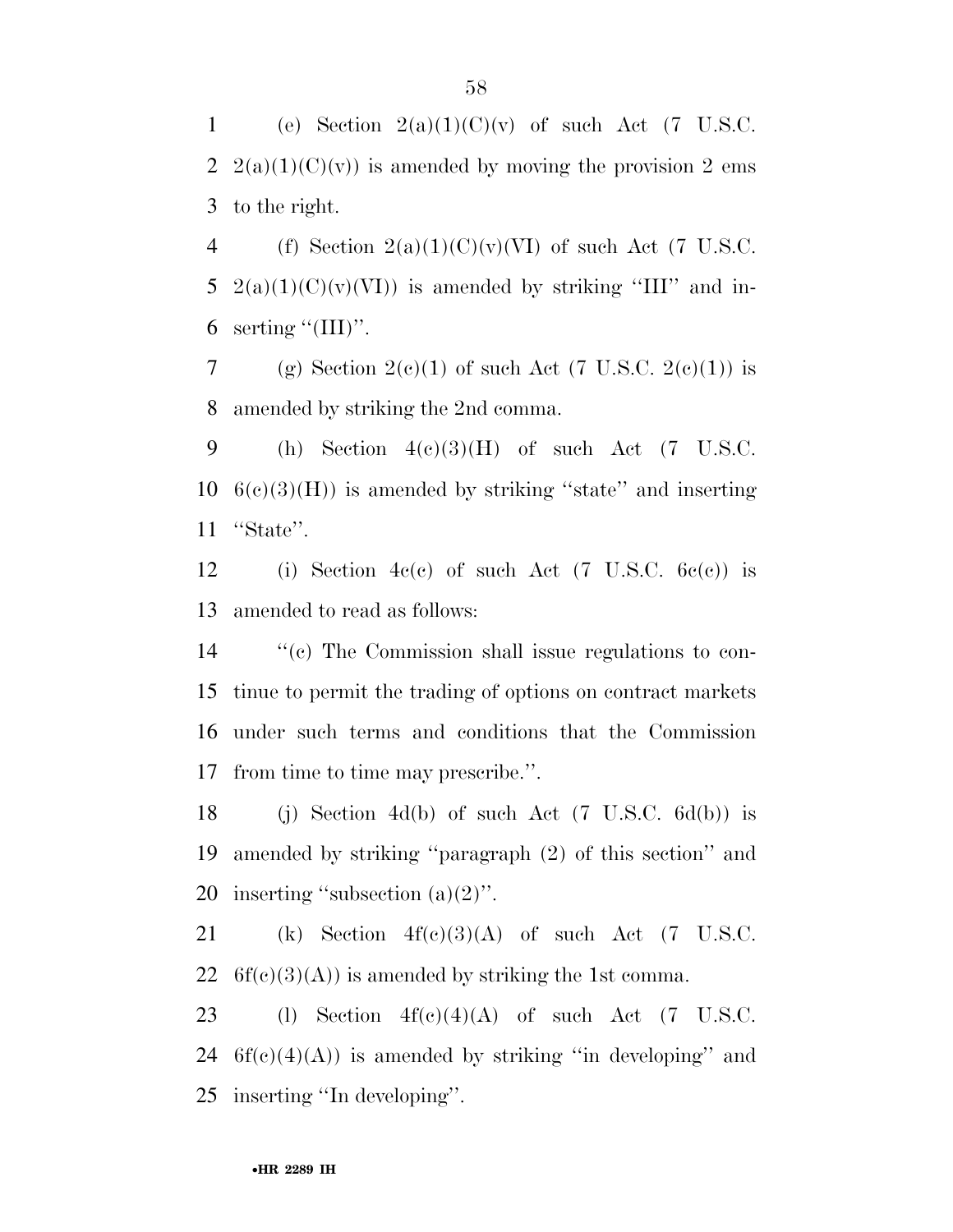1 (m) Section  $4f(c)(4)(B)$  of such Act (7 U.S.C. 2 6f(c)(4)(B)) is amended by striking "1817(a)" and insert-3 ing  $(1817(a))$ ".

4 (n) Section 5 of such Act (7 U.S.C. 7) is amended 5 by redesignating subsections (c) through (e) as sub-6 sections (b) through (d), respectively.

7 (o) Section 5b of such Act (7 U.S.C. 7a-1) is amend-8 ed by redesignating subsection (k) as subsection (j).

9 (p) Section  $5f(b)(1)$  of such Act (7 U.S.C. 7b- $10 \text{ } 1(b)(1)$  is amended by striking "section 5f" and inserting 11 ''this section''.

12 (q) Section 6(a) of such Act  $(7 \text{ U.S.C. } 8(a))$  is 13 amended by striking ''the the'' and inserting ''the''.

14 (r) Section 8a of such Act (7 U.S.C. 12a) is amended 15 in each of paragraphs  $(1)(E)$  and  $(3)(B)$  by striking "In-16 vestors'' and inserting ''Investor''.

17 (s) Section  $9(a)(2)$  of such Act (7 U.S.C.  $13(a)(2)$ ) 18 is amended by striking ''subsection 4c'' and inserting ''sec-19 tion 4c''.

20 (t) Section  $12(b)(4)$  of such Act (7 U.S.C. 16(b)(4)) 21 is amended by moving the provision 2 ems to the left.

22 (u) Section  $14(a)(2)$  of such Act (7 U.S.C.  $18(a)(2)$ ) 23 is amended by moving the provision 2 ems to the left.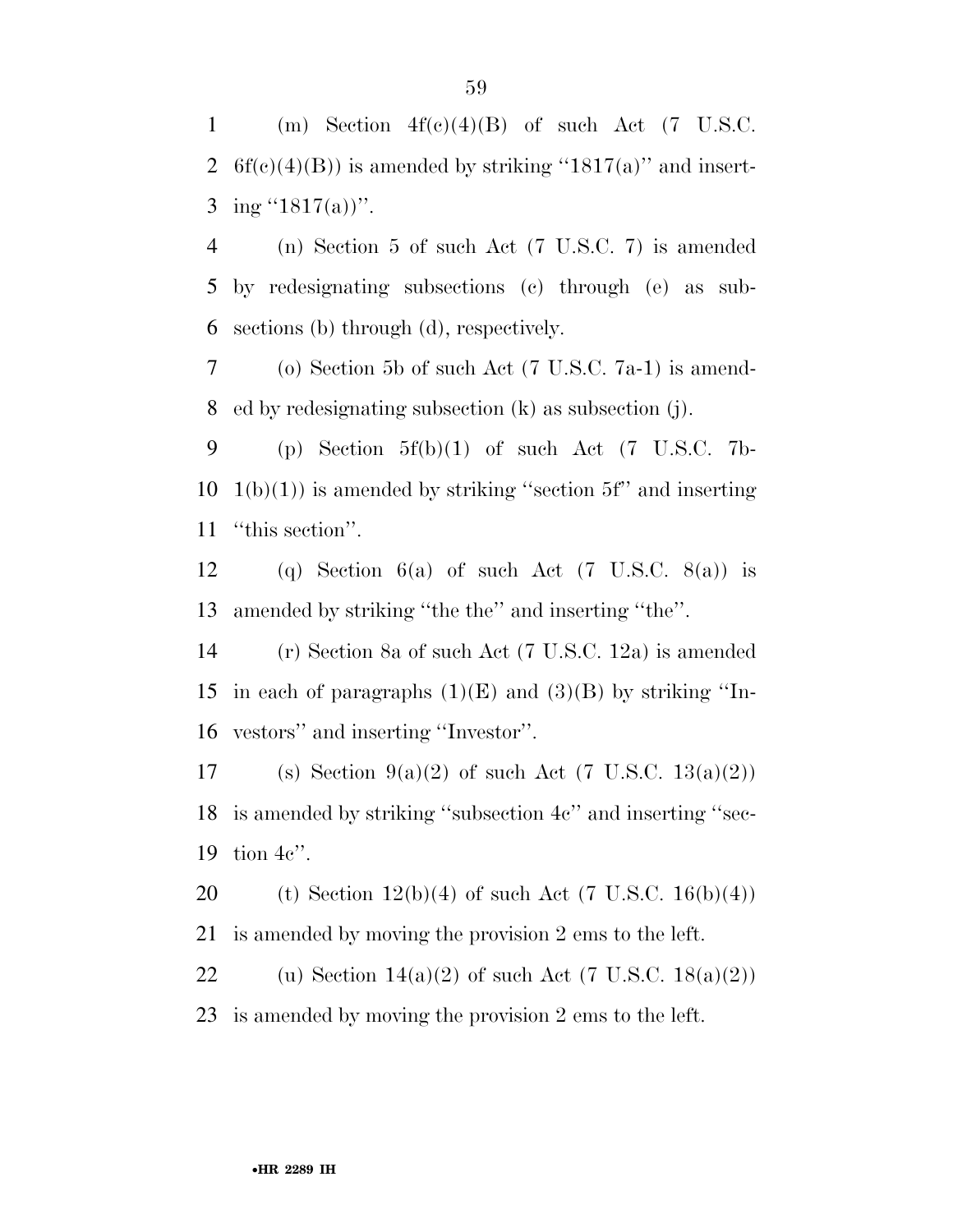1 (v) Section  $17(b)(9)(D)$  of such Act (7 U.S.C. 2  $21(b)(9)(D)$  is amended by striking the semicolon and in-3 serting a period.

4 (w) Section  $17(b)(10)(C)(ii)$  of such Act (7 U.S.C. 5 21(b)(10)(C)(ii)) is amended by striking "and" at the end. 6 (x) Section  $17(b)(11)$  of such Act (7 U.S.C.  $7\;21(b)(11)$  is amended by striking the period and inserting 8 a semicolon.

9 (y) Section  $17(b)(12)$  of such Act (7 U.S.C. 10  $21(b)(12)$  is amended—

11 (1) by striking  $((A))$ ; and

12 (2) by striking the period and inserting ''; 13 and''.

 (z) Section 17(b)(13) of such Act (7 U.S.C.  $21(b)(13)$  is amended by striking "A" and inserting "a". (aa) Section 17 of such Act (7 U.S.C. 21) is amended by redesignating subsection (q), as added by section 233(5) of Public Law 97–444, and subsection (r) as sub-sections (r) and (s), respectively.

20 (bb) Section  $22(b)(3)$  of such Act (7 U.S.C.  $25(b)(3)$ ) 21 is amended by striking ''of registered'' and inserting ''of 22 a registered''.

23 (cc) Section  $22(b)(4)$  of such Act (7 U.S.C.  $25(b)(4)$ ) 24 is amended by inserting a comma after ''entity''.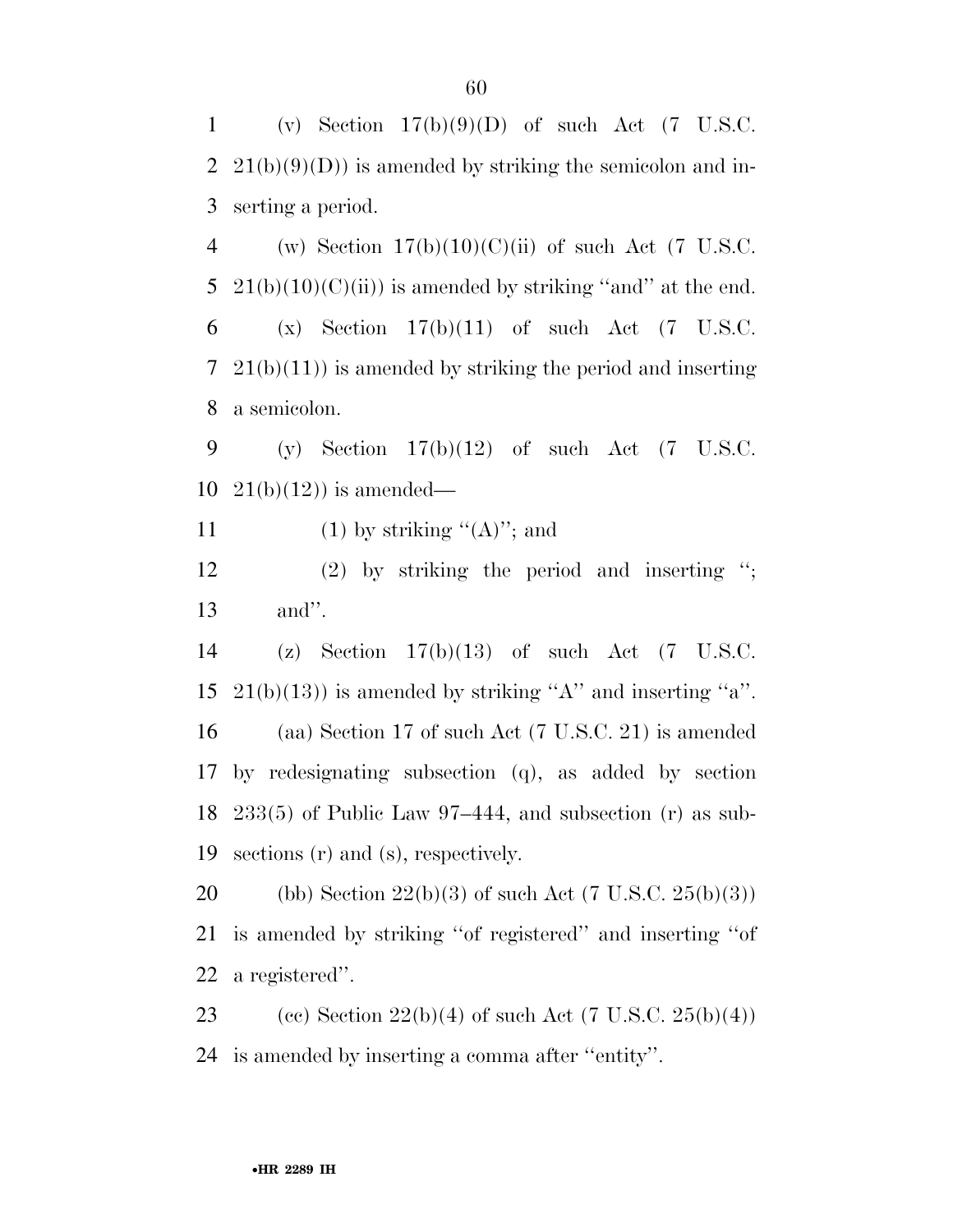1 (j) Section 4d(b) of such Act  $(7 \text{ U.S.C.} 6d(b))$  is 2 amended by striking ''paragraph (2) of this section'' and 3 inserting "subsection  $(a)(2)$ ".

4 (k) Section  $4f(c)(3)(A)$  of such Act (7 U.S.C. 5 6f(c)(3)(A)) is amended by striking the 1st comma.

6 (l) Section  $4f(c)(4)(A)$  of such Act (7 U.S.C. 7  $6f(c)(4)(A)$  is amended by striking "in developing" and 8 inserting ''In developing''.

9 (m) Section  $4f(c)(4)(B)$  of such Act (7 U.S.C. 10 6f(c)(4)(B)) is amended by striking "1817(a)" and insert-11 ing  $(1817(a))$ ".

12 (n) Section 5 of such Act (7 U.S.C. 7) is amended 13 by redesignating subsections (c) through (e) as sub-14 sections (b) through (d), respectively.

15 (o) Section 5b of such Act (7 U.S.C. 7a-1) is amend-16 ed by redesignating subsection (k) as subsection (j).

17 (p) Section 5f(b)(1) of such Act (7 U.S.C. 7b- $18 \text{ } 1(b)(1)$  is amended by striking "section 5f" and inserting 19 ''this section''.

20 (q) Section 6(a) of such Act  $(7 \text{ U.S.C. } 8(a))$  is 21 amended by striking ''the the'' and inserting ''the''.

22 (r) Section 8a of such Act (7 U.S.C. 12a) is amended 23 in each of paragraphs  $(1)(E)$  and  $(3)(B)$  by striking "In-24 vestors'' and inserting ''Investor''.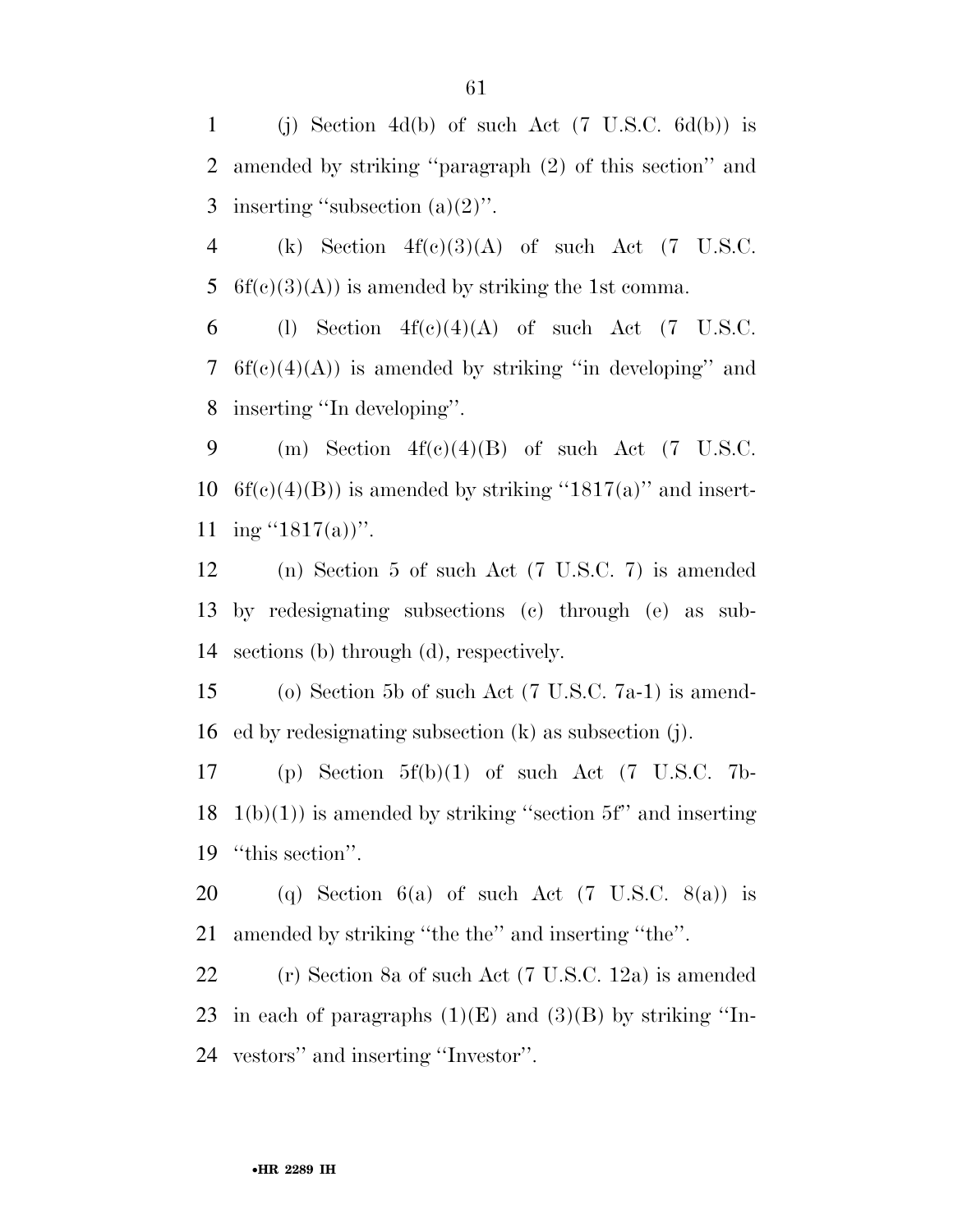1 (s) Section 9(a)(2) of such Act (7 U.S.C.  $13(a)(2)$ ) 2 is amended by striking ''subsection 4c'' and inserting ''sec-3 tion 4c''.

4 (t) Section  $12(b)(4)$  of such Act (7 U.S.C. 16(b)(4)) 5 is amended by moving the provision 2 ems to the left.

6 (u) Section  $14(a)(2)$  of such Act (7 U.S.C.  $18(a)(2)$ ) 7 is amended by moving the provision 2 ems to the left.

8 (v) Section  $17(b)(9)(D)$  of such Act (7 U.S.C. 9 21(b)(9)(D)) is amended by striking the semicolon and in-10 serting a period.

11 (w) Section  $17(b)(10)(C)(ii)$  of such Act (7 U.S.C.  $21(b)(10)(C(ii))$  is amended by striking "and" at the end. (x) Section 17(b)(11) of such Act (7 U.S.C.  $21(b)(11)$  is amended by striking the period and inserting a semicolon.

16 (y) Section 17(b)(12) of such Act (7 U.S.C.  $17 \quad 21(b)(12)$  is amended—

18 (1) by striking  $(4')$ ; and

19 (2) by striking the period and inserting ''; 20 and''.

 (z) Section 17(b)(13) of such Act (7 U.S.C.  $21(b)(13)$  is amended by striking "A" and inserting "a". (aa) Section 17 of such Act (7 U.S.C. 21) is amended by redesignating subsection (q), as added by section